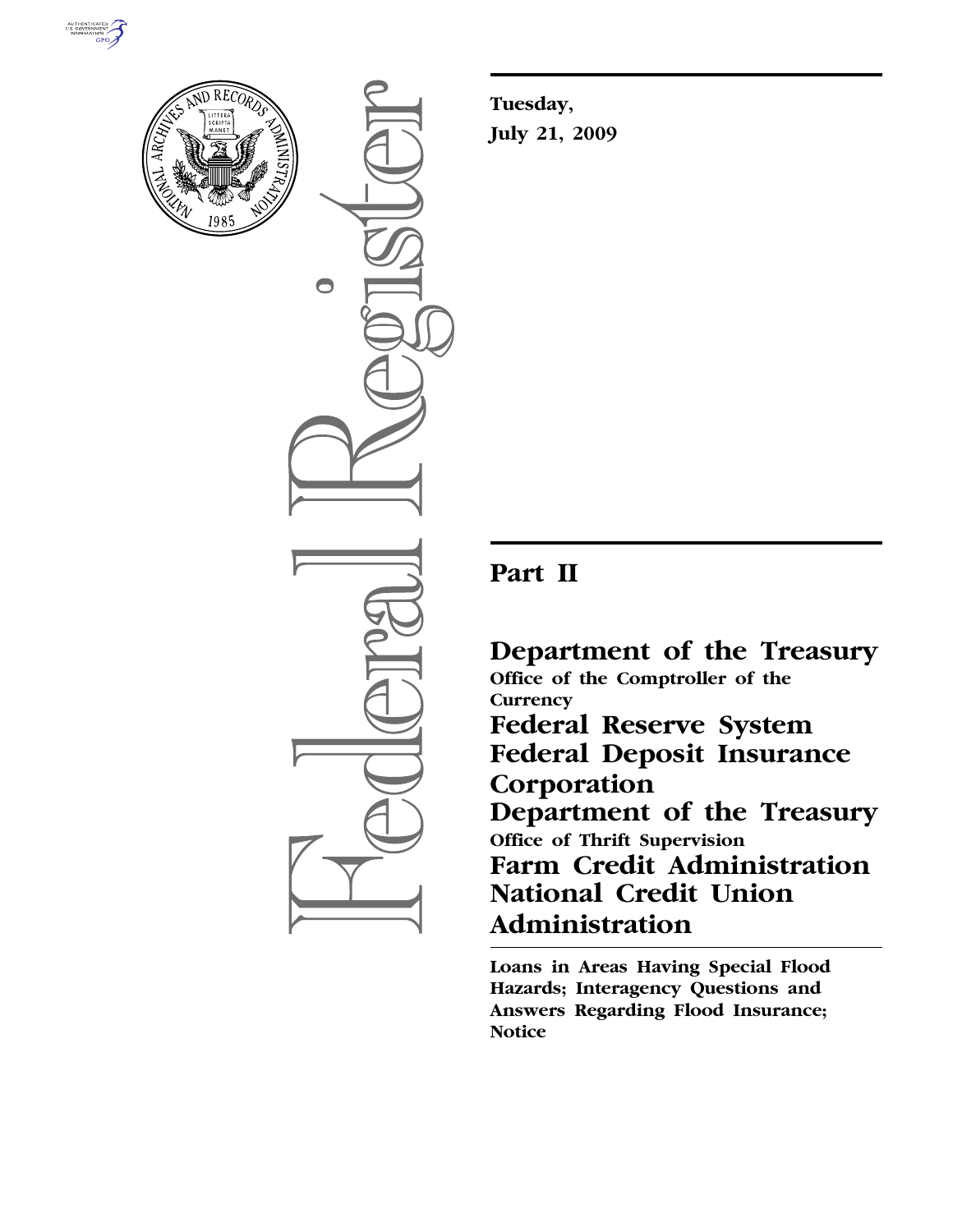## **DEPARTMENT OF THE TREASURY**

**Office of the Comptroller of the Currency** 

**[Docket ID OCC 2009–0014]** 

## **FEDERAL RESERVE SYSTEM**

**[Docket No. R–1311]** 

# **FEDERAL DEPOSIT INSURANCE CORPORATION**

**RIN 3064–ZA00** 

## **DEPARTMENT OF THE TREASURY**

#### **Office of Thrift Supervision**

**[Docket ID OTS–2009–0005]** 

## **FARM CREDIT ADMINISTRATION**

**RIN 3052–AC46** 

# **NATIONAL CREDIT UNION ADMINISTRATION**

**RIN 3133–AD41** 

# **Loans in Areas Having Special Flood Hazards; Interagency Questions and Answers Regarding Flood Insurance**

**AGENCIES:** Office of the Comptroller of the Currency, Treasury (OCC); Board of Governors of the Federal Reserve System (Board); Federal Deposit Insurance Corporation (FDIC); Office of Thrift Supervision, Treasury (OTS); Farm Credit Administration (FCA); National Credit Union Administration (NCUA).

**ACTION:** Notice and request for comment.

**SUMMARY:** The OCC, Board, FDIC, OTS, FCA, and NCUA (collectively, the Agencies) are issuing final revisions to the Interagency Questions and Answers Regarding Flood Insurance (Interagency Questions and Answers). The Agencies are also soliciting comments on proposed revisions to the Interagency Questions and Answers. To help financial institutions meet their responsibilities under Federal flood insurance legislation and to increase public understanding of the flood insurance regulation, the Agencies are finalizing new and revised guidance, as well as proposing new and revised guidance that address the most frequently asked questions about flood insurance. The revised Interagency Questions and Answers contain staff guidance for agency personnel, financial institutions, and the public.

**DATES:** *Effective date:* September 21, 2009. *Comment due date:* Comments on the proposed questions and answers must be submitted on or before September 21, 2009.

**ADDRESSES:** *OCC:* Because paper mail in the Washington, DC area and at the Agencies is subject to delay, commenters are encouraged to submit comments by e-mail, if possible. Please use the title ''Loans in Areas Having Special Flood Hazards; Interagency Questions and Answers Regarding Flood Insurance'' to facilitate the organization and distribution of the comments. You may submit comments by any of the following methods: • *E-mail:* 

*regs.comments@occ.treas.gov*.

• *Mail:* Office of the Comptroller of the Currency, 250 E Street, SW., Mail Stop 2–3, Washington, DC 20219. • *Fax:* (202) 874–5274.

• *Hand Delivery/Courier:* 250 E

Street, SW., Attn: Communications Division, Mail Stop 2–3, Washington, DC 20219.

*Instructions:* You must include ''OCC'' as the agency name and ''Docket Number OCC–2009–0014'' in your comment. In general, OCC will enter all comments received into the docket and publish them on the Regulations.gov Web site without change, including any business or personal information that you provide such as name and address information, e-mail addresses, or phone numbers. Comments received, including attachments and other supporting materials, are part of the public record and subject to public disclosure. Do not enclose any information in your comment or supporting materials that you consider confidential or inappropriate for public disclosure.

You may review comments and other related materials that pertain to this notice by any of the following methods:

• *Viewing Comments Personally:* You may personally inspect and photocopy comments at the OCC's Communications Division, 250 E Street, SW., Washington, DC. For security reasons, the OCC requires that visitors make an appointment to inspect comments. You may do so by calling in advance (202) 874–4700. Upon arrival, visitors will be required to present valid government-issued photo identification and submit to security screening in order to inspect and photocopy comments.

• *Docket:* You may also view or request available background documents and project summaries using the methods described above.

*Board:* You may submit comments, identified by Docket No. R–1311, by any of the following methods:

• *Agency Web Site: http:// www.federalreserve.gov.* Follow the instructions for submitting comments at *http://www.federalreserve.gov/ generalinfo/foia/ProposedRegs.cfm.* 

• *Federal eRulemaking Portal: http:// www.Regulation.gov.* Follow the instructions for submitting comments.

• *E-mail: regs.comments@federalreserve.gov.*  Include docket number in the subject line of the message.

• *Fax:* (202) 452–3819 or (202) 452– 3102.

• *Mail:* Jennifer J. Johnson, Secretary, Board of Governors of the Federal Reserve System, 20th Street and Constitution Avenue, NW., Washington, DC 20551.

All public comments are available from the Board's Web site at *http:// www.federalreserve.gov/generalinfo/ foia/ProposedRegs.cfm* as submitted, unless modified for technical reasons. Accordingly, your comments will not be edited to remove any identifying or contact information.

Public comments may also be viewed electronically or in paper in Room MP– 500 of the Board's Martin Building (20th and C Streets, NW.) between 9 a.m. and 5 p.m. on weekdays.

*FDIC:* You may submit comments, identified by RIN number 3064–ZA00 by any of the following methods:

• *Agency Web Site: http:// www.fdic.gov/Regulation/laws/federal/ propose.html.* Follow instructions for submitting comments on the ''Agency Web Site.

• *E-mail: Comments@FDIC.gov.*  Include the RIN number in the subject line of the message.

• *Mail:* Robert E. Feldman, Executive Secretary, Attention: Comments, Federal Deposit Insurance Corporation, 550 17th Street, NW., Washington, DC 20429.

• *Hand Delivery/Courier:* Guard station at the rear of the 550 17th Street Building (located on F Street) on business days between 7 a.m. and 5 p.m.

*Instructions:* All submissions received must include the agency name and RIN number. All comments received will be posted without change to *http:// www.fdic.gov/Regulation/laws/federal/ propose.html* including any personal information provided.

*OTS:* You may submit comments, identified by OTS–2009–0005, by any of the following methods:

• *E-mail:* 

*regs.comments@ots.treas.gov*. Please include ID OTS–2009–0005 in the subject line of the message and include your name and telephone number in the message.

• *Fax:* (202) 906–6518.

• *Mail:* Regulation Comments, Chief Counsel's Office, Office of Thrift Supervision, 1700 G Street, NW., Washington, DC 20552, Attention: OTS– 2009–0005.

• *Hand Delivery/Courier:* Guard's Desk, East Lobby Entrance, 1700 G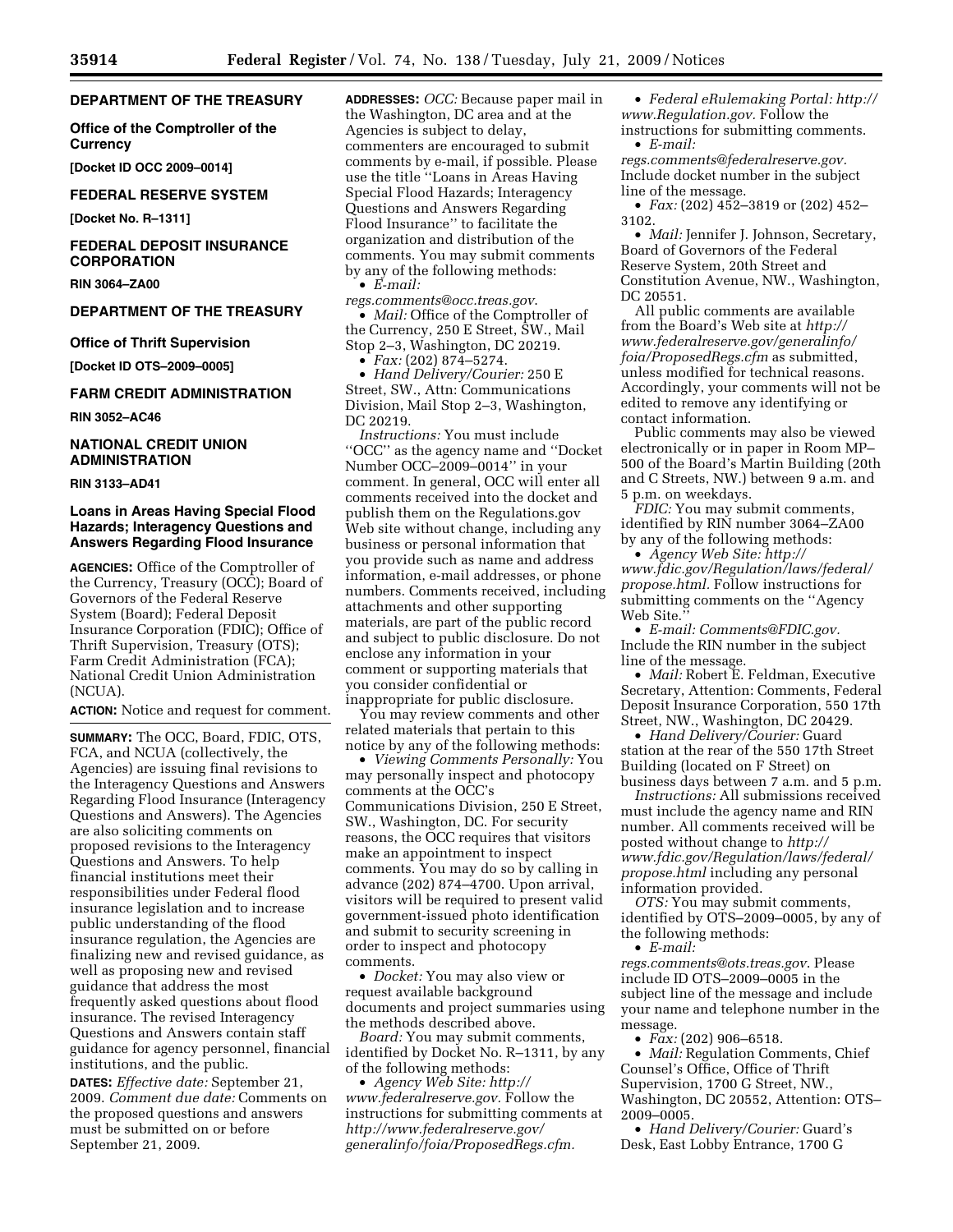Street, NW., from 9 a.m. to 4 p.m. on business days, Attention: Regulation Comments, Chief Counsel's Office, Attention: OTS–2009–0005.

*Instructions:* All submissions received must include the agency name and docket number for this rulemaking. All comments received will be posted without change, including any personal information provided. Comments, including attachments and other supporting materials received are part of the public record and subject to public disclosure. Do not enclose any information in your comment or supporting materials that you consider confidential or inappropriate for public disclosure.

*Viewing Comments Electronically:*  OTS will post comments on the OTS Internet Site at *http://www.ots.treas.gov/ ?p=opencomment1.* 

*Viewing Comments On-Site:* You may inspect comments at the Public Reading Room, 1700 G Street, NW., by appointment. To make an appointment for access, call (202) 906–5922, send an e-mail to public.info@ots.treas.gov, or send a facsimile transmission to (202) 906–6518. (Prior notice identifying the materials you will be requesting will assist us in serving you.) We schedule appointments on business days between 10 a.m. and 4 p.m. In most cases, appointments will be available the next business day following the date we receive a request.

*FCA:* We offer a variety of methods for you to submit comments. For accuracy and efficiency reasons, we encourage commenters to submit comments by email or through the Agency's Web site or the Federal eRulemaking Portal. You may also send comments by mail or by facsimile transmission. Regardless of the method you use, please do not submit your comment multiple times via different methods. You may submit comments by any of the following methods:

• *E-mail:* Send us an e-mail at *regcomm@fca.gov*.

• *Agency Web Site: http:// www.fca.gov.* Once you are at the Web site, select ''Legal Info,'' then ''Pending Regulation and Notices.''

• *Federal eRulemaking Portal: http:// www.Regulation.gov.* Follow the instructions for submitting comments.

• *Mail:* Gary K. Van Meter, Deputy Director, Office of Regulatory Policy, Farm Credit Administration, 1501 Farm Credit Drive, McLean, VA 22102–5090.

• *Fax:* (703) 883–4477. Posting and processing of faxes may be delayed. Please consider another means to comment, if possible.

You may review copies of comments we receive at our office in McLean,

Virginia, or from our Web site at *http://www.fca.gov.* Once you are in the Web site, select ''Legal Info,'' and then select ''Public Comments.'' We will show your comments as submitted, but for technical reasons we may omit items such as logos and special characters. Identifying information that you provide, such as phone numbers and addresses, will be publicly available. However, we will attempt to remove email addresses to help reduce Internet spam.

*NCUA:* You may submit comments by any of the following methods (Please send comments by one method only):

• *Federal eRulemaking Portal: http:// www.Regulation.gov*. Follow the instructions for submitting comments.

• *NCUA Web Site: http:// www.ncua.gov/ RegulationOpinionsLaws/ proposed*\_*regs/proposed*\_*regs.html.*  Follow the instructions for submitting comments.

• *E-mail:* Address to *regcomments@ncua.gov*. Include ''[Your name] Comments on Flood Insurance, Interagency Questions & Answers'' in the e-mail subject line.

• *Fax:* (703) 518–6319. Use the subject line described above for e-mail.

• *Mail:* Address to Mary Rupp Secretary of the Board, National Credit Union Administration, 1775 Duke Street, Alexandria, Virginia 22314– 3428.

• *Hand Delivery/Courier:* Same as mail address.

*Public Inspection:* All public comments are available on the agency's Web site at *http://www.ncua.gov/ RegulationOpinionsLaws/comments* as submitted, except as may not be possible for technical reasons. Public comments will not be edited to remove any identifying or contact information. Paper copies of comments may be inspected in NCUA's law library at 1775 Duke Street, Alexandria, Virginia 22314, by appointment weekdays between 9 a.m. and 3 p.m. To make an appointment, call (703) 518–6546 or send an e-mail to *OGCMail@ncua.gov*.

#### **FOR FURTHER INFORMATION CONTACT:**

*OCC:* Pamela Mount, National Bank Examiner, Compliance Policy, (202) 874–4428; or Margaret Hesse, Special Counsel, Community and Consumer Law Division, (202) 874–5750, Office of the Comptroller of the Currency, 250 E Street, SW., Washington, DC 20219.

*Board:* Vivian Wong, Senior Attorney, Division of Consumer and Community Affairs, (202) 452–2412; Tracy Anderson, Senior Supervisory Consumer Financial Services Analyst (202) 736–1921; or Brad Fleetwood,

Senior Counsel, Legal Division, (202) 452–3721, Board of Governors of the Federal Reserve System, 20th Street and Constitution Avenue, NW., Washington, DC 20551. For the deaf, hard of hearing, and speech impaired only, teletypewriter (TTY), (202) 263–4869.

*FDIC:* Mira N. Marshall, Chief, Compliance Policy Section, Division of Supervision and Consumer Protection, (202) 898–3912; or Mark Mellon, Counsel, Legal Division, (202) 898– 3884, Federal Deposit Insurance Corporation, 550 17th Street, NW., Washington, DC 20429. For the hearing impaired only, telecommunications device for the deaf TDD: 800–925–4618.

*OTS:* Ekita Mitchell, Consumer Regulation Analyst, (202) 906–6451; or Richard S. Bennett, Senior Compliance Counsel, (202) 906–7409, Office of Thrift Supervision, 1700 G Street, NW., Washington, DC 20552.

*FCA:* Mark L. Johansen, Senior Policy Analyst, Office of Regulatory Policy, (703) 993–4498; or Mary Alice Donner, Attorney Advisor, Office of General Counsel, (703) 883–4033, Farm Credit Administration, 1501 Farm Credit Drive, McLean, VA 22102–5090. For the hearing impaired only, TDD (703) 883– 4444.

*NCUA:* Justin M. Anderson, Staff Attorney, Office of General Counsel, (703) 518–6540; or Pamela Yu, Staff Attorney, Office of General Counsel, (703) 518–6593, National Credit Union Administration, 1775 Duke Street, Alexandria, VA 22314–3428.

# **SUPPLEMENTARY INFORMATION:**

#### **Background**

The National Flood Insurance Reform Act of 1994 (the Reform Act) (Title V of the Riegle Community Development and Regulatory Improvement Act of 1994) comprehensively revised the two Federal flood insurance statutes, the National Flood Insurance Act of 1968 and the Flood Disaster Protection Act of 1973. The Reform Act required the OCC, Board, FDIC, OTS, and NCUA to revise their flood insurance regulations and required the FCA to promulgate a flood insurance regulation for the first time. The OCC, Board, FDIC, OTS, NCUA, and FCA (collectively, ''the Agencies'') fulfilled these requirements by issuing a joint final rule in the summer of 1996. *See* 61 FR 45684 (August 29, 1996).

In connection with the 1996 joint rulemaking process, the Agencies received a number of requests to clarify specific issues covering a wide spectrum of the proposed rule's provisions. The Agencies addressed many of these requests in the preamble to the joint final rule. The Agencies concluded, however, that given the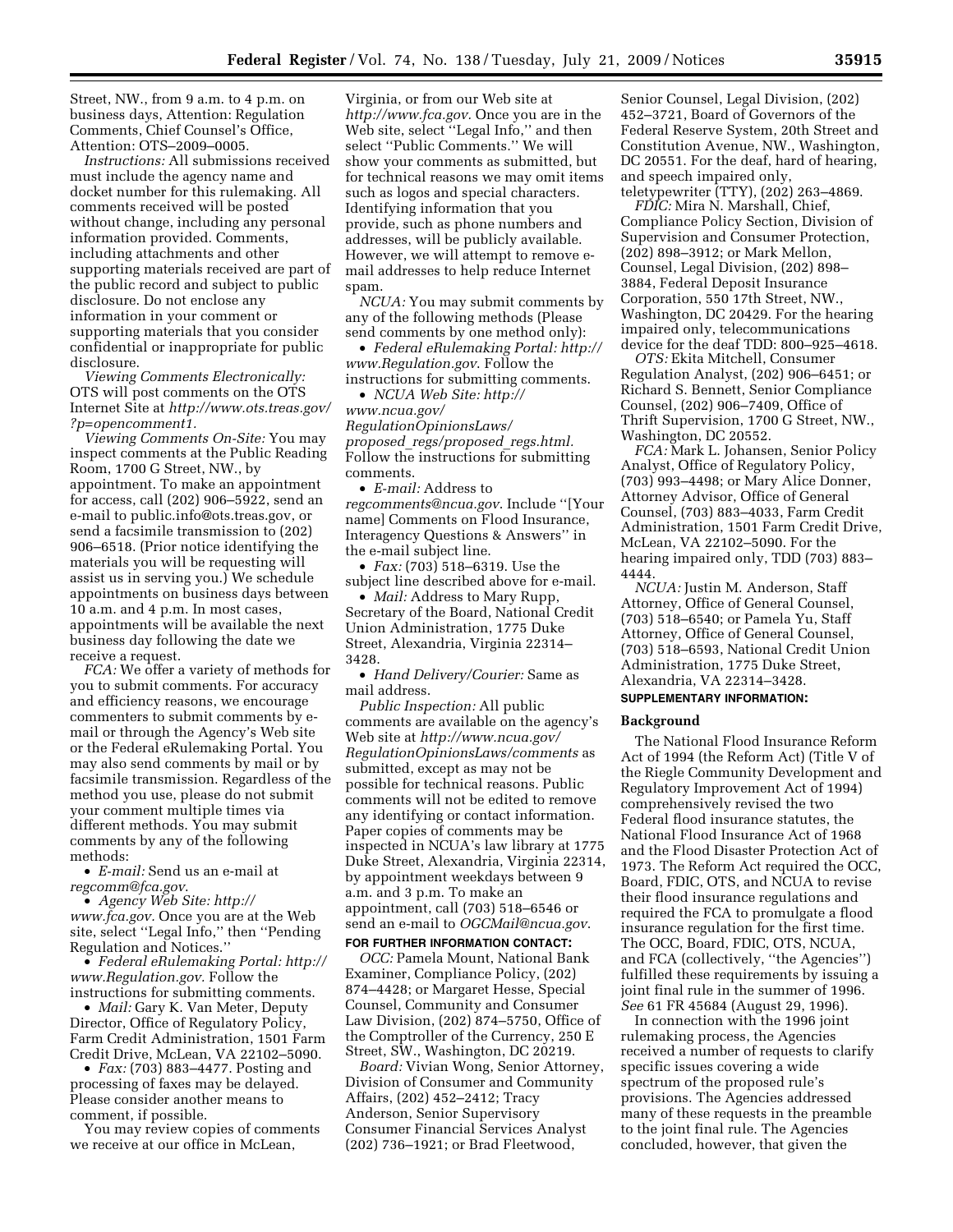number, level of detail, and diversity of the requests, guidance addressing the technical compliance issues would be helpful and appropriate. Consequently, the Agencies decided to issue guidance to address these technical issues subsequent to the promulgation of the final rule (61 FR at 45685–86). The Federal Financial Institutions Examination Council (FFIEC) fulfilled that objective through the initial release of the Interagency Questions and Answers in 1997 (1997 Interagency Questions and Answers). 62 FR 39523 (July 23, 1997).

In response to issues that had been raised, the Agencies, in coordination with the Federal Emergency Management Agency (FEMA), released for public comment proposed revisions to the 1997 Interagency Questions and Answers. 73 FR 15259 (March 21, 2008) (March 2008 Proposed Interagency Questions and Answers). Among the changes the Agencies proposed were the introduction of new questions and answers in a number of areas, including second lien mortgages, the imposition of civil money penalties, and loan syndications/participations. The Agencies also proposed substantive modifications to questions and answers previously adopted in the 1997 Interagency Questions and Answers pertaining to construction loans and condominiums. Finally, the Agencies proposed to revise and reorganize certain of the existing questions and answers to clarify areas of potential misunderstanding and to provide clearer guidance to users.

The Agencies received and considered comments from 59 public commenters, and are now adopting the Interagency Questions and Answers, comprising 77 questions and answers, revised as appropriate based on comments received. The Agencies made nonsubstantive revisions to certain answers upon further consideration either to more directly respond to the question asked or to provide additional clarity. The Agencies are also proposing five new questions and answers for public comment. These Interagency Questions and Answers supersede the 1997 Interagency Questions and Answers and supplement other guidance or interpretations issued by the Agencies and FEMA.

For ease of reference, the following terms are used throughout this document: ''Act'' refers to the National Flood Insurance Act of 1968 and the Flood Disaster Protection Act of 1973, as revised by the National Flood Insurance Reform Act of 1994 (codified at 42 U.S.C. 4001 *et seq.*). ''Regulation'' refers

to each agency's current final flood insurance rule.1

## **Section-by-Section Analysis**

*Section I. Determining When Certain Loans Are Designated Loans for Which Flood Insurance Is Required Under the Act and Regulation* 

The Agencies proposed this new section to address specific circumstances a lender may encounter when deciding whether a loan should be a designated loan for purposes of flood insurance. The proposed new section was intended to replace the previous section I in the 1997 Interagency Questions and Answers entitled ''Definitions'' and to incorporate existing questions from other sections addressing this topic and two new questions.

Proposed question and answer 1 addressed the applicability of the Regulation to loans made in a nonparticipating community. One commenter suggested the Agencies mention that a lender may choose to require private flood insurance per its loan agreement with the borrower, for buildings or mobile homes located outside a community in the National Flood Insurance Program (NFIP). The Agencies agree that lenders have such discretion, but do not believe that the question and answer requires further elaboration. Another commenter suggested the Agencies mention that Government Sponsored Enterprises (GSEs), such as Fannie Mae and Freddie Mac, may not purchase loans made on properties in a Special Flood Hazard Area (SFHA) in communities that do not participate in the NFIP. The Act does require GSEs to have procedures in place to ensure that purchased loans are in compliance with the mandatory purchase requirements. The Agencies do not believe that further elaboration is necessary and adopt the question and answer as proposed.

Proposed question and answer 2 explained that, upon a FEMA map change that results in a building or mobile home securing a loan being removed from an SFHA, a lender is no longer obligated to require mandatory flood insurance. However, the lender may choose to continue to require flood insurance for risk management purposes. The Agencies received one comment from an industry group suggesting the guidance in proposed question and answer 2 be amended to add language encouraging lenders to

promptly remove the flood insurance requirement from a loan when the building or mobile home securing the loan is removed from an SFHA by way of a map change. The decision to require flood insurance in these instances is typically made on a case-by-case basis, depending on a lender's risk management practices. The Agencies do not believe that a blanket statement encouraging lenders to remove flood insurance in such instances is an appropriate position; therefore, the question and answer is adopted as proposed.

Proposed question and answer 3 addressed whether a lender's purchase of a loan, secured by a mobile home or building located in an SFHA in which flood insurance is available under the Act, from another lender triggers any requirements under the Regulation. The Agencies received several comments opposing the reference to safety and soundness necessitating a due diligence review prior to purchasing the loan. The Agencies note that although lenders are not required to review loans for flood insurance compliance prior to purchase, depending upon the circumstances, safety and soundness considerations may sometimes necessitate such due diligence. As such, the Agencies do not concur with the commenter's opposition and adopt question and answer 3 as proposed.

The Agencies are adopting a new question and answer 4 addressing syndicated and participation loans following question and answer 3, which deals with purchased loans, to emphasize the need for similar treatment of purchased loans and syndicated and participation loans. The new question and answer was initially proposed as question and answer 40 under section VIII. Proposed section VIII on loan syndications and participations and the accompanying question and answer are removed and the remaining sections are renumbered accordingly.

Proposed question and answer 40 explained that, with respect to loan syndications and participations, individual participating lenders are responsible for ensuring compliance with flood insurance requirements. The proposed answer further explained that participating lenders may fulfill this obligation by performing upfront due diligence to ensure that the lead lender or agent has undertaken the necessary activities to make sure that appropriate flood insurance is obtained and has adequate controls to monitor the loan(s) on an on-going basis.

The Agencies received several comments from financial institutions and industry trade groups opposing the

<sup>1</sup>The Agencies' rules are codified at 12 CFR part 22 (OCC), 12 CFR part 208 (Board), 12 CFR part 339 (FDIC), 12 CFR part 572 (OTS), 12 CFR part 614 (FCA), and 12 CFR part 760 (NCUA).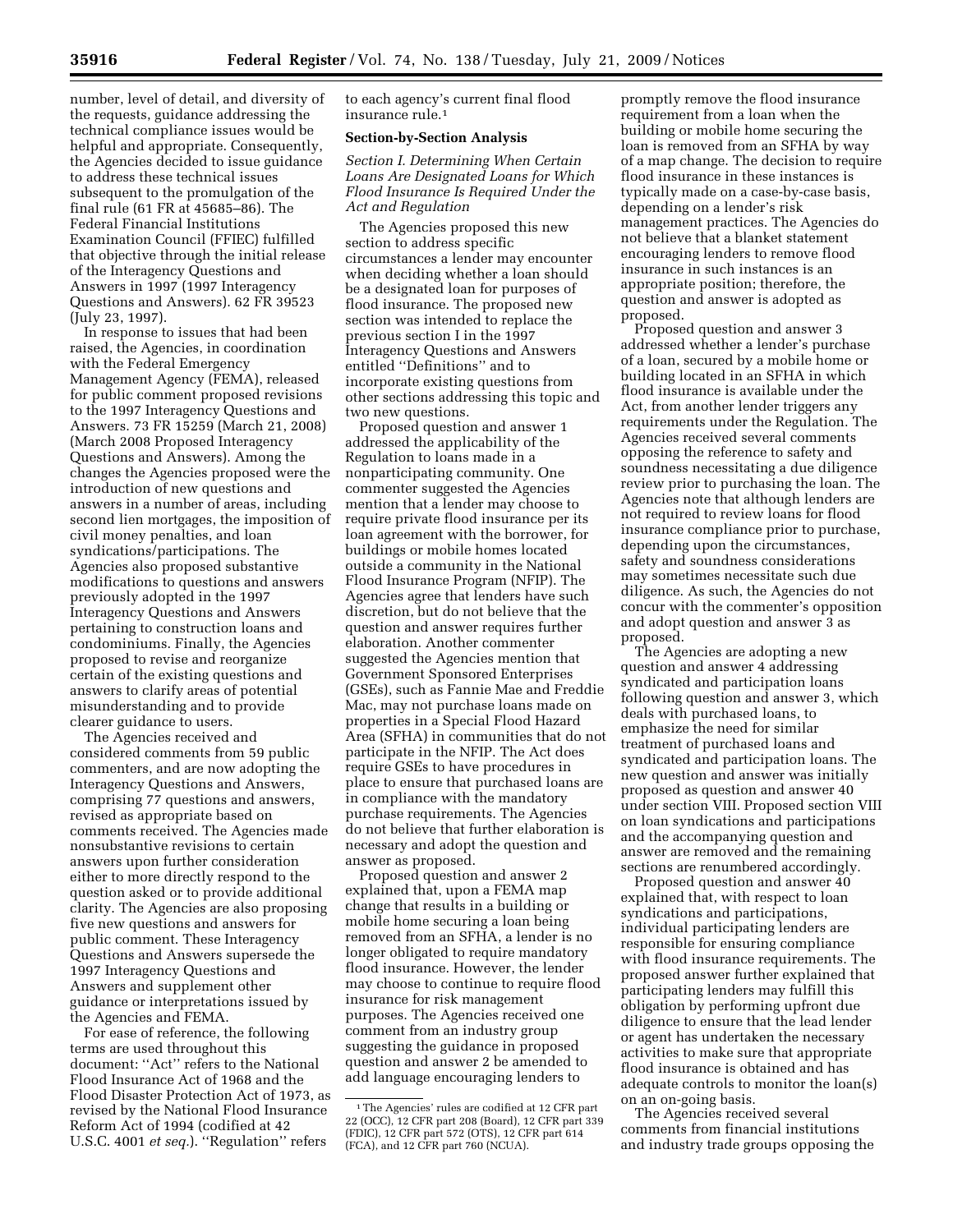differences between the guidance in proposed question and answer 3 regarding the purchase of a loan and the guidance in proposed question and answer 40. A majority of the commenters argued that loan participations and syndications should be treated the same as other loan purchases for purposes of flood insurance. Several of these commenters suggested that the Agencies' proposed treatment of loan syndications and participations appeared to be inconsistent with proposed question and answer 3 pertaining to purchased loans.

In response to these comments, the Agencies are revising the relevant question and answer to reflect that, as with purchased loans, the acquisition by a lender of an interest in a loan either by participation or syndication, after that loan has been made, does not trigger the requirements of the Act and Regulation, such as making a new flood determination or requiring a borrower to purchase flood insurance. Nonetheless, as with purchased loans, depending upon the circumstances, safety and soundness considerations may sometimes necessitate that the lender undertake due diligence to protect itself against the risk of flood or other types of loss.

If a regulated lender is involved in the making of the underlying loan, but does not purchase a loan participation or syndication after the loan has been made, the flood requirements of the Act and Regulation would apply to the lender. The Agencies believe that lenders who pool or contribute funds that will be advanced simultaneously to a borrower as a loan secured by improved real estate would *all* be considered to have ''made'' the loan under the Act and Regulation. In such circumstances, each participating lender in a loan participation or syndication is responsible for compliance with the Act and Regulation. This does not mean that each participating lender must separately obtain a flood determination or monitor whether flood insurance premiums are paid. Rather, it means that each participating lender subject to Federal flood insurance requirements should perform upfront due diligence to ensure both that the lead lender or agent has undertaken the necessary activities to make sure that the borrower obtains appropriate flood insurance and that the lead lender or agent has adequate controls to monitor the loan(s) on an ongoing basis for compliance with the flood insurance requirements. The participating lender should require as a condition to the loan-sharing agreement that the lead lender or agent will

provide participating lenders with sufficient information on an ongoing basis to monitor compliance with flood insurance requirements. A written representation provided by the lead lender or syndication agent certifying that the borrower has obtained appropriate flood insurance would be sufficient. Alternatively, the lead lender or syndication agent could provide participants and syndication lenders with a copy of the declaration page or other proof of insurance. The Agencies have incorporated minor revisions to the question and answer to clarify this guidance.

Proposed question and answer 4 (final question and answer 5) addressed the applicability of the Regulation to loans being restructured because of the borrower's default on the original loan. In light of the many loan modifications being made, the Agencies have revised the question to address loan modifications as well as loans being restructured because of the borrower's default on the original loan. The guidance provided in the answer is applicable to either situation. The Agencies received one comment asking whether capitalization of a loan in the event of a default would constitute an increase in the loan, triggering the requirements of the Regulation. If the capitalization results in an increase in the outstanding principal balance of the loan, then the requirements of the Regulation will apply. Conversely, a loan restructure that does not result in an increase in the amount to the loan (or an extension of the term of the loan) will not trigger the requirements of the Regulation. The Agencies do not believe further elaboration addressing this comment is necessary. The Agencies adopt the question and answer as proposed with the changes made to include loan modifications, as well as restructuring of loans.

Proposed question and answer 5 (final question and answer 6), addressed whether table funded loans are treated as new loan originations. The Agencies did not receive any substantive comments and adopt the question and answer as proposed.

Proposed question and answer 6 (final question and answer 7) explained that a lender is not required to perform a review of its existing loan portfolio for purposes of the Act or Regulation; however, sound risk management practices may lead a lender to conduct periodic reviews. The Agencies received several comments opposing the reference to safety and soundness necessitating a due diligence review of a lender's portfolio. Although lenders are not required to review existing loan

portfolios for flood insurance compliance under the Act or Regulation, the Agencies believe safety and soundness considerations may sometimes necessitate such due diligence and therefore adopt the question and answer as proposed.

# *Section II. Determining the Appropriate Amount of Flood Insurance Required Under the Act and Regulation*

The Agencies proposed this section to provide guidance on how lenders should determine the appropriate amount of flood insurance to require the borrower to purchase. The Agencies received numerous comments on this proposed section. As a result of these comments, the Agencies have made both significant revisions to proposed questions and answers as well as proposed new questions and answers submitted for comment to provide greater clarity on this important area. The proposed new questions and answers are addressed in the **SUPPLEMENTARY INFORMATION** immediately following the Redesignation Table.

Proposed question and answer 7 (final question and answer 8) addressed what is meant by the ''maximum limit of coverage available for the particular type of property under the Act.'' The first part of the question and answer discussed the maximum caps on insurance available under the Act. The Agencies did not receive any substantive comments on this part of the question and answer and adopt it as proposed in final question and answer 8. The second part of the question and answer discussed the maximum limits on the coverage in the context of the regulation that provides that ''flood insurance coverage under the Act is limited to the overall value of the property securing the designated loan minus the value of the land on which the property is located,'' commonly referred to as insurable value. In response to the numerous comments received on the insurable value part of the proposed question and answer, the Agencies are proposing new questions and answers 9 and 10 for public comment. The Agencies otherwise adopt question and answer 7 (final question and answer 8) as proposed.

Proposed questions and answers 8 and 9 (final questions and answers 11 and 12 respectively) more fully defined the terms ''residential building'' and ''nonresidential building.'' One commenter suggested that the Agencies define residential and nonresidential buildings based on the percentage of the building used in a certain way to account for mixed use buildings.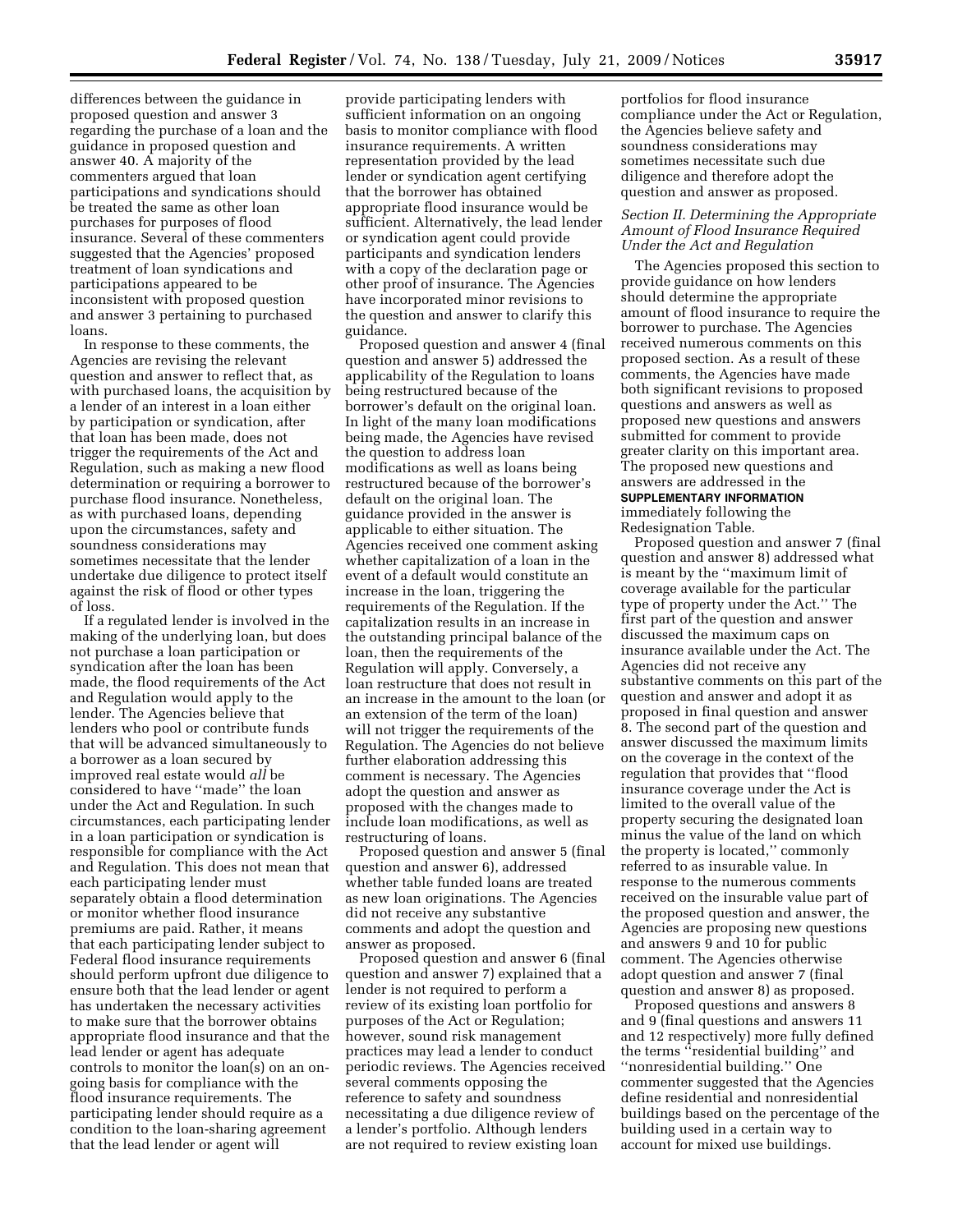Proposed question and answer 8 (final question and answer 11) provides that a residential building may have incidental nonresidential use as long as such incidental use is limited to less than 25 percent of the square footage of the building. A mixed use residential building where greater than 25 percent of the square footage of the building is devoted to incidental nonresidential use will be considered a nonresidential building. Proposed question and answer 9 (final question and answer 12) provides that a mixed use nonresidential building with less than 75 percent of the square footage of the building used for residential purposes will still be considered nonresidential. The commenter also asked whether a farm house is residential or nonresidential. If the farmhouse is used as a dwelling, then it will be considered residential.

Another commenter asked whether a lender is obligated to determine the amount of nonresidential use in a residential building and whether there are any record maintenance requirements. Typically, whether a building is nonresidential or residential is of most importance in determining the maximum limits of a general property form NFIP policy. A residential building covered under a general property form will have a maximum coverage limit of \$250,000, while a nonresidential building covered under the same type of policy will have a maximum coverage limit of \$500,000. Therefore, the lender needs to know whether the building is considered residential or nonresidential when it determines the amount of flood insurance coverage to require. Finally, a commenter asked whether a designated loan, secured by a residential building and a detached nonresidential building, such as a garage, would require separate nonresidential coverage on the detached nonresidential building. If the residential building is a one-to-four family dwelling that is covered by a dwelling form NFIP policy, that policy will cover a detached garage at the same location as the dwelling, up to 10 percent of the limit of liability on the dwelling, so long as the detached garage is not used or held for use as a residence, a business or for farming purposes. In other cases, the lender must require the borrower to obtain coverage for each building securing the loan. The Agencies believe no further clarification is necessary and adopt the questions and answers as proposed.

Proposed question and answer 10 (final question and answer 13) illustrated how to apply the ''maximum limit of coverage available for the

particular type of building under the Act.'' The majority of the comments received are addressed in the discussion below pertaining to new proposed questions and answers 9 and 10. The Agencies adopt question and answer 10 (final question and answer 13) as proposed.

Proposed questions and answers 11 and 12 (final questions and answers 14 and 15 respectively) were originally adopted in the 1997 Interagency Questions and Answers. The changes proposed by the Agencies in March 2008 were designed to provide greater clarity with no intended change in substance and meaning.

Four commenters addressed proposed question and answer 11, which dealt with flood insurance requirements where a designated loan is secured by more than one building. One commenter supported the proposed question and answer, but suggested that where the collateral is worthless and would not be replaced, lenders should not have to require the borrower to obtain flood insurance. The Agencies are proposing questions 9 and 10 for public comment to address the issue of determining insurable value for certain nonresidential buildings that include certain low-value nonresidential buildings. Another commenter asked whether a lender would be liable if the lender allocates the overall required flood insurance over several buildings and one building suffers flood damage and is underinsured. In such a circumstance, the lender would have complied with the Act and the Regulation. Of course, the lender has the option to require the borrower to obtain more flood insurance coverage than the minimum amount required if the lender believes there is a high risk of flood loss (*see* final question and answer 16). Two commenters suggested that the Agencies should explain how the lender should allocate the required amount of coverage for multiple buildings of different values that secure a single loan. One of these commenters suggested that allocation could be made by a square footage method. The Agencies agree that this is one reasonable method that could be used. Other methods may include a value-based method, splitting the total coverage pro rata based on replacement cost value, or a functionality method, requiring a higher proportional share of coverage to those buildings that are most important to the ongoing operation of the borrower. The apportionment of the required coverage in any particular situation should reflect consideration by both the lender and borrower of their needs and risks. The Agencies believe no further clarification is necessary but

revised the answer to address the technical issue that single-family dwellings are considered residential if less than 50 percent of the square footage is used for an incidental nonresidential purpose.

Twenty commenters addressed proposed question and answer 12, which addressed the flood insurance requirements where the insurable value of a building securing a designated loan is less than the outstanding principal balance of the loan. The comments generally raised concerns about the lack of a definition of ''insurable value,'' discussed above in connection with proposed question and answer 7. As previously mentioned, the Agencies are proposing new questions and answers 9 and 10 for public comment to address the issue of insurable value. One commenter also asked whether the Agencies will require a lender to review flood insurance policies annually at renewal and increase coverage as the replacement cost value increases. The Agencies typically will not require such a review. However, if at any time during the term of the loan, the lender determines that flood insurance coverage is insufficient, the lender must comply with the force placement procedures in the Regulation. The Agencies believe no further clarification is necessary and adopt the question and answer as proposed.

Proposed question and answer 13 (final question and answer 16) clarified that a lender can require more flood insurance than the minimum required by the Regulation. The Regulation requires a minimum amount of flood insurance; however, lenders may require more coverage, if appropriate. Two commenters asked the Agencies to specify that lenders may never require coverage that exceeds the insurable value of a building. As stated in the question and answer, lenders should avoid creating situations where a building is over-insured. Further, the Agencies state in final question and answer 8 that ''an NFIP policy will not cover an amount exceeding the insurable value of the structure.'' Another commenter asked what penalties, if any, would be imposed on a lender that requires over insurance. The Agencies note that there are no penalties for over insurance under the Act and Regulation. However, there may be penalties for over-insurance under applicable State law. Finally, a commenter suggested that flood insurance should not be required where the collateral building is worthless and would not be replaced. The Agencies are proposing questions 9 and 10 for public comment to address the issue of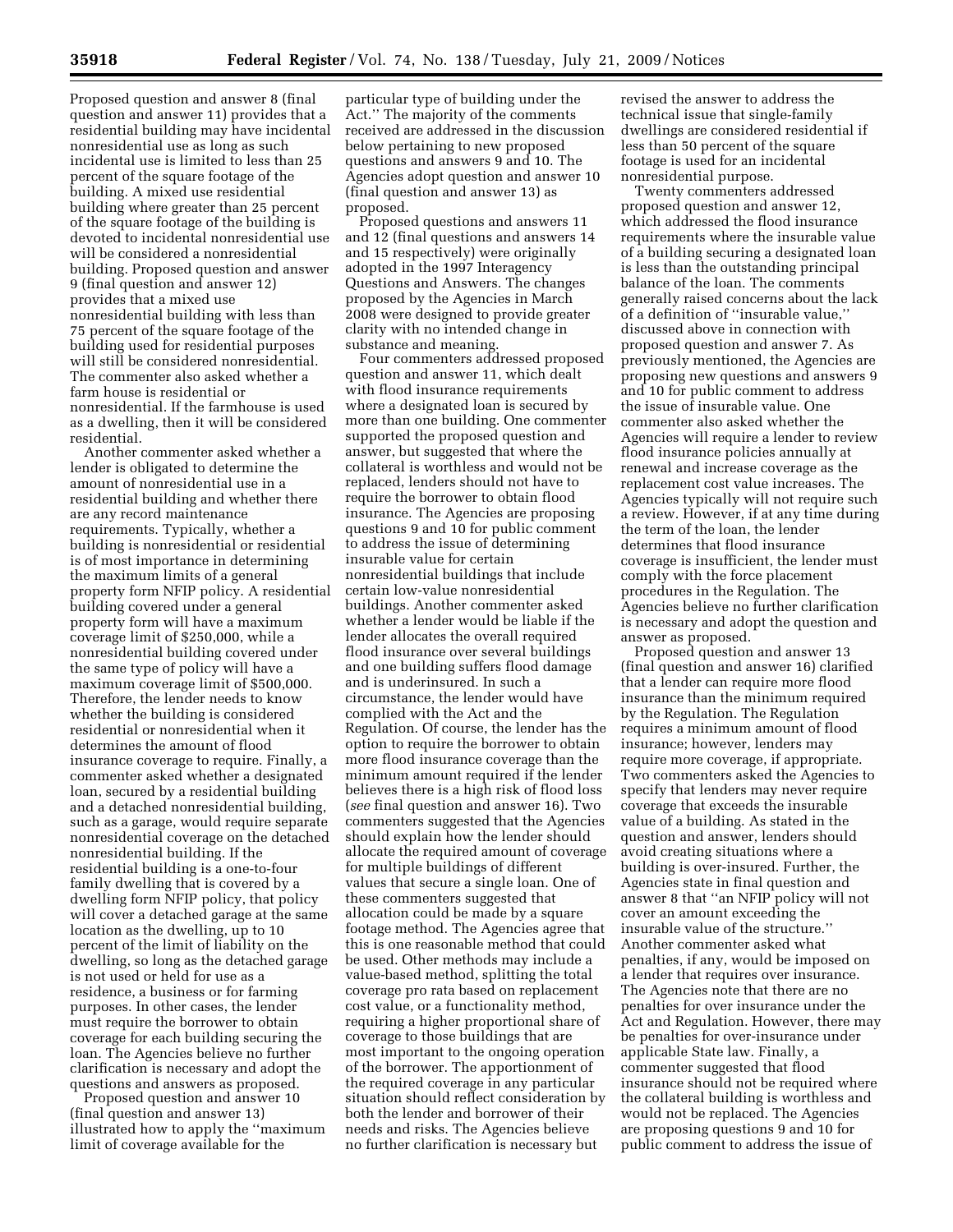determining insurable value for certain nonresidential buildings that include certain low value nonresidential buildings. Other than a nonsubstantive revision to provide additional clarity, the Agencies adopt the question and answer as proposed.

Proposed question and answer 14 (final question and answer 17) addressed lender considerations regarding the amount of the deductible on a flood insurance policy purchased by a borrower. Generally, the proposed guidance advised a lender to determine the reasonableness of the deductible on a case-by-case basis, taking into account the risk that such a deductible would pose to the borrower and lender. The Agencies received nine comments addressing proposed question and answer 14. Four commenters suggested that borrowers with low-value buildings should be able to choose a deductible that exceeds the value of the building with a result that flood insurance would not be required. The Act and Regulation require flood insurance on all buildings at the lesser of the outstanding principal balance of the loan or the maximum amount available under the Act. A high deductible does not provide a de facto waiver of this requirement. One commenter suggested that the Agencies' position regarding not allowing a de facto waiver of the flood insurance requirement on low-value buildings based on the deductible amount contradicts the NFIP's policy of following the standard practice in the financial industry of allowing lenders to dictate the amount of the deductible according to the authority found in the loan agreement. Other commenters stated that a lender should not be required to determine deductibles on a case-by-case basis but rather through adoption of credit guidelines that apply across-the-board to all loans. In general, the Agencies agree that lenders may adopt credit guidelines that apply to most loans. However, such guidelines cannot work to waive the flood insurance requirements of the Act and Regulation. Finally, one commenter suggested that the Agencies should mention that the GSEs may have maximum allowable deductibles. The Agencies decline to revise the question and answer based on this comment because information about GSE requirements is outside the scope of this guidance. The Agencies adopt the question and answer as proposed.

#### *Section III. Exemptions From the Mandatory Flood Insurance Requirements*

This section contains only one question and answer, which describes

the statutory exemptions from the mandatory flood insurance requirements. Proposed question and answer 15 (final question and answer 18) was revised from the 1997 Interagency Questions and Answers to provide greater clarity, with no intended change in substance or meaning. The Agencies did not receive any substantive comments and adopt the question and answer as proposed.

# *Section IV. Flood Insurance Requirements for Construction Loans*

The Agencies proposed this new section to clarify the requirements regarding the mandatory purchase of flood insurance for construction loans to erect buildings that will be located in an SFHA in light of concerns raised by some regulated lenders regarding borrowers' difficulties in obtaining flood insurance for construction loans at the time of loan origination. The Agencies received a number of comments on the proposed questions and answers concerning construction loans. Several commenters asked for guidance in determining the appropriate amount of flood insurance for a loan secured by a building during the course of construction. This guidance is provided in the discussion of the proposed new questions and answers 9 and 10 for public comment that addresses insurable value.

Proposed question and answer 16 (final question and answer 19) revises existing guidance to limit its scope and explained that a loan secured only by land located in an SFHA is not a designated loan that would require flood insurance coverage. The Agencies received one comment addressing this question and answer from a financial institution commenter that asked whether a loan secured by developed land without a structure on it, which, during the course of the loan, will not have any structure on it, necessitates a flood determination as it is considered residential real estate. The Agencies believe that the commenter has raised a valid point and have revised the proposed question and answer by removing the reference to "raw" land. The revised question and answer discusses loans secured only by ''land.'' Since a designated loan is a loan secured by a building or mobile home that is located or to be located in an SFHA, any loan secured only by land that is located in an SFHA is not a designated loan since it is not secured by a building or mobile home. In the case of this particular comment, the loan is not secured by either a building or mobile home; therefore, it is not a designated loan. The Agencies adopt the question and answer as proposed with the modification described above.

Proposed question and answer 17 (final question and answer 20) addressed whether a loan secured or to be secured by a building in the course of construction that is located or to be located in an SFHA in which flood insurance is available under the Act is a designated loan. The proposed answer provided that a lender must make a flood determination prior to loan origination for a construction loan. If the flood determination shows that the building securing the loan will be located in an SFHA, the lender must provide notice to the borrower, and must comply with the mandatory purchase requirements.

One financial institution commenter asked whether the lender/servicer must provide continuing flood insurance coverage where a structure in an SFHA covered by flood insurance is considered a total loss/demolished and only the land remains and the structure is to be rebuilt. The Agencies believe that if there is remaining insurable value in the building, flood insurance should continue to be maintained. If the building has no remaining insurable value, then flood insurance is not required. Under these circumstances, the total loss situation is akin to a loan secured only by land located in an SFHA, which is addressed in final question and answer 19 discussed above, and is not a designated loan that would require flood insurance coverage. If the building is a total loss/demolished and has no remaining insurable value, but a new structure is going to be built in its place, it should be treated like a new construction loan as discussed below in proposed question and answer 19 (final question and answer 22). To the extent that any new structure that will be built is, or will be, located in an SFHA, then the lender must provide notice to the borrower, and must comply with the mandatory purchase requirements as outlined in proposed questions and answers 18 and 19 (final questions and answers 21 and 22). The lender can, of course, elect to maintain the flood insurance that had previously been in place on the prior demolished structure to avoid having to monitor the reconstruction as discussed below.

Another financial institution commenter asked whether a building in the course of construction that will be a condominium building when finished can be insured under a Residential Building Condominium Association Policy (RCBAP) during the construction period. The RCBAP can be sold to a condominium association only. Therefore, unless the building is under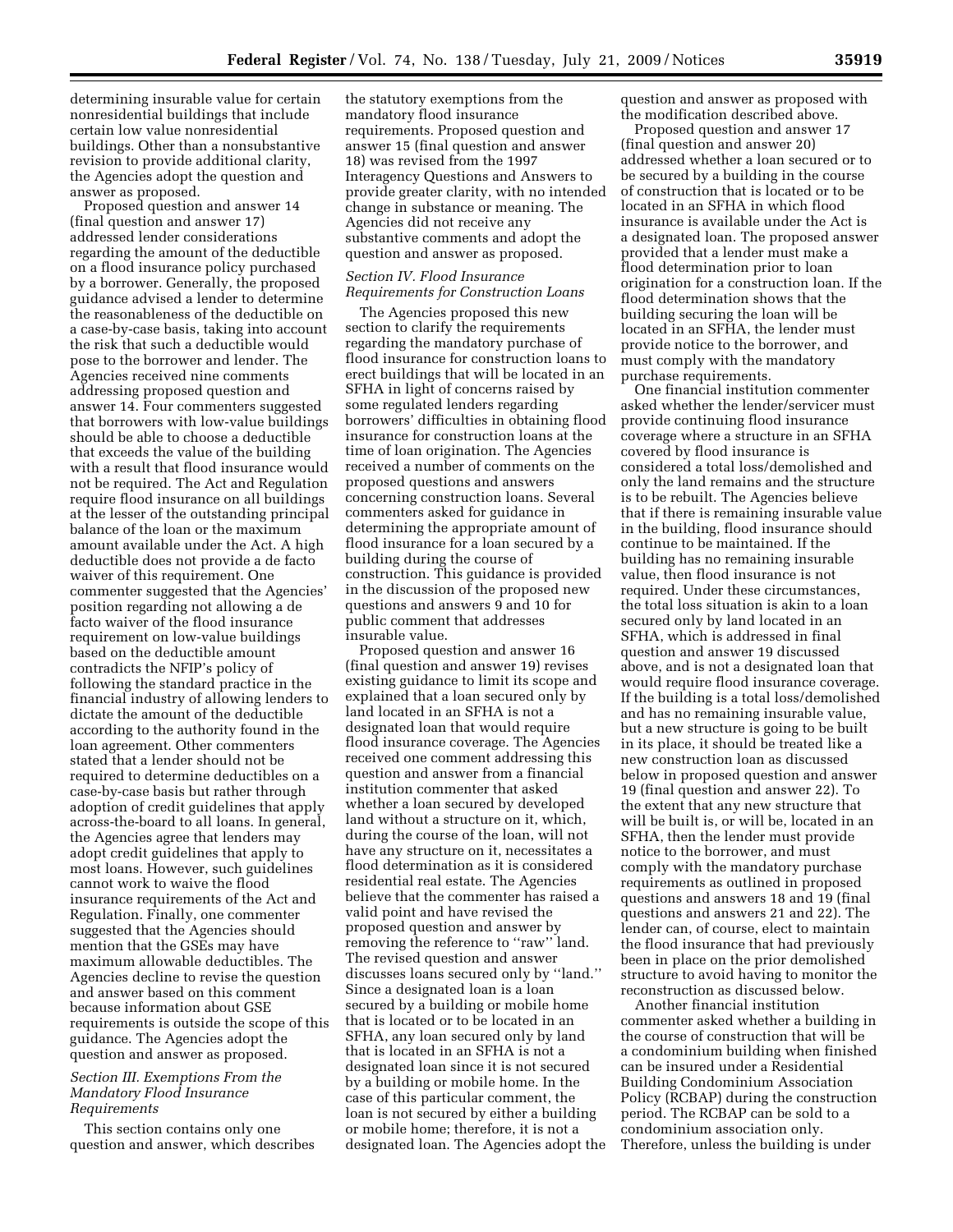the condominium form of ownership with a condominium association formed at the time of construction, no RCBAP can be written. If there is no condominium association, the lender should require the builder/developer to obtain flood insurance under the NFIP General Property form or private equivalent. If the building will be a residential condominium, then the lender must require flood insurance to meet the statutory requirements, up to the \$250,000 flood insurance limit under the NFIP for an ''other residential'' building.

Finally, a loan servicer commenter asked the Agencies to clarify when flood insurance coverage takes effect when a lender opts to require flood insurance at origination of a construction loan. This comment is addressed in final question and answer 21. The Agencies adopt the final question and answer 20 as proposed.

Proposed question and answer 18 (final question and answer 21) explained that, generally, a building in the course of construction is eligible for coverage under an NFIP policy, and that coverage may be purchased prior to the start of construction. One financial institution commenter asked whether the definition of a ''building'' in the proposed question and answer has the same meaning as FEMA's definition in its *Mandatory Purchase of Flood Insurance Guidelines.*2 The Agencies believe that the definitions of ''building,'' as well as the definition of ''building in the course of construction,'' used by FEMA are fully consistent with the definition in the Regulation. The Agencies adopt the question and answer as proposed with only minor clarifications to the citation of FEMA's *Flood Insurance Manual.* 

Proposed question and answer 19 (final question and answer 22), addressed when flood insurance must be purchased for buildings under the course of construction. The answer provided lenders with flexibility regarding the timing of the mandatory purchase requirement for construction loans in response to concerns raised by lenders that borrowers have encountered difficulties in obtaining flood insurance for construction loans at the time of origination. Specifically, the Agencies proposed to permit lenders to allow borrowers to defer the purchase of flood insurance until a foundation slab

has been poured and/or an elevation certificate has been issued. Lenders choosing this option, however, must require the borrower to have flood insurance in place before funds are disbursed to pay for building construction on the property securing the loan (except as necessary to pour the slab or perform preliminary site work). A lender who elects this approach and does not require flood insurance at loan origination must have adequate internal controls in place to ensure compliance. Moreover, lenders must still ensure that the required flood determination is completed at origination and that notice is given to borrowers if the property is located in an SFHA.

A financial institution and a financial institution membership organization commented that requiring lenders to have monitoring procedures in place to ensure that the borrower obtains flood insurance as soon as the foundation is complete or the elevation certificate issued is too burdensome. The Agencies note that if a lender determines that this option is too burdensome they may continue the practice of requiring flood insurance at origination. The monitoring procedures are only necessary in the event that lenders choose to require flood insurance at the time the foundation pad is completed and/or the elevation certificate is obtained. Therefore, the Agencies believe that no revision to the proposed question and answer is necessary.

Several commenters, including four financial institutions and a law firm that advises financial institutions, asked the Agencies for clarification regarding the ''timing'' options available for determining whether flood insurance is required for buildings in the course of construction, that is, the foundation alone and/or the issuance of an elevation certificate. Either the pouring of the foundation slab or the issuance of an elevation certificate provides sufficient information for a lender to determine whether the collateral building is located in an SFHA for which flood insurance is required. The Agencies believe that no further elaboration is necessary to address this issue in the question and answer.

Finally, one individual commenter indicated that it is unclear whether an NFIP policy can be purchased before two walls and a roof have been erected. FEMA guidance provides that buildings yet to be walled and roofed are generally eligible for coverage after an elevation certificate is obtained or a foundation slab is poured, except where either construction is halted for more than 90 days or if the lowest floor used for rating purposes is below Base Flood Elevation

(BFE). If the lowest floor is under BFE, then the building must be walled and roofed before flood insurance coverage is available.3 The Agencies believe that the commenter has raised a valid point and have clarified the proposed question and answer accordingly. The Agencies otherwise adopt the question and answer as proposed.

The Agencies also proposed new question and answer 20 (final question and answer 23) to clarify whether the 30-day waiting period for an NFIP policy applies when the purchase of flood insurance is deferred in connection with a construction loan since there has been confusion among lenders on this issue in the past. Per guidance from FEMA, the answer provided that the 30-day waiting period would not apply in such cases.4 The NFIP would rely on the insurance agent's representation that the exception applies unless a loss has occurred during the first 30 days of the policy period. The Agencies did not receive any substantive comments and adopt the question and answer as proposed.

# *Section V. Flood Insurance Requirements for Nonresidential Buildings*

The Agencies proposed this new section to address the flood insurance requirements for agricultural buildings that are taken as security for a loan, but that have limited utility to a farming operation, and loans secured by multiple buildings where some are located in an SFHA and others are not. Six commenters suggested that this section should be broadened to include all nonresidential buildings, including multiple nonresidential buildings over a large geographic area, not just those related to agriculture. The Agencies concur and have changed the title to section V to read ''Flood Insurance Requirements for Nonresidential Buildings'' and modified proposed questions and answers 21 and 22 (final question and answers 24 and 25) accordingly. Several commenters asked for guidance in determining the appropriate amount of flood insurance for loans secured by a nonresidential building, particularly for nonresidential buildings of low to no value. The Agencies are proposing questions 9 and 10 for public comment to address the issue of determining insurable value for certain nonresidential buildings that include certain low value nonresidential buildings.

<sup>2</sup>FEMA, Mandatory Purchase of Flood Insurance Guidelines (September 2007) at GLS—1–2. FEMA has made this booklet available electronically at *http://www.fema.gov/library/* 

*viewRecord.do?id=2954.* Hard copies are available by calling FEMA's Publication Warehouse at (800) 480–2520.

<sup>3</sup>FEMA, Mandatory Purchase of Flood Insurance Guidelines, at 30–31.

<sup>4</sup>FEMA, Mandatory Purchase of Flood Insurance Guidelines, at 30.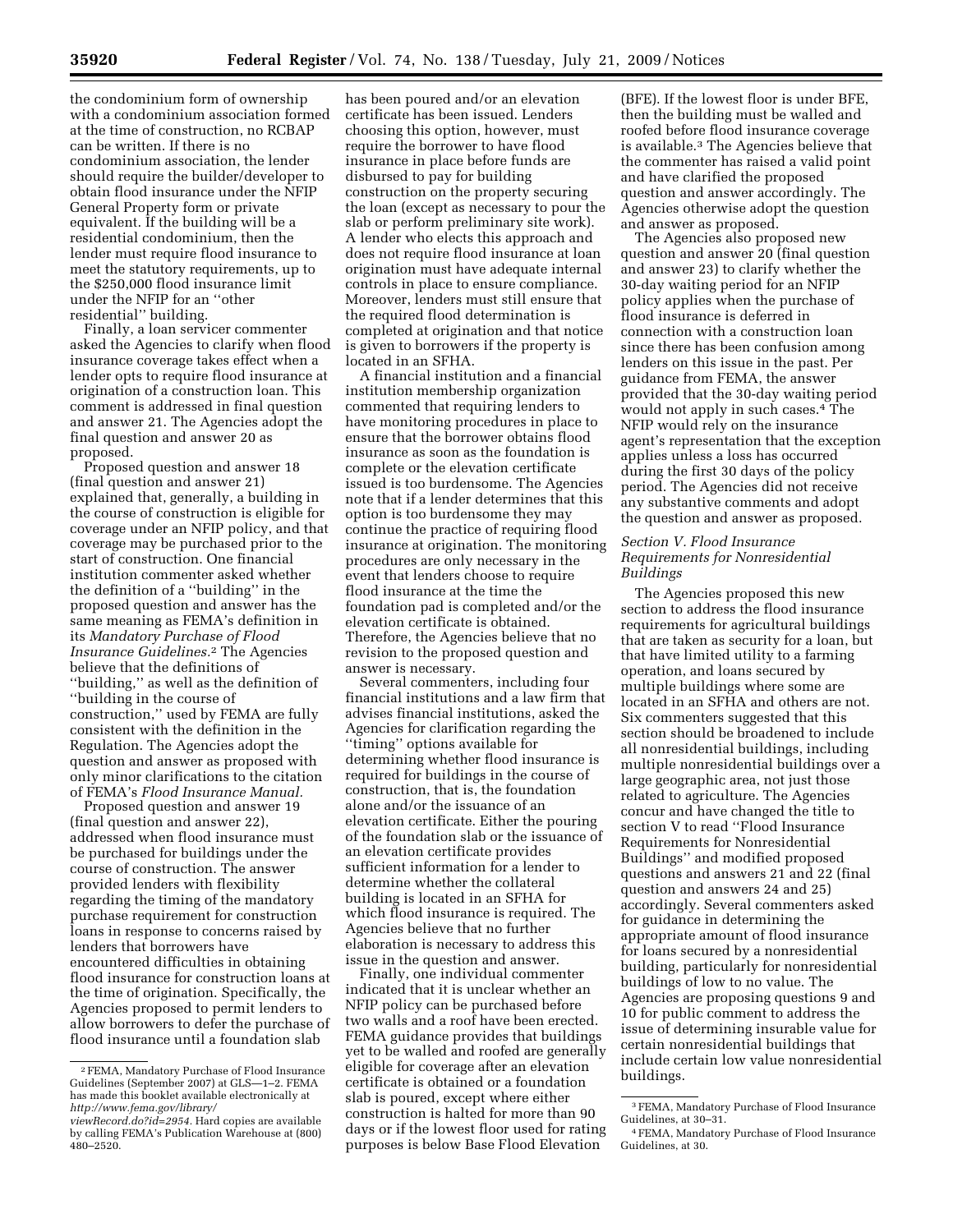Proposed question and answer 21 (final question and answer 24) explained that all buildings taken as security for a loan and located in an SFHA require flood insurance. The question and answer also explained that lenders may consider ''carving out'' a building from the security for a loan; however, it may be inappropriate for credit risk management reasons to do so. One commenter questioned whether lenders need to require flood insurance when the collateral is only a building (in the commenter's case, a grain bin) and not the real property where the building is located. Further, the commenter stated that they only use a UCC fixture filing to secure the building. Flood insurance is required for any building taken as collateral when that building is located in an SFHA in a participating community. This requirement is not predicated on whether the underlying real estate is also included in the loan collateral or the method used by the lender to secure its collateral. FEMA answered the question of whether a grain bin is a building by specifically including a grain bin in its definition of a nonresidential building, therefore flood insurance is required.5

A commenter stated that if the value of a building is worthless or nearly zero then flood insurance should not be required. The Act requires all buildings located in an SFHA and in a participating community to have flood insurance with only two exemptions when a building is State-owned and covered by self-insurance satisfactory to the Director of FEMA; and when the original loan balance is \$5,000 or less and the original repayment term is one year or less. All other buildings are required to be covered by flood insurance. The Agencies are proposing questions 9 and 10 for public comment to address the issue of determining insurable value for certain nonresidential buildings that include certain low value nonresidential buildings.

Another commenter suggested that in determining ''insurable value,'' institutions should be permitted to place good faith reliance on insurance agents who are better equipped to make these determinations. Federally regulated lenders may solicit assistance when evaluating insurable value and this assistance could include an insurance professional. However, it is ultimately the lender's responsibility to determine the insurable value of a building and, as such, it must concur with the determination. The same

commenter also asked the Agencies to explain the rationale for treating hazard insurance and flood insurance differently. The reason for treating flood insurance and hazard insurance differently is that flood insurance includes coverage for the repair or replacement cost of the foundation and supporting structures whereas hazard insurance typically does not include coverage of the foundation. Therefore, the calculation of insurable value for flood insurance includes these repair or replacement costs while the calculation of insurable value for hazard insurance does not.

Lastly, a commenter suggested that the Agencies include additional questions and answers about other problems that arise between lenders and insurance companies, such as insurance companies requiring higher amounts of coverage than the appraised value of a structure of minimal value. The amount of flood insurance required by the Act is the lesser of the outstanding principal balance of the loan, the maximum allowed under the Act, or the insurable value. The appraised market value of the structure is not a factor in determining the amount of required insurance. The Agencies adopt question and answer 21 with the changes made to include all nonresidential buildings and not just agricultural buildings.

Proposed question and answer 22 (final question and answer 25) addressed the flood insurance requirements for multiple agricultural buildings located throughout a large geographic area, some in an SFHA and some not. One commenter suggested that the Agencies modify the first sentence in the proposed answer to refer to ''improved property'' rather than ''property.'' The Agencies concur with this recommendation and have inserted ''improved real estate'' in the place of the term ''property'' throughout the answer. The term ''improved real estate,'' instead of the suggested ''improved property,'' was added because it is the term used in the Act.

A commenter asked the Agencies to address the situation where an insurance company requires flood insurance on all buildings on the property, not just those inside an SFHA and another commenter asked the Agencies to mention that a lender can require flood insurance on buildings not located in an SFHA. The Act does not prohibit a lender from requiring more flood insurance than the minimum required by the Act; a lender may have legitimate business reasons for requiring more flood insurance than that required by the Act and neither the Act nor the Regulation prohibits this additional

flood insurance. Finally, a commenter suggested that the Agencies modify the second to last sentence in the answer to refer to ''improved property securing the loan'' rather than ''designated loan.'' The Agencies have deleted this sentence entirely as it is not needed to answer the question. The Agencies adopt the question and answer with the modifications discussed above.

#### *Section VI. Flood Insurance Requirements for Residential Condominiums*

The Agencies proposed this new section to address flood insurance requirements for residential condominiums. The proposed section contained two previously existing questions and answers, which were modified and expanded, and five new questions and answers. The Agencies received numerous comments addressing this section.

A number of commenters addressed the 2007 FEMA requirement that insurance companies providing a Residential Building Association Policy (RCBAP) include the replacement cost value of the condominium building and the number of units in the building on the declaration page.6 Two commenters suggested that the Agencies should enforce this requirement over all insurance companies. The Agencies strongly support this FEMA requirement; however, the Agencies may only enforce the requirement against those entities over which the Agencies have jurisdiction.

Proposed question and answer 23 (final question and answer 26) explained that residential condominiums were subject to the statutory and regulatory requirements for flood insurance. The Agencies received only one comment addressing this question and answer, which was in agreement with the guidance. The Agencies adopt the question and answer as proposed.

One commenter suggested that an RCBAP should be described in a separate question and answer in this section. Although the RCBAP was described within the proposed questions and answers, the Agencies have compiled the information from proposed questions and answers 24 and 25 into new question and answer 27 to specifically describe an RCBAP, and renumbered the remaining questions and answers accordingly.

Proposed question and answer 24 (final question and answer 28)

<sup>5</sup>FEMA, Flood Insurance Manual, GR 2.

<sup>6</sup>FEMA Memorandum for Write Your Own (WYO) Principal Coordinators and NFIP Servicing Agent (Apr. 18, 2004) (subject: Oct. 1, 2007 Program changes).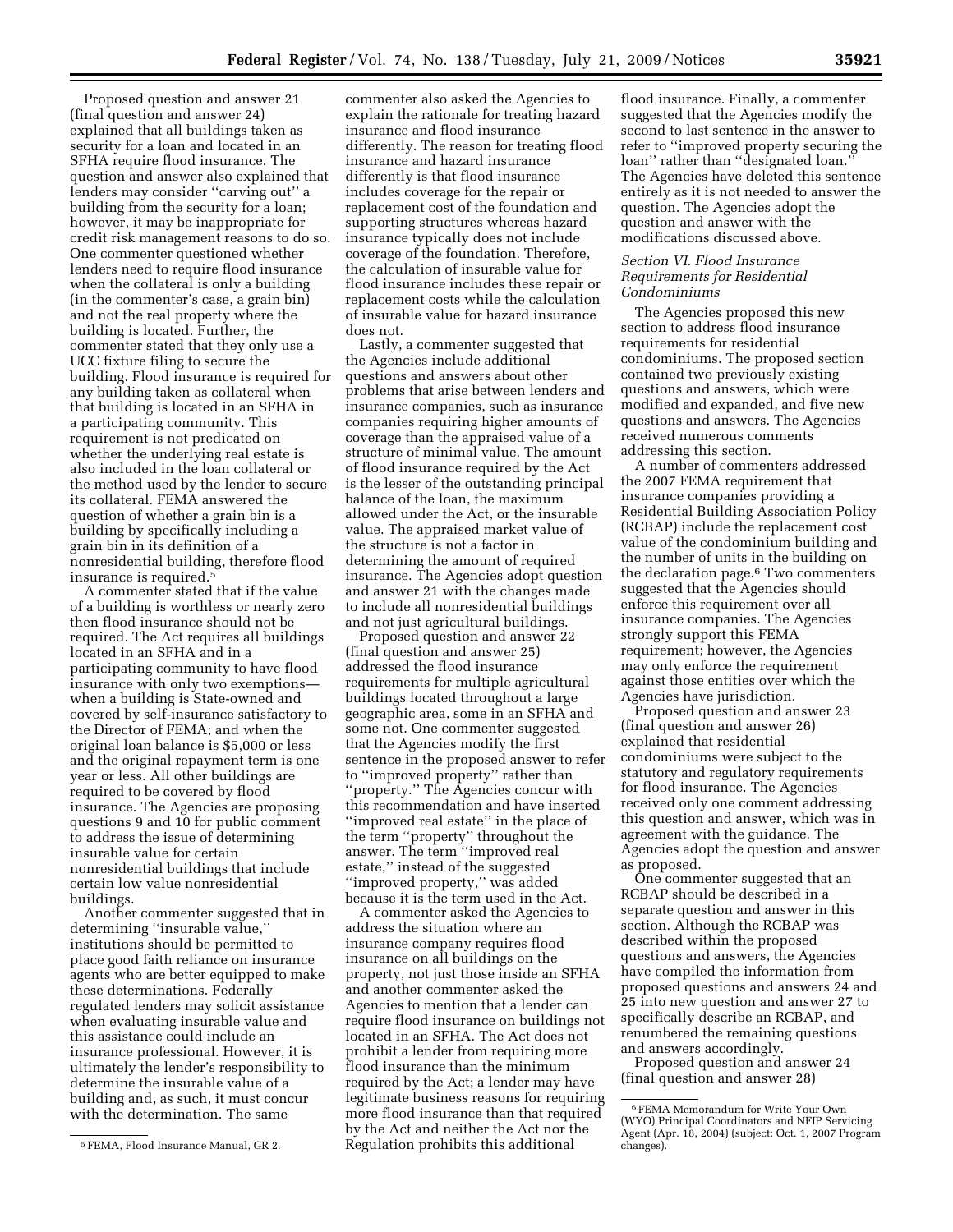discussed the amount of flood insurance that a lender must require with respect

to residential condominium units to comply with the mandatory purchase requirements under the Act and the Regulation. The Agencies received a number of comments addressing various aspects of this question and answer.

Several commenters suggested that lenders should be able to rely on the replacement cost value and number of units provided on the declaration page of the RCBAP in determining the insurable value of a condominium unit. The Agencies generally agree that a lender may rely on the replacement cost value and number of units provided on the declaration page unless it has reason to believe that such amounts conflict with other available information. If there is a conflict, the lender should notify the borrower of the facts that cause the lender to believe there is a conflict. If the lender believes that the borrower is underinsured, it should require the purchase of a Dwelling Policy for supplemental coverage. The Agencies have modified the question and answer accordingly.

Several commenters asked about other types of valuation information that may be appropriate to use in determining the insurable value of a condominium unit when the insurance provider does not include the replacement cost value and number of units on the RCBAP's declaration page. While the Agencies believe that the question and answer does not require further elaboration on this point, the Agencies note that consistent with safe and sound lending practices, lenders should maintain information about the value of their collateral. Even if the insurance provider does not include the replacement cost value of the condominium building and the total number of units on the declaration page, lenders typically have other sources of valuation information, including costapproach appraisals, automated valuation systems, and tax assessments. Further, many lenders' policies and procedures include obtaining specific documentation related to condominium collateral that may provide information about the condominium's insurable value, including copies of condominium master insurance policies or the declaration pages of such policies. The Agencies generally will not criticize a lender that, in good faith, has used a reasonable method to determine the insurable value.

Several commenters agreed that RCBAP coverage written at replacement cost value, assuming that value is less than the outstanding principal amount of the loan or the maximum available

under the Act, is the appropriate insurable value for a condominium building and that an RCBAP with that coverage would meet the mandatory purchase requirement for an individual unit borrower. The 1997 Interagency Questions and Answers stated that RCBAP coverage of 80 percent of replacement cost value was sufficient to meet the mandatory purchase requirement. Because of this change in policy, commenters urged the Agencies to ensure that the new guidance will apply only prospectively. Consistent with the stated intention in the March 2008 Proposed Interagency Questions and Answers, the Agencies intend that this guidance will apply to any loan that is made, increased, extended, or renewed on or *after* the effective date of these Interagency Questions and Answers.

The Agencies had previously indicated in the **SUPPLEMENTARY INFORMATION** to the March 2008 Proposed Interagency Questions and Answers that the new guidance would apply to a loan made prior to the effective date of this guidance, but only as of the first flood insurance policy renewal following the effective date of the guidance. Three commenters asked the Agencies to reconsider this position. The commenters asserted that lenders making loans secured by individual condominium units generally do not receive RCBAP renewal notifications from the insurance providers; therefore, the lender may not be in a position to make a determination at the first RCBAP renewal period following the effective date of this guidance.

Lenders are required to ensure that designated loans are covered by flood insurance for their term. However, the Agencies recognize that lenders made loans and required coverage amounts in reliance on the previous guidance. Therefore, the Agencies have agreed that the revised guidance will not apply to any loan made prior to the effective date of this guidance unless a trigger event occurs in connection with the loan (that is, the loan is refinanced, extended, increased, or renewed). Because the Agencies provided supervisory guidance that stated that an RCBAP with coverage at 80 percent of replacement cost value was sufficient, any loan for a condominium unit relying on an RCBAP with coverage that complied with that guidance was in compliance at the time it was made. Absent a new trigger event, the Agencies, therefore, will not require lenders to ensure that RCBAP coverage is increased to 100 percent on previously compliant loans made prior to the effective date of this new

guidance. The Agencies have revised the proposed question and answer accordingly. The Agencies anticipate that the universe of loans affected by this policy will be relatively small and diminishing due to refinancing and other loan prepayments that typically occur in the first five years of a home mortgage.

Proposed question and answer 25 (final question and answer 29) addressed what a lender that makes a loan on an individual condominium unit must do if there is no RCBAP coverage. Three commenters addressed this question and answer. One commenter suggested that, in the example, the Agencies should clarify that the amount of insurance required is the ''minimum amount'' because that value (\$175,000) is based on the principal amount of the loan, which is less than either the insurable value of the unit (\$200,000) or the maximum amount available in a dwelling policy (\$250,000). In response to this comment, the Agencies have added the qualifier ''at least'' before the amount of \$175,000 to clarify that \$175,000 is the minimum amount of insurance that must be required. As in other situations, a lender may require additional coverage.

Another commenter asked whether a unit owner's dwelling policy will respond at all if there is no RCBAP on the condominium building. Although this is a general insurance question that is outside the Agencies' purview, FEMA guidance provides that, when there is no RCBAP coverage on the condominium building, the unit owner's dwelling policy will respond to losses to improvements owned by the insured and to assessments charged by the condominium association, up to the building coverage limits of the dwelling policy purchased.7 Finally, one other commenter suggested that, when a condominium association refuses to purchase an RCBAP, the lender should refuse to make a loan to a unit owner because the unit owner's dwelling policy is not adequate to protect the lender. The Agencies agree that there is risk to the lender in accepting a dwelling policy as protection for the collateral. However, this is a risk that the lender must weigh. Such policy, however, does fulfill the mandatory purchase requirement. The Agencies have amended the proposed question and answer to include additional discussion on dwelling policies in response to these comments. The

<sup>7</sup>*See* FEMA, Mandatory Purchase of Flood Insurance Guidelines at 48–49; FEMA Flood Insurance Manual at p. POL 8 (FEMA's Flood Insurance Manual is updated every six months).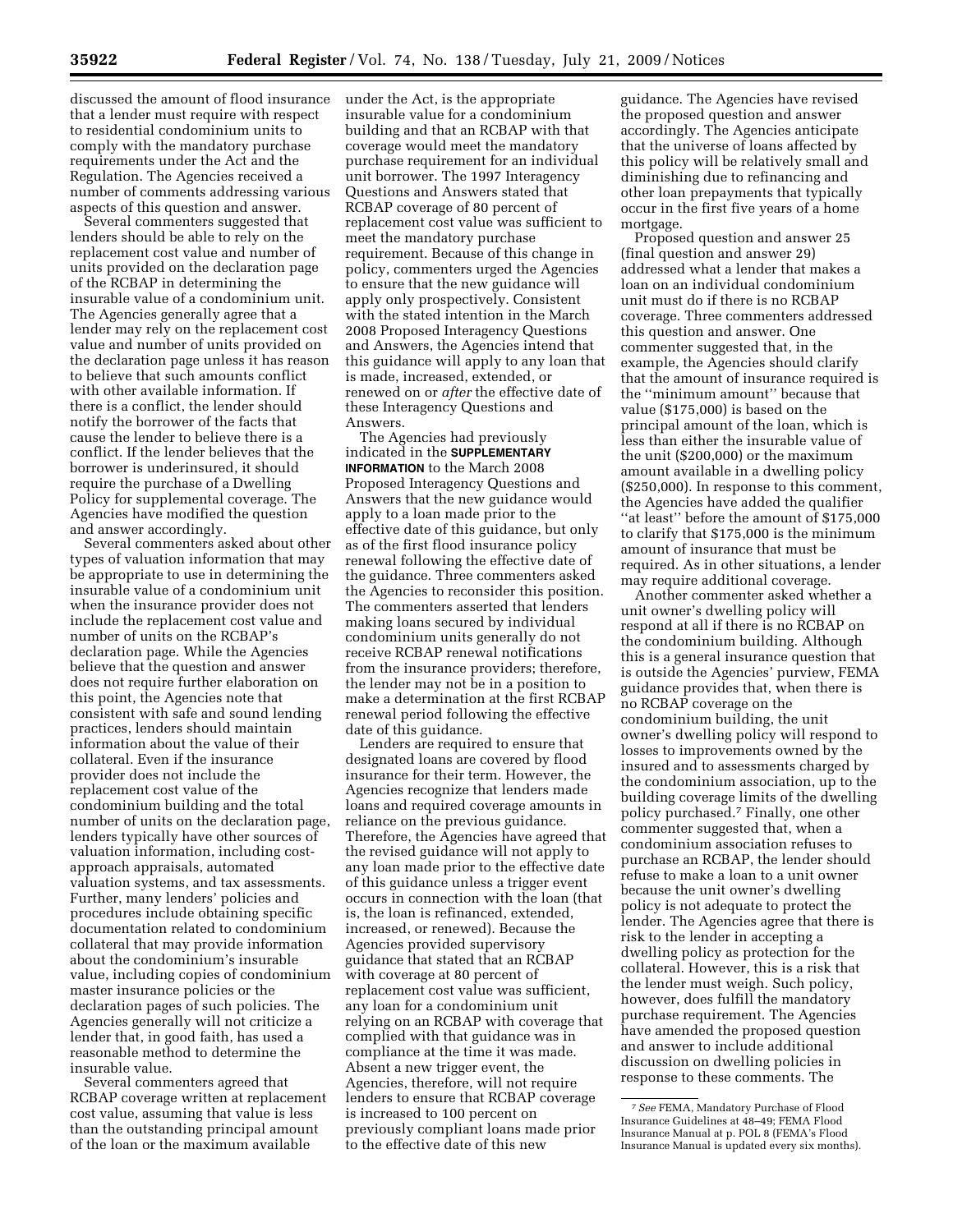Agencies otherwise adopt the question and answer as proposed.

Proposed question and answer 26 (final question and answer 30) discussed what a lender must do if the condominium association's RCBAP coverage is insufficient to meet the mandatory purchase requirements for a loan secured by an individual residential condominium unit. Several commenters suggested changes to FEMA's flood insurance policies. It is beyond the Agencies' jurisdiction to address these suggestions, which are within the purview of FEMA. Interested parties should appropriately consult with FEMA concerning the actual operation of flood insurance policies.

Several other commenters noted that the purchase of a unit owner's dwelling policy may not provide adequate coverage to the unit owner or the lender as a supplement to an RCBAP providing insufficient coverage to meet the mandatory purchase requirement. As noted in the proposed question and answer, a dwelling policy may contain claim limitations; therefore, it is incumbent upon a lender to understand these limitations.

Several commenters also suggested that the Agencies should not put forth guidance encouraging lenders to apprise borrowers that there is risk involved when flood coverage is maintained under a unit owner dwelling policy along with an RCBAP that does not provide replacement cost coverage. The Agencies believe that although insurance professionals are in the best position to adequately explain the implications of such coverage, lenders should still be encouraged to alert their borrowers to the risk. FEMA's brochure, *National Flood Insurance Program: Condominium Coverage*, may provide some helpful information for borrowers. The Agencies adopt the question and answer as proposed.

Proposed question and answer 27 (final question and answer 31) discussed what a lender must do when it determines that a loan secured by a residential condominium unit is in a complex with a lapsed RCBAP. One commenter requested that the Agencies provide more guidance on the steps a lender should take to determine if there is a lapse in existing RCBAP coverage. As mentioned above, the Agencies are aware that, generally, a lender that is the mortgagee of a unit owner's loan would not receive notice that the condominium association's RCBAP has expired. However, if a trigger event occurs (that is, the lender makes, increases, extends, or renews a loan to the borrower secured by the unit) or if the lender otherwise makes a

determination that the RCBAP has expired, then the lender will be required to follow the procedure outlined in final question and answer 28 and discussed above. The Agencies adopt the question and answer as proposed.

Proposed question and answer 28 (final question and answer 32) provided examples of how the co-insurance penalty applies when an RCBAP is purchased at less than 80 percent of replacement cost value, unless the amount of coverage meets the maximum coverage of \$250,000 per unit. Two commenters asked about the purpose of this question and answer. The Agencies intended this question and answer to provide information on the topic to lenders. The Agencies adopt the question and answer as proposed.

Proposed question and answer 29 (final question and answer 33) addressed the major factors that are involved with coverage limitations of the individual unit owner's dwelling policy with respect to the condominium association's RCBAP coverage. One commenter asked the purpose of this question and answer and further asserted that lenders should not be required to explain to borrowers about the limitations in coverage. The Agencies intended this question and answer to be informative in nature and agree that insurance professionals are in a better position to explain policy limitations to their policyholders. The Agencies adopt the question and answer as proposed.

## *Section VII. Flood Insurance Requirements for Home Equity Loans, Lines of Credit, Subordinate Liens, and Other Security Interests in Collateral Located in an SFHA*

Proposed Section VII addressed flood insurance requirements for home equity loans, lines of credit, subordinate liens, and other security interests in collateral located in an SFHA. The proposed questions and answers primarily proposed only minor wording changes or clarifications to questions and answers in the 1997 Interagency Questions and Answers without any change in the substance or meaning. Several commenters addressed questions and answers in this section.

Proposed question and answer 30 (final question and answer 34), addressed when a home equity loan is considered a designated loan that requires flood insurance. The Agencies did not receive any substantive comments and adopt the question and answer as proposed.

Proposed question and answer 31 (final question and answer 35), addressed when a draw against an

approved line of credit secured by property located in an SFHA requires flood insurance. Nine commenters questioned the statement that a designated loan requires a flood determination when application is made for that loan. The commenters noted that under the Act and Regulation, a lender or its servicer is responsible for performing a flood determination upon the making, increase, extension, or renewal of a loan, and not when a loan application is submitted. They further noted that applications are often withdrawn and that lenders usually have a flood determination performed when they are reasonably certain that one of the previously listed ''trigger'' events (*e.g.*, the making or increasing) will occur. The commenters requested that this point be clarified. The Agencies agree with the commenters and are deleting the statement that a designated loan requires a flood determination when application is made for that loan. The Agencies otherwise adopt the question and answer as proposed.

Proposed question and answer 32 (final question and answer 36) addressed how much flood insurance is required when a lender makes a second mortgage secured by property located in an SFHA. Six commenters argued that a junior lienholder should not have to take senior liens into account when determining the required amount of flood insurance coverage. They asserted that the current requirement causes substantial cost and delay, resulting in an undue burden due to the need for either the junior lienholder or its servicer to engage in an expensive, timeconsuming search for prior liens. One commenter contended that the question and answer should state that the amount of coverage for a junior lien would be 100 percent of the insurable value of the property. Alternatively, the same commenter suggested multiple flood insurance policies on buildings with multiple liens as a means to address the problem. On the other hand, one commenter believed that the question and answer should remind lenders to add secondary loans to any existing flood insurance policy's mortgagee clause. Three commenters requested more guidance on how and when a lienholder should determine the value of any other liens on improved collateral property. One of these mentioned closing or upon renewal of a loan as two possible dates for such activity.

The Agencies believe that, given the provisions of an NFIP policy, a lender cannot comply with Federal flood insurance requirements when it makes,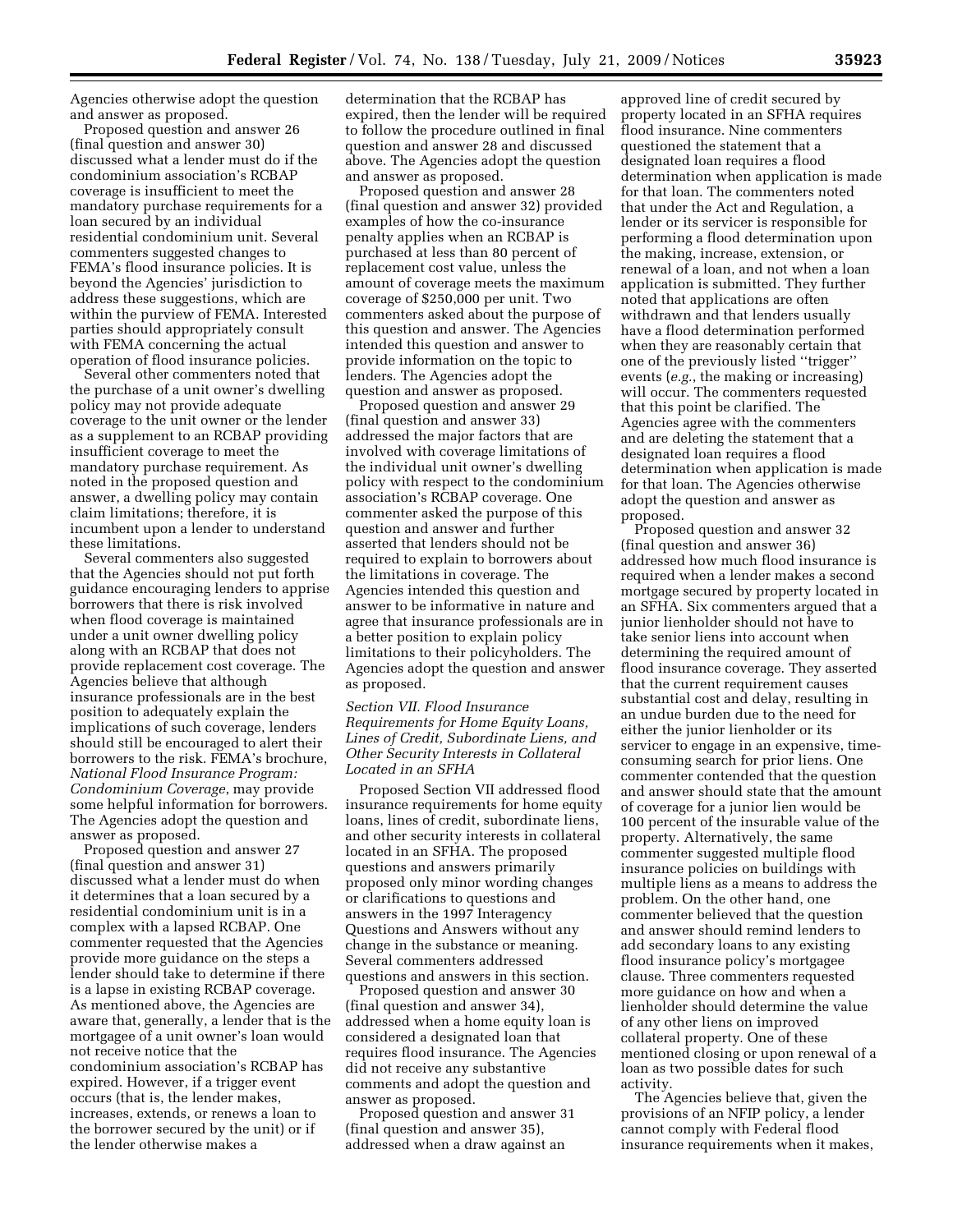increases, extends, or renews a loan by requiring the borrower to obtain NFIP flood insurance solely in the amount of the outstanding principal balance of the lender's junior lien without regard to the flood insurance coverage on any liens senior to that of the lender. As illustrated in the examples in the question and answer, a junior lienholder's failure to take such a step can leave that lienholder partially or even fully unprotected by the borrower's NFIP policy in the event of a flood loss.

The final question and answer provides that a junior lienholder should work with the borrower, senior lienholder, or both these parties, to determine how much flood insurance is needed to adequately cover the improved real estate collateral to the lesser of the total of the outstanding principal balances on the junior loan and any senior loans, the maximum available under the Act, or the insurable value of the structure. The junior lienholder should also ensure that the borrower adds the junior lienholder's name as mortgagee/loss payee to an existing flood insurance policy.

The final question and answer also provides that a junior lienholder should obtain the borrower's consent in the loan agreement or otherwise for the junior lienholder to obtain information on balance and existing flood insurance coverage on senior lien loans from the senior lienholder. Commenters also contended that privacy concerns make it difficult for junior lienholders to obtain information from servicers or lenders about loan balances and existing flood insurance coverage. However, the Agencies have determined that the privacy provisions of the Gramm-Leach-Bliley Act, as implemented in the Agencies' regulations, do not prohibit sharing of the loan and flood insurance information between two lenders with liens on the same property, even without the borrower's consent.

One commenter noted that it is sometimes difficult to obtain information about the outstanding principal balance of other liens once a loan has been closed, such as at loan renewal, and asked what steps might be taken in that regard. The final question and answer states that junior lienholders have the option of obtaining a borrower's credit report to establish the outstanding balances of senior liens on property to aid in determining how much flood insurance is necessary upon increasing, extending or renewing a junior lien.

In the limited situation where a junior lienholder or its servicer is unable to obtain the necessary information about

the amount of flood insurance in place on the outstanding balance of a senior lien (for example, in the context of a loan renewal), the final question and answer provides that the junior lienholder may presume that the amount of insurance coverage relating to the senior lien in place at the time the junior lien was first established (provided that the amount of flood insurance coverage relating to the senior lien was adequate at the time) continues to be sufficient.

The Agencies have revised the proposed question and answer to respond to these comments. The question and answer also provides examples illustrating the application of these methods of dealing with adequate flood insurance coverage for junior and senior liens. Specifically, the examples illustrate how a junior lienholder should handle situations such as: when a senior lienholder has obtained an inadequate amount of flood insurance coverage, when a senior lienholder is not subject to the Act's and Regulation's requirements; and when insurance coverage in the amount of the improved real estate's insurable value must be obtained by the junior lienholder.

Commenters also raised other issues related to ongoing flood insurance coverage on existing second lien loans in the context of force placement. The final question and answer addresses the triggering events of making, increasing, extending, and renewing a second lien loan.

Proposed question and answer 33 (final question and answer 37) addressed flood insurance requirements in connection with home equity loans secured by junior liens. Ten commenters requested that the question and answer be clarified to address other subordinate lien loans, not just junior lien home equity loans. The Agencies agree with the commenters and, therefore, have revised the question and answer to clarify that it applies to all subordinate lien loans.

Another commenter recommended that the ''same lender'' exception also apply to a lender's affiliates. The Act provides that a person who increases, extends, renews, or purchases a loan secured by improved real estate or a mobile home may rely on a previous determination of whether the building or mobile home is located in an area having special flood hazards, if the previous determination was made no more than seven years before the date of the transaction and there have been no subsequent map revisions. 42 U.S.C. 4104b(e). The Act further defines the term ''person'' to include any individual or group of individuals, corporation,

partnership, association, or any other organized group of persons, including State and local governments and agencies thereof. 42 U.S.C. 4121(a)(5). The Agencies do not interpret the definition as providing for the inclusion of affiliates within a corporate entity as constituting a single ''person'' except for treating a regulated lending institution and its operating subsidiaries as a single entity. The Agencies believe that no further revision of the question and answer is appropriate on this point. The Agencies adopt the question and answer as proposed subject to the revisions discussed above.

Proposed question and answer 34 (final question and answer 38) addressed the issue of whether a loan secured by inventory stored in a building located in an SFHA, when the building is not collateral for the loan, requires flood insurance. One commenter asked what sort of legal instrument would have to be filed by a lender to result in the need for flood insurance coverage for a borrower's contents. The Agencies decline to respond to this inquiry because it involves a business and legal decision beyond the interpretation of the Act and Regulation. The Agencies adopt the question and answer as proposed.

Proposed question and answer 35 (final question and answer 39) addressed flood insurance requirements when building contents are security for a loan. Seven commenters requested further guidance and clarification on how to calculate flood insurance contents coverage in compliance with Federal regulation. Five commenters specifically requested that the Agencies give examples to illustrate how flood insurance coverage works for building and contents. Two commenters asked whether a lender should consider the total amount of coverage for both contents and building together or should consider the two separately. One commenter asked whether a lender could do the same with contents and building coverage as is the practice with coverage for multiple buildings, that is, the contents and building will be considered to have a sufficient amount of flood insurance coverage for regulatory purposes as long as some amount of insurance is allocated to each category.

The Agencies agree that the practice for flood insurance coverage for multiple buildings would also be applicable to coverage for both contents and building. That is, both contents and building will be considered to have a sufficient amount of flood insurance coverage for regulatory purposes as long as some reasonable amount of insurance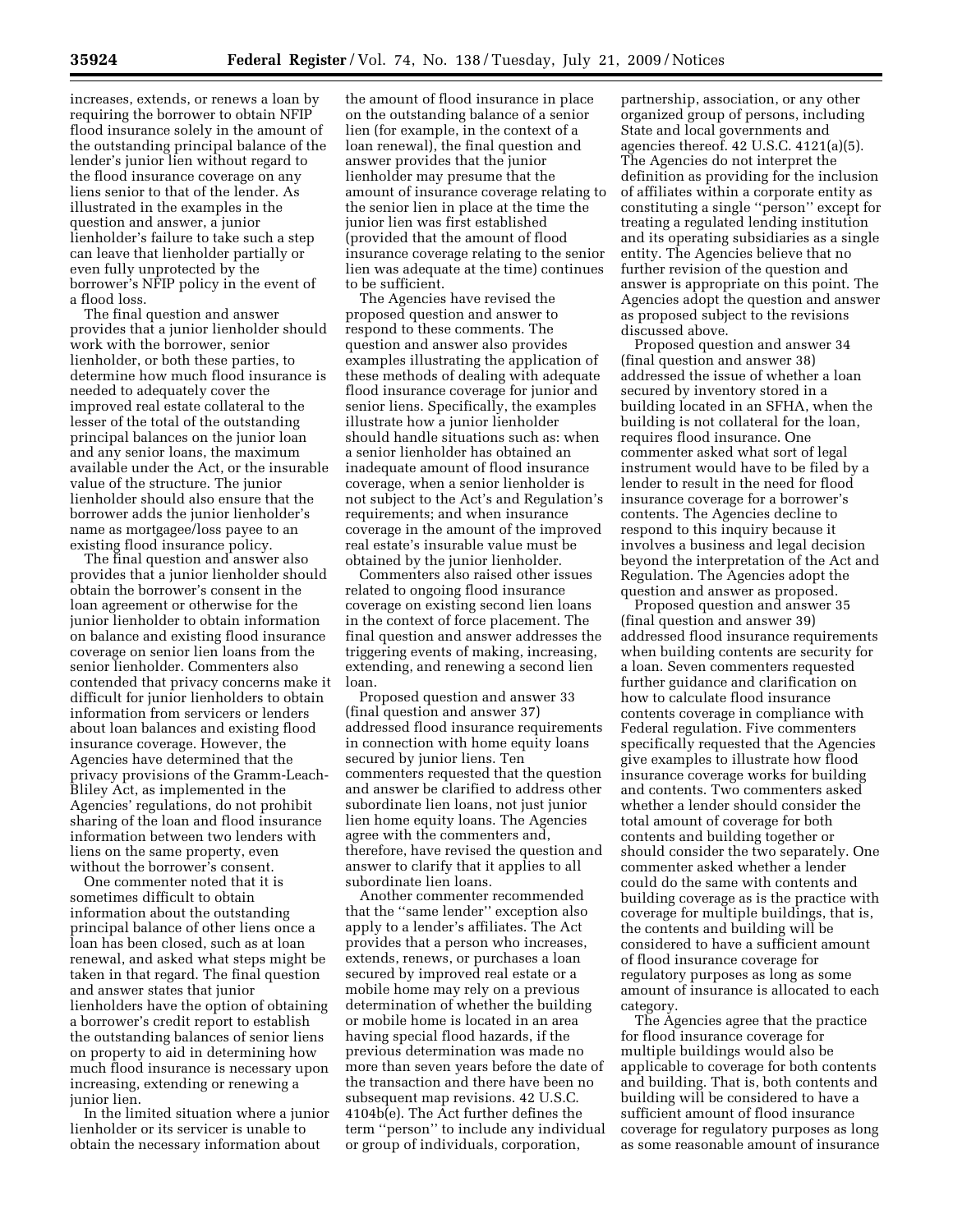is allocated to each category. The Agencies have added an example to this question and answer to illustrate this point. The Agencies otherwise adopt the question and answer as proposed.

Proposed question and answer 36 (final question and answer 40), addressed the flood insurance requirements applicable to collateral or contents that do not secure a loan. The Agencies did not receive any substantive comments and adopt it as proposed.

Proposed question and answer 37 (final question and answer 41) addressed the Regulation's application where a lender places a lien on property out of an ''abundance of caution.'' One commenter recommended that flood insurance coverage should not be required when an interest is taken by a lender in improved real estate in a flood hazard zone out of an ''abundance of caution.''

The Agencies decline to accept this recommendation. The Act provides that a lender may not make, increase, extend, or renew any loan secured by improved real estate or a mobile home in a flood hazard area unless the building or mobile home is covered for the term of the loan by flood insurance. 40 U.S.C. 4012a(b)(1). The statute makes no exception for property taken as collateral by a lender out of an abundance of caution. The Agencies adopt the question and answer as proposed.

Proposed question and answer 38 (final question and answer 42) addressed loans secured by a note on a single-family dwelling, but not the dwelling itself. Proposed question and answer 39 (final question and answer 43) pertained to loans personally guaranteed by a third party who gave the lender a security interest in improved real estate owned by the guarantor. One commenter stated that the two proposed questions and answers conflicted. The Agencies do not believe there is a conflict between the two questions and answers. In the former question and answer, the Agencies concluded that Federal flood insurance requirements did not apply because the loan was not secured by improved real estate, but was instead secured by a note. In the latter question and answer, the lender was given a security interest in improved real estate by a third party in connection with the third party providing a personal guarantee on a loan. In each situation, the absence or presence of a security interest in improved real estate determined whether Federal flood insurance requirements would apply. The Agencies believe that no further

elaboration is necessary and adopt these questions and answers as proposed.

## *Section VIII. Flood Insurance Requirements in the Event of the Sale or Transfer of a Designated Loan and/or Its Servicing Rights*

Proposed Section IX (final Section VIII) addressed flood insurance requirements in the event of the sale or transfer of a designated loan and/or its servicing rights. This section and the accompanying questions and answers were originally adopted in the 1997 Interagency Questions and Answers, and any changes proposed by the Agencies in the March 2008 Proposal were designed to provide greater clarity with no intended change in substance and meaning. The comments received by the Agencies regarding the questions and answers in this section were generally supportive.

Proposed question and answer 41 (final question and answer 44) addressed the application of the flood insurance requirements under the Regulation to lenders/loan servicers under different scenarios. Upon consideration of the various comments, the Agencies have clarified the question and answer to apply to both regulated and nonregulated lenders. One commenter was supportive of the guidance, but recommended that lenders be allowed to assign a certain level of responsibility for flood insurance compliance through contractual arrangements to the servicer. The commenter asserted that this approach would not absolve lenders of liability and ultimate responsibility, but would make for a less burdensome and logical approach. The Agencies believe that the lender's responsibilities are sufficiently clear in the question and answer and that further elaboration on this point is unnecessary.

Another commenter asked that the Agencies expressly indicate that no servicing obligations need be followed by a lender who has sold both the loan and the servicing rights to a nonregulated party. The Agencies have elected to clarify in the answer that once the regulated lender has sold the loan and the servicing rights, the lender has no further obligation regarding flood insurance on the loan. The Agencies have also elected to clarify in the answer that, depending upon the circumstances, safety and soundness considerations may sometimes necessitate that the lender undertake sufficient due diligence upon purchase of a loan as to put the lender on notice of lack of adequate flood insurance. Moreover, if the purchasing lender subsequently extends, increases, or

renews a designated loan, it must also comply with the Act and Regulation. The Agencies otherwise adopt the question and answer as proposed.

Proposed question and answer 42 (final question and answer 45), addressed when a lender is required to notify FEMA or the Director's designee. Proposed question and answer 43 (final question and answer 46), addressed whether a RESPA Notice of Transfer sent to the Director of FEMA satisfies the Act and Regulation. The Agencies received one comment that was supportive of these proposed questions and answers. The Agencies adopt the questions and answers as proposed.

Proposed question and answer 44 (final question and answer 47), indicated that delivery of the notice can be made electronically, including by batch transmission if acceptable to the Director or the Director's designee. The Agencies did not receive any substantive comments and adopt this question and answer as proposed.

Proposed question and answer 45 (final question and answer 48) indicated that if a loan and its servicing rights are sold by the lender, the lender is required to provide notice to the FEMA Director or the Director's designee. The Agencies received one comment that was supportive of the proposed question and answer. The Agencies adopt the question and answer as proposed.

Proposed question and answer 46 (final question and answer 49), indicated that a lender is not required to provide notice when the servicer, not the lender, sells or transfers the servicing rights to another servicer; rather the servicer is obligated to provide the notice. Proposed question and answer 47 (final question and answer 50) indicated that in the event one institution is acquired by or merges with another institution, the duty to provide the notice for loans being serviced by the acquired institution falls to the successor institution if notification is not provided by the acquired institution prior to the effective date of the acquisition or merger. The Agencies received one comment that was supportive of these proposed questions and answers. The Agencies adopt the questions and answers as proposed.

#### *Section IX. Escrow Requirements*

Proposed Section X (final Section IX) addressed escrow requirements for flood insurance premiums. This section and the accompanying questions and answers were originally adopted in the 1997 Interagency Questions and Answers, and any changes proposed by the Agencies were designed to provide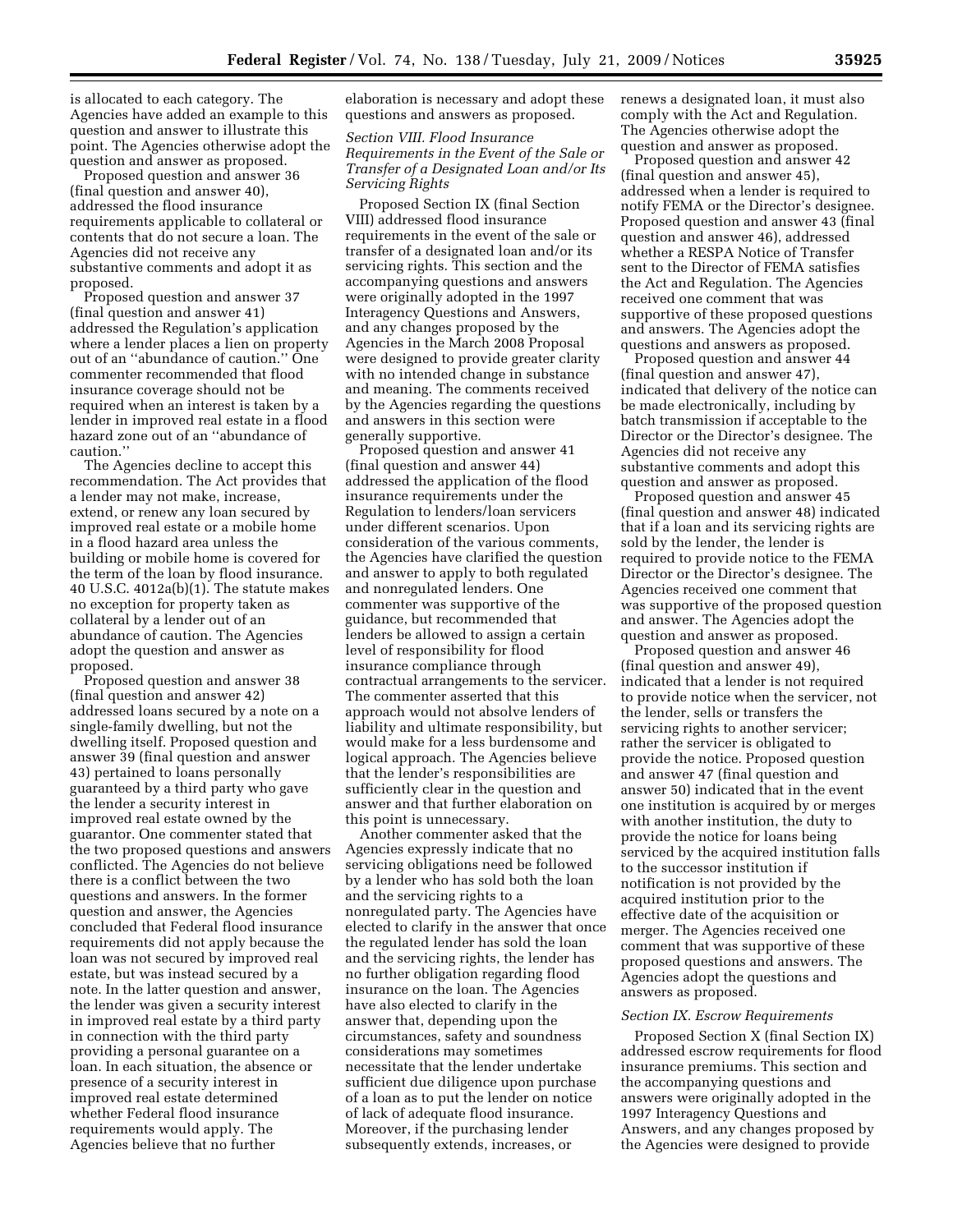greater clarity with no intended change in substance and meaning. The Agencies received few comments on this section.

Proposed question and answer 48 (final question and answer 51), addressed when multifamily buildings and mixed-use properties are considered residential real estate. A financial institution commenter requested two clarifications. First, the commenter noted that the proposed answer indicated that lenders are required to escrow flood insurance premiums and fees for any mandatory flood insurance for designated loans if the lender requires the escrow of taxes, hazard insurance premiums, ''or other loan charges'' for loans secured by residential improved real estate. The commenter questioned whether lenders are required to escrow flood insurance premiums and fees for any mandatory flood insurance for designated loans if the lender requires the escrow of mortgage insurance premiums. The Agencies believe that escrowing flood insurance premiums and fees for mandatory flood insurance for designated loans is required by the Act and Regulation where the lender requires the escrowing of mortgage insurance premiums. The Act and Regulation require escrowing if a regulated lending institution requires the escrowing of ''taxes, insurance premiums, fees, or any other charges.'' Mortgage insurance is a form of insurance. It is also an ''other charge'' under the Regulation. To provide greater consistency with the Act and Regulation, the Agencies are inserting the word ''any'' into the answer so that it refers to taxes, insurance premiums, fees, ''or any other charges.''

The commenter also asked the Agencies to expressly state in the answer that a lender is not required to escrow flood insurance premiums if it chooses to make an exception on a loanby-loan basis not to escrow other items such as taxes, hazard insurance premiums, or other loan charges. In response, the Agencies have added a sentence to the answer providing that a lender is not required to escrow flood insurance premiums and fees for a particular loan if it does not require escrowing of any other charges for that loan.

Finally, because the Agencies are adopting questions and answers providing examples of residential and nonresidential properties, the discussion of mixed-use properties has been revised to refer the reader to those questions and answers. If the primary use of a mixed-use property is for residential purposes, the Regulation's

escrow requirements apply. The Agencies otherwise adopt the question and answer as proposed.

Proposed question and answer 49 (final question and answer 52) addressed when escrow accounts must be established for flood insurance purposes and indicated that escrow accounts should look to the definition of ''Federally related mortgage loan'' contained in the Real Estate Settlement Procedures Act (RESPA) to see whether a particular loan is subject to RESPA's escrow requirements. The Agencies did not receive any substantive comments on the proposed question and answer; however, the Agencies made nonsubstantive revisions to the answer to more directly respond to the question asked and to provide additional clarity.

The Agencies received no comments on proposed questions and answers 50 and 51 (final questions and answers 53 and 54 respectively). Proposed question and answer 50 (final question and answer 53) indicated that voluntary escrow accounts established at the request of the borrower do not trigger a requirement for the lender to escrow premiums for required flood insurance. Proposed question and answer 51 (final question and answer 54) indicated that premiums paid for credit life insurance, disability insurance, or similar insurance programs should not be viewed as escrow accounts requiring the escrowing of flood insurance premiums. The Agencies did not receive any substantive comments on these questions and answers and adopt them as proposed.

Proposed question and answer 52 (final question and answer 55) advised that only certain escrow-type accounts for commercial loans secured by multifamily residential buildings trigger the escrow requirement for flood insurance premiums. The Agencies did not receive any substantive comments and adopt this question and answer as proposed.

Proposed question and answer 53 (final question and answer 56) addressed escrow requirements for condominium units covered by RCBAPs. The Agencies received several comments on this question and answer. Two financial institution commenters reiterated their comments pertaining to proposed question and answer 24 (final question and answer 28) that lenders or servicers of a loan to a condominium unit owner do not receive a copy of the RCBAP renewal information because they are not loss payees on the policy. This comment was addressed in the **SUPPLEMENTARY INFORMATION** pertaining to Section VI above. A financial institution requested clarification that

regardless of whether the lender makes a loan for the purchase or refinance of a condominium unit, an escrow account is not required if dues to the condominium association apply to the RCBAP premiums. The proposed question and answer only addressed purchase loans; however, the Agencies agree with the commenter that the same principle should apply to refinancings. The Agencies, therefore, are clarifying the question and answer to provide that when a lender makes, increases, renews, or extends a loan secured by condominium unit that is adequately covered by an RCBAP, and dues to the condominium association apply to the RCBAP premiums, an escrow account is not required. However, if the RCBAP coverage is inadequate and the unit is also covered by a dwelling form policy, premiums for the dwelling form policy would need to be escrowed. The Agencies otherwise adopt the question and answer as proposed.

#### *X. Force Placement of Flood Insurance*

Proposed Section XI (final Section X) addressed issues concerning the force placement of flood insurance. This section and the accompanying questions and answers were originally adopted in the 1997 Interagency Questions and Answers and any changes proposed by the Agencies in March 2008 were designed to provide greater clarity with no intended change in substance and meaning.

The Agencies received several comments on proposed question and answer 54 (final question and answer 57), which provided general guidance on the force placement requirement under the Act and Regulation. Six commenters requested further guidance regarding the exact point at which lenders must commence the force placement process. Similarly, commenters requested clarification as to precisely when the 45-day notice period begins after which a lender or its servicer must force place insurance. One of these commenters specifically asked the Agencies to clarify whether insurance is required 45 days from the date the institution received the cancellation notice, the date of cancellation on that notice, or the date that the borrower receives notice from the lender or servicer. One commenter requested clarification from the Agencies whether the 45-day notice could be sent prior to the actual date of expiration of flood insurance coverage.

As discussed in the proposed question and answer, the Act and Regulation require the lender, or its servicer, to send notice to the borrower upon making a determination that the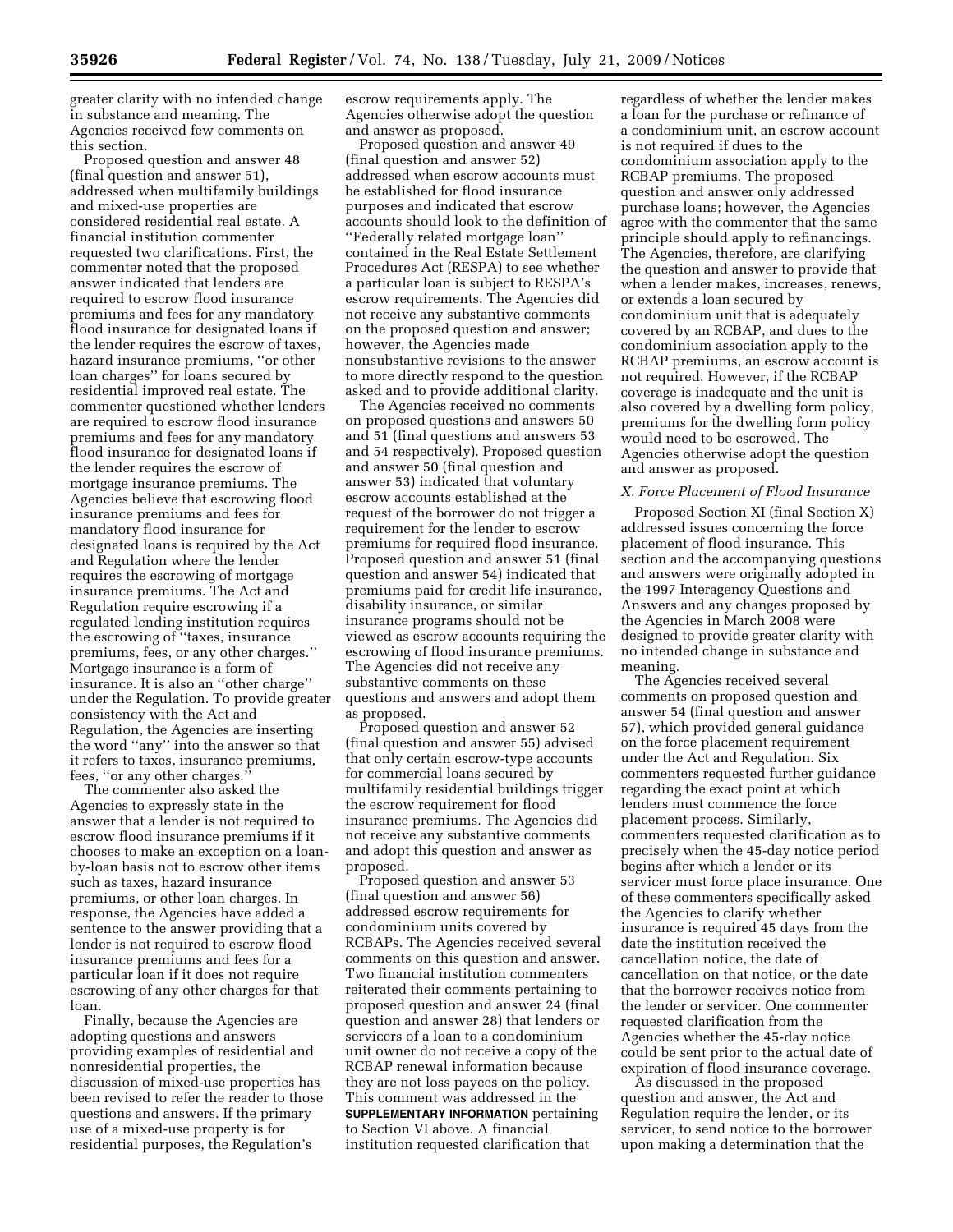improved real estate collateral's insurance coverage has expired or is less than the amount required for that particular property, such as upon receipt of the notice of cancellation or expiration from the insurance provider. The notice to the borrower must also state that if the borrower does not obtain the insurance within the 45-day period, the lender will purchase the insurance on behalf of the borrower and may charge the borrower for the cost of premiums and fees to obtain the coverage. The Act does not permit a lender or its servicer to send the required 45-day notice to the borrower prior to the institution's making a determination that flood insurance is insufficient or lacking (for example, the actual expiration date of the flood insurance policy). If adequate insurance is not obtained by the borrower within the 45-day period, then the insurance must be obtained by the lender on behalf of the borrower.

Another commenter stated that if a lender decides to pay a borrower's current policy premium, this should not be considered to be purchasing a force placed policy. The Agencies agree that it is within a lender's discretion to absorb the costs of a borrower's flood insurance policy anytime during the term of the designated loan. This should not, however, eliminate the borrower's opportunity to obtain appropriate flood insurance coverage, especially during the 45-day period after receiving a force placement notice from the lender. The Agencies revised proposed question and answer 54 (final question and answer 57) to address these commenters' points.

The Agencies also received questions from commenters regarding coverage during the 45-day notice period. Two commenters asked how to ensure that collateral property is protected against flood damage during the 45-day notice period prior to actual force placement. Another commenter asked for more explanation about the coverage that continues in effect for 30 days after the date that a Standard Flood Insurance Policy (SFIP) expires under the NFIP.

Coverage under FEMA's SFIP continues in effect for 30 days from the date that the SFIP lapses. An SFIP specifically provides that, if the insurer decides to cancel or not renew a policy, it will continue in effect for the benefit of only the mortgagee for 30 days after the insurer notifies the mortgagee of the cancellation or nonrenewal. No coverage will be provided for a borrower under the SFIP during this 30-day period. If a lender monitors a mortgage loan with respect to the need for flood insurance coverage, the lender can time the 45-day period to start with the lapse

of insurance coverage. Assuming notification is made immediately upon policy cancellation or nonrenewal, coverage will continue in place for the lender/mortgagee's benefit for 30 days of the 45-day notice period. To cover the risk during the remaining 15-day ''gap,'' lenders may purchase private flood insurance to cover the collateral property, as discussed further in section XI below regarding private insurance policies. Lenders in these situations, often purchase what is known in the insurance industry as a ''30-day binder,'' a form of temporary private insurance. The insurance provided by such a binder will cover the 15-day gap and the 15 days subsequent to the end of the notice period. Because these issues lie outside the scope of the Agencies' purview, however, the Agencies decline to include this guidance in the question and answer.

One commenter contended that one of the criteria for force placement in proposed question and answer 54 (final question and answer 57) should be changed from ''[t]he community in which the property is located participates in the NFIP'' to ''flood insurance under the Act is available for improved property securing the loan,'' because properties may also be in Coastal Barrier Resource Areas, Otherwise Protected Areas, or areas designated under section 1316 of the Flood Act. The Agencies have revised final question and answer 57 to reflect this requested change. Another commenter asked whether the citation to ''Appendix A of the FEMA publication'' in proposed question and answer 54 was a reference to the immediately previously cited FEMA procedures that were published in the **Federal Register**. The Agencies have revised final question and answer 57 to clarify the citation.

Proposed question and answer 55 (final question and answer 58), addressed whether a servicer can force place insurance on behalf of a lender. The Agencies did not receive any substantive comments and adopt the question and answer as proposed.

Proposed question and answer 56 (final question and answer 59) addressed the amount of insurance required when force placement occurs. The Agencies received one comment suggesting that the proposed answer to proposed question 56 not only crossreference Section II of the Interagency Questions and Answers, but also refer to Section VII, because proposed question and answer 36 in that section pertains to the required amount of flood insurance for home equity loans. The Agencies have made minor

clarifications based upon this comment, but otherwise adopt the question and answer as proposed.

The Agencies received comments regarding terminology used in this section. Specifically, two commenters took exception to the use of the term ''force placement,'' arguing that the term conveys an incorrect impression that the borrower is being forced to accept the purchase of flood insurance coverage when the reverse of the situation applies. These commenters suggested that the alternative term ''lender placed'' should be used instead. The current term ''force placement'' is used in the Regulation. Moreover, the term has been widely used since the enactment of the National Flood Insurance Reform Act of 1994. Changing the term may cause confusion. For this reason, the Agencies decline to accept this suggested change.

Another commenter recommended that ''lender single interest policies'' should not be allowed and should be considered in violation of the legal requirements of the Act and Regulation since they are not purchased on the borrower's behalf and do not offer the same or better policy terms to the borrower. As discussed in further detail in the discussion to section XI below, private insurance policies may only be considered an adequate substitute for an SFIP if the policy meets the criteria set forth by FEMA, including the requirement that the coverage be as broad as an SFIP. The Agencies have declined to address this comment specifically because it is believed that the comment is addressed by the general guidance in section XI.

In response to comments received regarding the force placement of flood insurance, the Agencies are proposing three new questions and answers (60, 61, and 62), which are discussed in the **SUPPLEMENTARY INFORMATION**

immediately following the

Redesignation Table, to be added to Section VII to address the following force-placement issues: when the 45-day notice period should begin, how soon a lender should take action after learning that improved real estate that secures a loan is uninsured or underinsured, and whether a borrower may be charged for the cost of flood insurance coverage during the 45-day notice period.

#### *XI. Private Insurance Policies*

Proposed Section XII (final Section XI) addressed the appropriateness of gap or blanket insurance policies, often purchased by lenders to ensure adequate life-of-loan flood insurance coverage for designated loans. The proposed answer to question 57 (final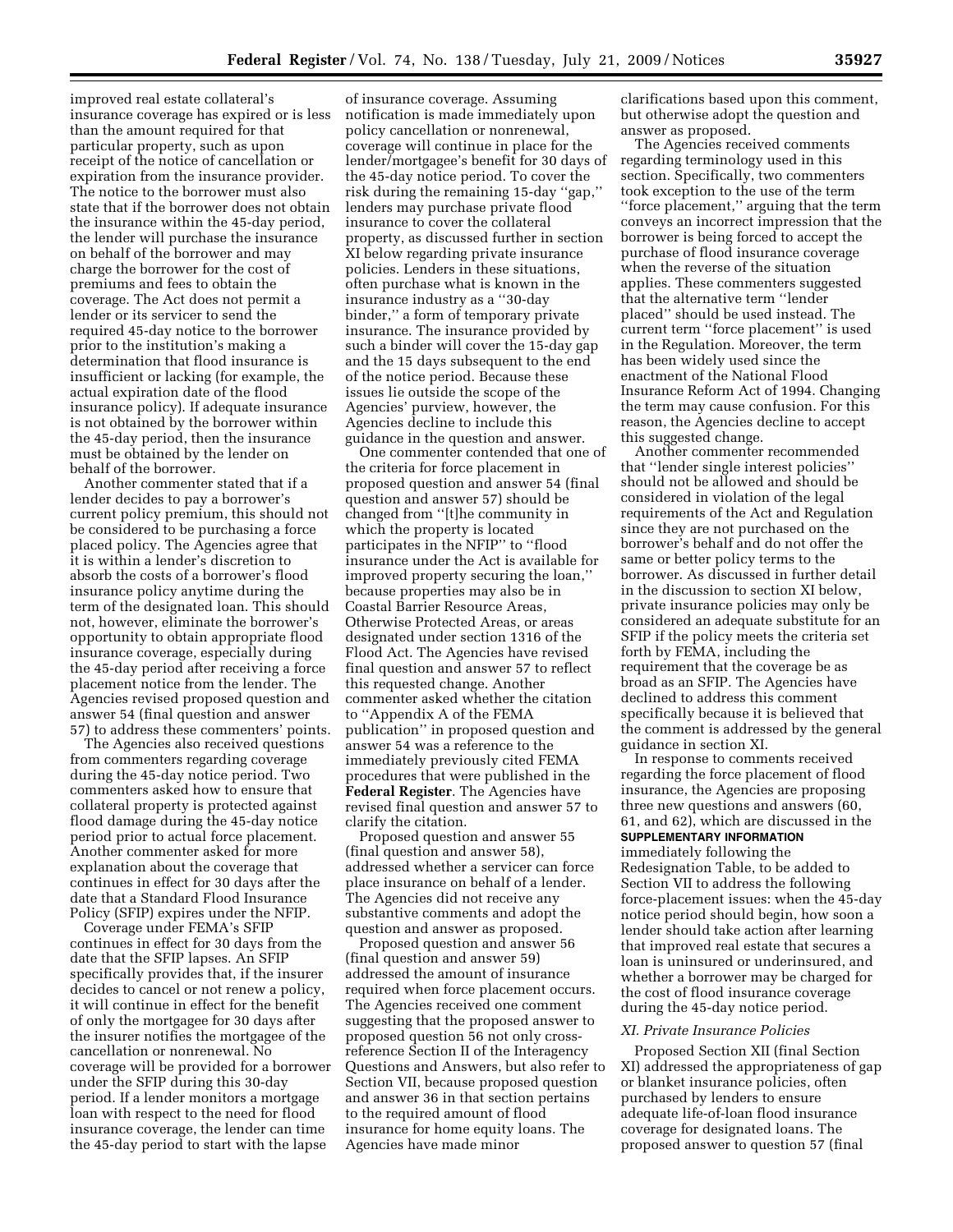question and answer 63) explained, generally, that gap or blanket insurance is not an adequate substitute for NFIP insurance. The proposed answer, however, did acknowledge that in limited circumstances, a gap or blanket policy may satisfy flood insurance obligations in instances where NFIP and private insurance for the borrower are otherwise unavailable.

The Agencies received several comments regarding the proposed question and answer. Some industry commenters argued that gap or blanket insurance is a cost-effective alternative to NFIP insurance and should be permitted as a substitute for NFIP insurance in all cases. Other industry commenters argued that gap or blanket insurance should be permitted as a substitute for NFIP insurance under certain circumstances, such as for construction loans or underinsured properties. Still other industry commenters asked the Agencies to clarify the use of the terms ''gap'' and ''blanket'' policies, noting that the common industry understanding is that ''gap'' policies are distinguishable from ''blanket'' policies. In particular, these commenters requested that the Agencies eliminate the prohibition on ''gap'' policies that are meant to cover the deficiency between a borrower's coverage and the amount of insurance required under the Act and Regulation. One industry commenter also noted that there are different types of ''gap'' policies and suggested that the Agencies clarify its intentions to prohibit only certain types of ''gap'' policies. Lastly, commenters also requested general guidance on whether non-NFIP private insurance policies were permitted.

Based on these comments, the Agencies have decided to modify the question and answer to address broader issues of the appropriateness of private insurance. Instead of focusing on whether a policy is called a "gap" insurance policy or a ''blanket'' insurance policy, which may depend on how the policy is marketed by the insurer, the Agencies have decided that it is more appropriate to provide guidance to lenders on private insurance policies in general.

The Agencies have revised the answer to the question to provide that a private insurance policy may be an adequate substitute for an NFIP policy if it meets the criteria set forth by FEMA in its *Mandatory Purchase of Flood Insurance Guidelines.*8 As FEMA has stated in its *Mandatory Purchase of Flood Insurance Guidelines,* to the extent there are any

differences between the private insurance policy and an NFIP Standard Flood Insurance Policy, those differences must be evaluated carefully by the lender to determine whether the policy would provide sufficient protection under the Act and Regulation. Lenders must consider the suitability of a private insurance policy only when the mandatory purchase requirements apply. Therefore, if the Act or Regulation does not require the purchase of flood insurance, the lender need not evaluate the policy to determine whether it meets the criteria set forth by FEMA.

The guidance proposed in March 2008 on the limited circumstances when gap or blanket policies are permissible has been revised and is being addressed in a new separate question and answer 64. The answer to final question 64 provides that in the event that a flood insurance policy has expired and the borrower has failed to renew coverage, a private insurance policy that does not meet the criteria set forth by FEMA may nevertheless be useful in protecting the lender during a gap in coverage in the period of time before a force placed policy takes effect. However, the answer further states that the lender must force place NFIP-equivalent coverage in a timely manner and may not rely on nonequivalent coverage on an on-going basis. This is consistent with guidance proposed in March 2008, though the language has been modified in response to commenters who thought this guidance was confusing as worded in the proposal.

# *Section XII. Required Use of the Standard Flood Hazard Determination Form (SFHDF)*

Proposed Section XIII (final Section XII) addressed the required use of the Special Flood Hazard Determination Form (SFHDF). This section and the accompanying questions and answers were originally adopted in the 1997 Interagency Questions and Answers. The changes proposed by the Agencies in March 2008 were designed to provide greater clarity with no intended change in substance and meaning. The agencies received a number of comments on this section.

Proposed question and answer 58 (final question and answer 65), addressed whether the SFHDF replaces the borrower notification form. One commenter suggested the answer clarify the SFHDF's use to the lender and the notification form's use to benefit the borrower. The Agencies agree with the commenter and have revised the proposed answer to be more responsive to the question and to more clearly set

out the respective uses of the SFHDF and the borrower notification form. Information about the notice of special flood hazards may be found in section XV. The commenter also suggested that the Agencies should amend the proposed answer to provide that the SFHDF must be used by the lender to determine if the ''improved'' property securing the loan is located in an SFHA. The Regulation specifically provides that a lender must make a flood hazard determination and use the SFHDF when determining whether the ''building or mobile home offered as collateral security for a loan is or will be located in an SFHA in which flood insurance is available under the Act.'' The Agencies agree that it is appropriate to revise the proposed question and answer to conform to the language of the Regulation and have done so.

Proposed question and answer 59 (final question and answer 66), addressed whether a lender is required to provide a copy of the SFHDF to the applicant/borrower. The Agencies received two comments concerning the proposed question and answer. The commenters suggested that the answer should state that the Act does not require that the lender provide the borrower with a copy of the SFHDF. The Agencies have revised the proposed question and answer to note that, while not a statutory requirement, a lender may provide a copy of the flood determination to the borrower so the borrower can provide it to the insurance agent in order to minimize flood zone discrepancies between the lender's determination and the borrower's policy. A lender would also need to make the determination available to the borrower in case of a special flood hazard determination review, which must be requested jointly by the lender and the borrower. In the event a lender provides the SFHDF to the borrower, the signature of the borrower is not required to acknowledge receipt of the form.

Proposed question and answer 60 (final question and answer 67) addressed the use of the SFHDF in electronic format. The Agencies did not receive any substantive comment and adopt the question and answer as proposed.

Proposed question and answer 61 (final question and answer 68) addressed the circumstances when a lender may rely on a previous special flood hazard determination. The Agencies received several comments concerning this question and answer. One commenter suggested that, if a lender maintains life-of-loan tracking, there is little benefit in obtaining a new special flood hazard determination

<sup>8</sup>FEMA, Mandatory Purchase of Flood Insurance Guidelines, at 57–58.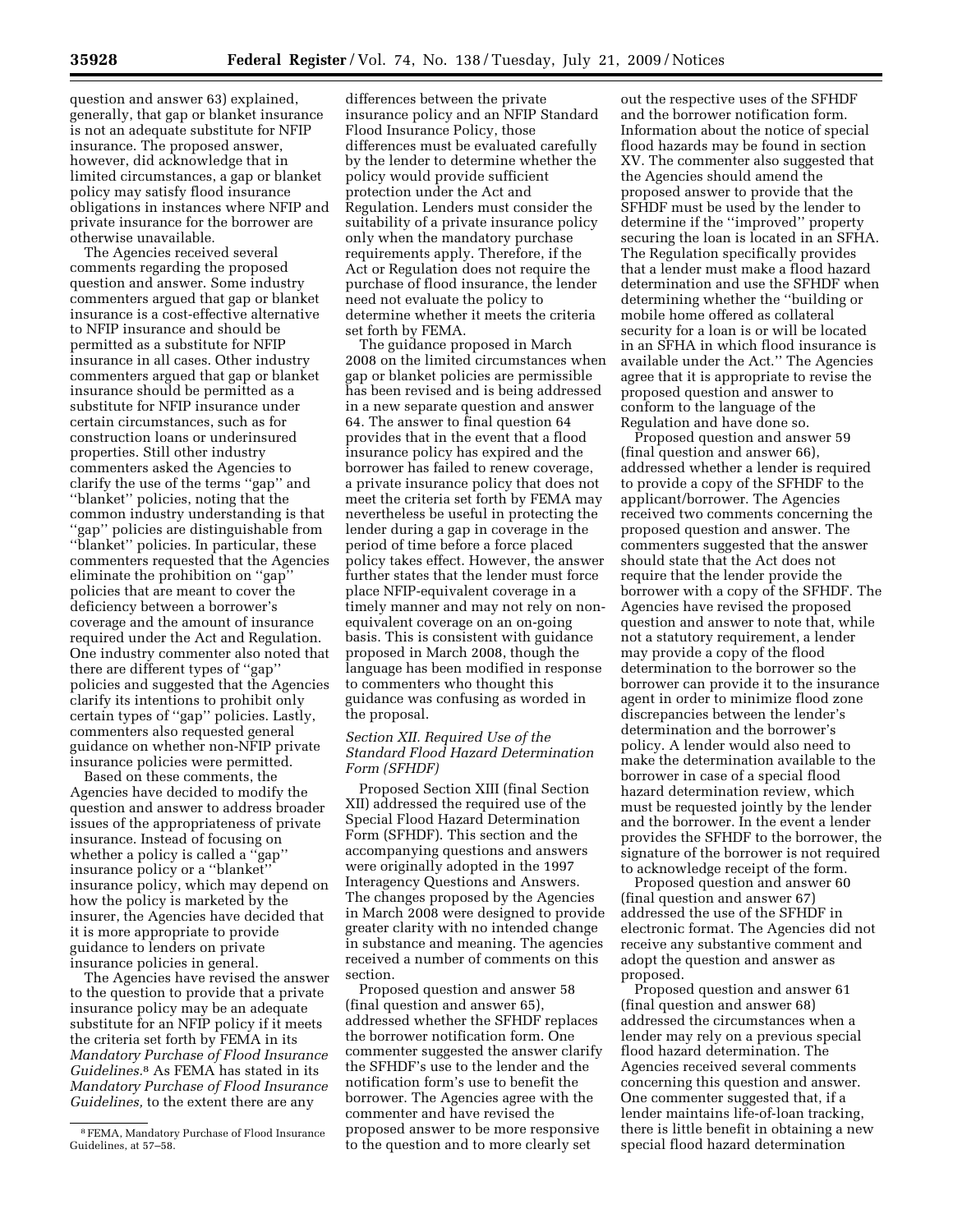when renewing, refinancing, or extending a loan if the original determination is older than seven years. The authority to rely on a previous determination made within the previous seven years if that determination meets certain requirements is statutory (42 U.S.C. 4104b(e)). Accordingly, seven years is the maximum period during which a lender may rely on a previous determination, even if the lender has maintained life-of-loan tracking.

Two commenters suggested that the proposed question and answer should also address whether a lender may rely on one determination if a lender makes multiple loans to one borrower, all of which are secured by the same improved property. For example, it should address when a lender may rely on a single determination when making a home purchase loan and a subsequent home equity loan, both secured by the same residence. The situation described by the commenters is similar to the example of a refinancing or assumption by a lender, which obtained the original flood determination on the same security property. In that case, the question and answer states that the lender may rely on the original determination if the original determination was made not more than seven years before the date of the transaction, the basis of the determination was set forth on the SFHDF, and there were no map revisions or updates affecting the security property since the original determination was made. The Agencies based this interpretation on the premise that a refinancing would be the functional equivalent of either a loan extension or renewal. Subsequent loans to the same borrower secured by the same improved real estate could be deemed to be the functional equivalent of increasing the amount of the original loan. Therefore, if the original determination was made not more than seven years before the date of the transaction, the basis of the determination was set forth on the SFHDF, and there were no map revisions or updates affecting the security property since the original determination was made, a lender may similarly rely on a previous determination if the lender makes multiple loans that are secured by the same building or mobile home. The Agencies have revised the proposed question and answer to also address subsequent loans by the same lender secured by the same improved real estate.

# *Section XIII. Flood Determination Fees*

Proposed Section XIV (final Section XIII) consisted of proposed questions and answers 62 and 63 (final questions and answers 69 and 70 respectively), which addressed fees charged when making a flood determination and charging fees to cover life-of-loan monitoring of a loan, respectively. The Agencies received two comments on these questions and answers. One commenter supported them; the other commenter asked whether a lender could charge an up-front, nonrefundable, composite determination and life-of-loan fee regardless of whether the loan application closes. The Act and Regulation allow a lender to charge a reasonable fee for determining whether a building or mobile home securing a loan is located or will be located in a special flood hazard area if the determination is made in connection with the making, increasing, extending, or renewing of a loan that is initiated by the borrower. In the commenter's situation, the Agencies would agree that a fee for an initial determination could be charged when the determination is procured in connection with an application initiated by an applicant, even if the application does not close. However, a lender cannot charge a lifeof-loan fee if the application does not close. Such a fee would be an unearned fee and, as such, charging such a fee would be prohibited by section 8 of RESPA. Therefore, a lender may not charge a nonrefundable, composite determination and life-of-loan fee when a loan application does not close. The Agencies have adopted the former question and answer as proposed. The Agencies have revised the latter question and answer in response to the comment.

# *Section XIV. Flood Zone Discrepancies*

Proposed Section XV (final Section XIV) addressed flood zone discrepancies between the flood hazard designation documented by the lender on the SFHDF and the one documented on the flood insurance policy and used to rate the policy. There were numerous negative comments concerning the Agencies' proposed guidance for dealing with such discrepancies.

Proposed question and answer 64 (final question and answer 71) addressed lenders' recourse when confronted with a flood zone discrepancy. Nineteen commenters were generally opposed to the proposed treatment of a discrepancy as set forth in the proposed question and answer. Several of these commenters argued that

the Act does not require lenders to identify and resolve flood zone discrepancies and ensure that a flood insurance policy is properly rated. Other commenters argued that it is an undue burden to expect financial institutions to resolve discrepancies between the SFHDF and the flood insurance policy. Six commenters maintained that it is an insurance agent's responsibility to determine the correct flood zone and that a lender should not be responsible for auditing an NFIP-authorized insurance agent. These commenters argued that requiring lenders to document every flood zone discrepancy would be costly and burdensome and require extensive loan servicing system changes.

Two commenters stated that the Agencies need to clearly define ''zone discrepancy.'' Another commenter asked what action would be required to correct any ''violation'' and further inquired how much flood insurance should be force placed in such a situation if a lender wants to correct a discrepancy by means of force placement. Two other commenters said that a borrower will not want to obtain a Letter of Determination Review from FEMA at a cost of \$80 when there is a dispute between the lender and insurance company over a flood zone discrepancy, while three other commenters noted that it is unreasonable to expect the parties to wait 45 days for a FEMA determination review. Finally, two commenters noted that if a coverage error occurs, the borrower or lender may reconcile this through payment of the premium differential (the amount of premium that would have been charged if the policy had been correctly rated) or FEMA may reduce the amount of claim payment.

The Agencies disagree with those commenters who argued against a lender being responsible for resolving flood zone designation discrepancies, either as a legal matter or because the requirement would be burdensome and costly. The Agencies agree, and FEMA concurs, that Federal law places the ultimate responsibility to ensure appropriate flood insurance coverage on the lender. The Agencies note that, although coverage errors can be mitigated after a flood loss by paying premium differentials or reducing the claim payment, these mitigation techniques do not relieve a lender of the responsibility to ensure that an appropriate amount of flood insurance coverage is in place when a loan is made.

Commenters, however, raised valid points with respect to the proposed process for resolving flood zone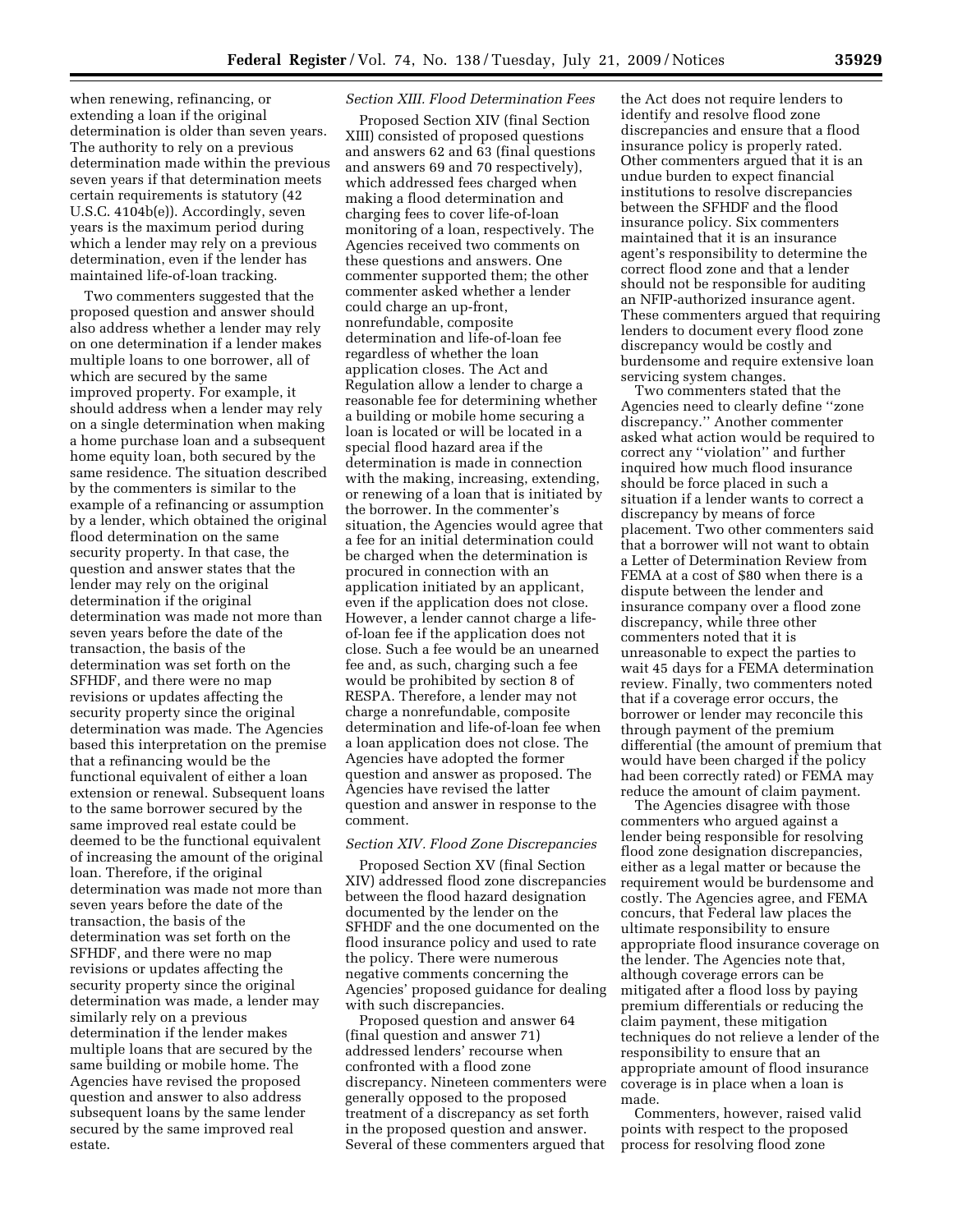discrepancies. To address these points, the Agencies have revised final question and answer 71 to specify that lenders need only address discrepancies between high-risk zones (Zones A or V) and moderate- or low-risk zones (Zones B, C, D, or X). The revised question and answer further specifies the actions a lender should take if such a zone discrepancy is found to exist. Those steps continue to include attempting to determine whether the discrepancy is a result of a legitimate reason, such as grandfathering, or is a mistake. In certain circumstances, submitting a request for a Determination Review to FEMA may be an appropriate means of resolving discrepancies; however, it is not required in all situations. The question and answer explains that if the discrepancy is not resolved, the lender should send a letter to the insurance agent and/or the insurance company reminding them of FEMA's April 16, 2008, instruction that, in cases of determination discrepancies, the policy should be written to cover the higher risk zone. Beyond that, no further action by the lender is required. If, for its own purposes, the lender believes force placement is appropriate, then it should consult the guidance on that topic found in Sections II and X.

Proposed question and answer 65 (final question and answer 72), addressed whether lenders can be found in violation of the Act and Regulation for flood zone discrepancies. Seven commenters either registered their opposition to the proposed question and answer or recommended that it be deleted outright. These commenters argued, similar to their comments on proposed question and answer 64, that the lender is the wrong person to resolve flood zone discrepancies, that it is instead the responsibility of the insurance agent and the company issuing the flood insurance policy to ensure that the flood zone is correct, and that imposing this requirement on lenders is an unnecessary burden not mandated by law. Another commenter argued that by sanctioning lenders for not successfully identifying and resolving flood zone discrepancies, the two proposed questions and answers would create a duty to ensure that the flood policy is rated properly that does not presently exist under the Act or the Regulation.

As noted above, the Act and the Regulation require lenders to ensure that an appropriate amount of flood insurance coverage is purchased; lenders, therefore, should take steps to identify and address flood zone discrepancies. If a pattern or practice of unresolved discrepancies is found in a

lender's loan portfolio, due to a lack of effort on the lender's part to resolve such discrepancies using the process outlined in final question and answer 71, the Agencies may cite the lender for a violation of the mandatory purchase requirements.

# *Section XV. Notice of Special Flood Hazards and Availability of Federal Disaster Relief*

Proposed Section XVI (final Section XV) addressed the notice of special flood hazards and the availability of Federal disaster relief that lenders are generally required to provide to borrowers. The proposed questions and answers primarily proposed only minor wording changes or clarifications to questions and answers in the 1997 Interagency Questions and Answers without any change in the substance or meaning.

Proposed question and answer 66 (final question and answer 73), addressed whether the notice had to be provided to each borrower for each real estate related loan. The proposed answer explained that in a transaction involving multiple borrowers, the lender is only required to send notice to one borrower, but may provide multiple notices if the lender chooses. The Agencies received a comment on a related issue asking who should receive the notice if, at the time of increase, real estate collateral has been hypothecated by a guarantor as security on the borrower's loan. If a lender takes a security interest in improved real estate owned by a guarantor (not simply pledged by a guarantor) located in an SFHA, then flood insurance is required and the notice should be sent to both the borrower and the guarantor.

Another commenter asked when borrowers have to be notified that their secured property is in a flood zone. The commenter noted that their examiners have previously said ten days prior to loan closing. As noted in the Regulation, lenders are required to provide notice within a reasonable time before completion of the transaction (loan closing). What constitutes ''reasonable'' notice will necessarily vary according to the circumstances of particular transactions. Regulated lending institutions should bear in mind, however, that a borrower should receive notice timely enough to ensure that (1) the borrower has the opportunity to become aware of the borrower's responsibilities under the NFIP; and (2) where applicable, the borrower can purchase flood insurance before completion of the loan transaction. In light of these considerations, the final question and answer does not establish

a fixed time period during which a lender must provide the notice to the borrower. The Agencies generally continue to regard ten days as a ''reasonable'' time interval. The Agencies adopt the question and answer as proposed.

Proposed question and answer 67 (final question and answer 74) addressed how the notice requirement applied to loans secured by mobile homes where the location of the mobile home may not be known until just prior to, or sometimes after, the loan closing. The Agencies did not receive any substantive comments and adopt the question and answer as proposed.

Proposed question and answer 68 (final question and answer 75), addressed when the lender is required to provide notice to the loan servicer that flood insurance is required. Proposed question and answer 69 (final question and answer 76) addressed what constitutes appropriate notice to the loan servicer. Proposed question and answer 70 (final question and answer 77) addressed whether it was necessary for the lender to provide notice to a loan servicer affiliated with the lender. Proposed question and answer 71 (final question and answer 78) addressed how long a lender has to maintain the record of receipt by the borrower of the notice. The Agencies received one comment that was supportive of these proposed questions and answers. The Agencies adopt the questions and answers as proposed.

Proposed question and answer 72 (final question and answer 79), addressed whether a lender can rely on a previous notice that is less than seven years old and was given to the same borrower for the same property by the same lender. Two commenters stated that lenders should be able to waive a notice to a borrower when they already have adequate flood insurance and one commenter said that notice should not be required when there has not been a change in the flood map. The Act and Regulation require lenders to send notice when a lender makes, increases, extends, or renews a loan secured by a building or a mobile home located or to be located in a special flood hazard area. Therefore, as a statutory requirement, the notice may not be waived. The Agencies adopt the question and answer as proposed.

Proposed question and answer 73 (final question and answer 80), addressed whether the use of the sample form of notice is mandatory. The Agencies received one comment that was supportive of the proposed question and answer; however, another commenter asked whether lenders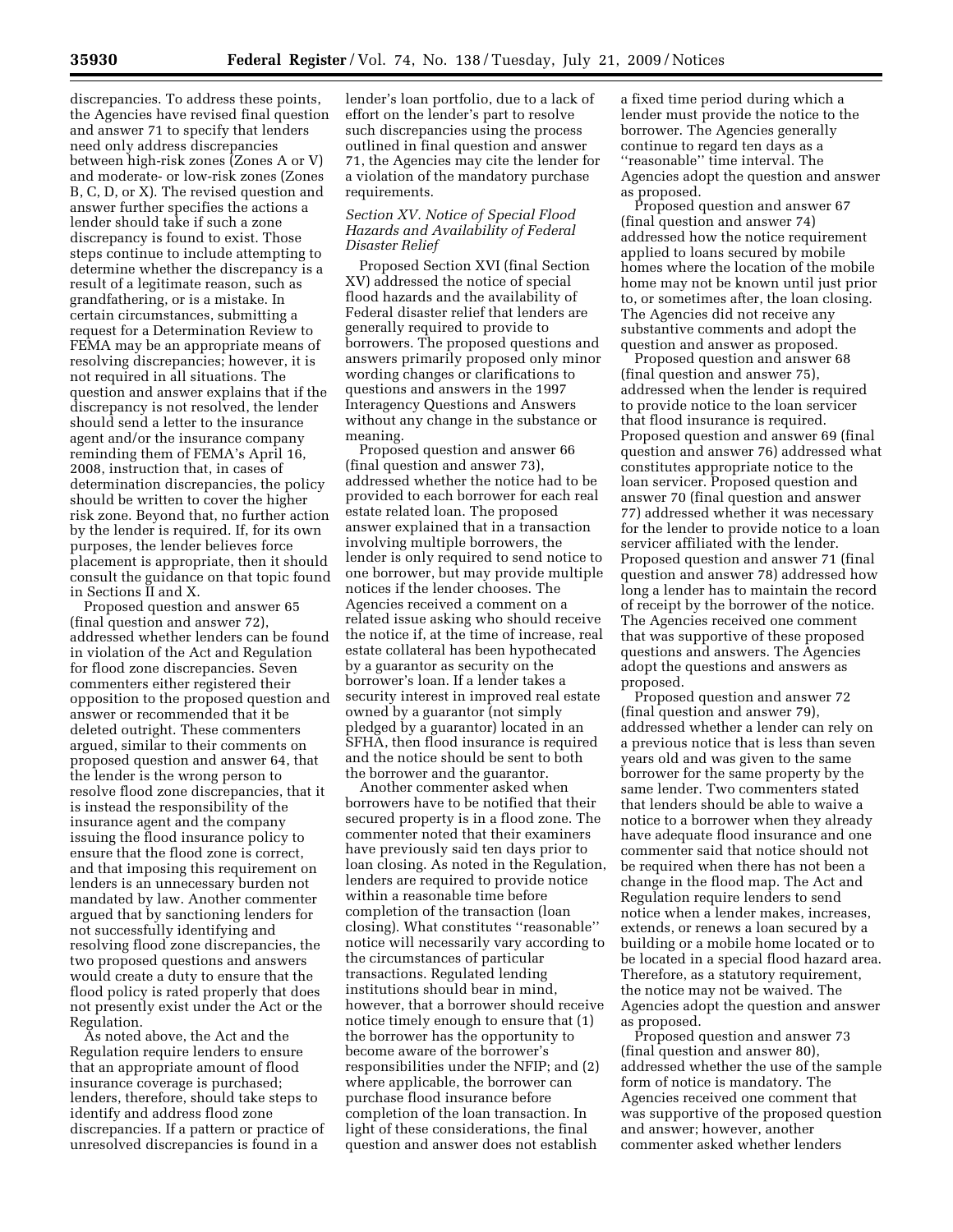should use the revised version of the Sample Form of the Notice provided by FEMA in 2007 or the sample notice that accompanies the Regulation. The Agencies do not require the use of a specific form so long as the form contains the required information as specified by the Act and Regulation. The Agencies revised the answer, to reflect that the sample form of the notice provided by FEMA in its *Mandatory Purchase of Flood Insurance Guidelines*  is also not required to be used.

## *Section XVI. Mandatory Civil Money Penalties*

Proposed Section XVII (final Section XVI) addressed the imposition of mandatory civil money penalties for violations of the flood insurance requirements. Proposed question and answer 74 (final question and answer 81) listed the sections of the Act that trigger mandatory civil money penalties when examiners find a pattern or practice of violations of those sections and included information about statutory limits on the amount of such penalties. The Agencies did not receive any comments and adopt the question and answer as proposed.

Proposed question and answer 75 (final question and answer 82) addressed the general standards the Agencies consider when determining whether violations constitute a pattern or practice for which civil money penalties are mandatory. The Agencies received one industry trade group comment suggesting that proposed question and answer 75 be amended to clarify that the assessment of civil money penalties be based on an overall assessment of the entire loan portfolio and not randomly selected representations. The Agencies believe that the guidance in this question and answer properly sets forth the general standards the Agencies consider when determining whether a pattern or practice of violations has occurred. As discussed in the March 2008 Proposed Interagency Questions and Answers, the considerations listed in the proposed question and answer are not dispositive of individual cases, but serve as a reference point for reviewing the particular facts and circumstances. The Agencies adopt the question and answer as proposed.

## **Redesignation Table**

The following redesignation table is provided as an aid to assist the public in reviewing the revisions to the 1997 Interagency Questions and Answers.

| 1997 Interagency<br>questions and<br>answers     | Current questions<br>and answers                   | 1997 Interagency<br>questions and<br>answers               | <b>Current questions</b><br>and answers                 |
|--------------------------------------------------|----------------------------------------------------|------------------------------------------------------------|---------------------------------------------------------|
| Section I. Definitions<br>Section I, Question 1  | Section IV, Question                               | Section V, Question 4                                      | Section XII, Question<br>68.                            |
| Section I, Question 2                            | 20.<br>Section IV, Question                        | Section V, Question 5                                      | Section VII, Question<br>36; and Section                |
| Section I, Question 3                            | 19.<br>Section VII, Question                       | Section VI. Force                                          | VII, Question 37<br>Section X. Force                    |
| Section I, Question 4                            | 34.<br>Section VII, Question<br>35.                | Placement of Flood<br>Insurance.<br>Section VI, Question 1 | placement of flood<br>insurance.<br>Section X, Question |
| Section I, Question 5                            | Section VII, Question<br>38.                       | Section VI, Question 2                                     | 57.<br>Section X, Question                              |
| Section I, Question 6                            | Section VII, Question<br>39; and Section           | Section VI, Question 3                                     | 58.<br>Section X, Question                              |
| Section I, Question 7                            | VII, Question 40.<br>Section VII, Question<br>41.  | Section VII. Deter-<br>mination Fees.                      | 59.<br>Section XIII. Flood<br>determination fees.       |
| Section I, Question 8                            | Section VII, Question<br>42.                       | Section VII Question 1                                     | Section XIII, Question<br>69.                           |
| Section I, Question 9<br>Section I, Question 10  | Section I, Question 5.<br>Section VII, Question    | Section VII Question 2                                     | Section XIII, Question<br>70.                           |
| Section II. Require-                             | 43.                                                | Section VIII. Notice of<br>Special Flood Haz-              | Section XV. Notice of<br>special flood haz-             |
| ment to Purchase                                 |                                                    | ards and Availability                                      | ards and avail-                                         |
| Flood Insurance                                  |                                                    | of Federal Disaster                                        | ability of Federal                                      |
| Where Available.                                 |                                                    | Relief.                                                    | disaster relief.                                        |
| Section II, Question 1                           | Section I, Question 1.                             | Section VIII, Question                                     | Section XV, Question                                    |
| Section II, Question 2                           | Section I, Question 3.                             | 1.                                                         | 73                                                      |
| Section II, Question 3                           | Section I, Question 6.<br>Deleted as obsolete.     | Section VIII, Question                                     | Section XV, Question                                    |
| Section II, Question 4<br>Section II, Question 5 | Section II, Question<br>15.                        | 2.<br>Section VIII, Question<br>3.                         | 74.<br>Section XV, Question<br>75.                      |
| Section II, Question 6                           | Section VIII, Question<br>44.                      | Section VIII, Question<br>4.                               | Section XV, Question<br>76.                             |
| Section II, Question 7                           | Section II, Question<br>14; and Section V,         | Section VIII, Question<br>5.                               | Section XV, Question<br>77.                             |
| Section II, Question 8                           | Question 25.<br>Section VI, Question               | Section VIII, Question<br>6.                               | Section XV, Question<br>78.                             |
| Section II, Question 9                           | 28.<br>Section VI, Question<br>31.                 | Section IX. Notice of<br>Servicer's Identity.              | Section VIII. Flood in-<br>surance require-             |
| Section III. Exemp-                              | Section III. Exemp-                                |                                                            | ments in the event<br>of the sale or                    |
| tions.                                           | tions from the man-<br>datory flood insur-         |                                                            | transfer of a des-<br>ignated loan and/or               |
| Section III, Question 1                          | ance requirements.<br>Section III, Question<br>18. | Section IX, Question 1                                     | its servicing rights.<br>Section VIII, Question<br>45.  |
| Section IV. Escrow                               | Section IX. Escrow                                 | Section IX, Question 2                                     | Section VIII, Question                                  |
| Requirements.                                    | requirements.                                      |                                                            | 46.                                                     |
| Section IV, Question 1<br>Section IV, Question 2 | Deleted as obsolete.<br>Section IX, Question       | Section IX, Question 3                                     | Section VIII, Question<br>47.                           |
| Section IV, Question 3                           | 51.<br>Section IX, Question                        | Section IX, Question 4                                     | Section VIII, Question<br>48.                           |
| Section IV, Question 4                           | 52.<br>Section IX, Question<br>53.                 | Section IX, Question 5<br>Section IX, Question 6           | Section VIII, Question<br>49.<br>Section VIII, Question |
| Section IV, Question 5                           | Section IX, Question<br>54.                        | Section X Appendix A                                       | 50.<br>Section XV. Notice of                            |
| Section IV, Question 6                           | Section IX, Question<br>55.                        | to the Regulation-<br>Sample Form of                       | special flood haz-<br>ards and avail-                   |
| Section IV, Question 7                           | Section IX, Question<br>56.                        | Notice of Special<br>Flood Hazards and                     | ability of Federal<br>disaster relief.                  |
| Section V. Required<br>Use of Standard           | Section XII. Required<br>use of Standard           | Availability of Fed-<br>eral Disaster Relief               |                                                         |
| Flood Hazard De-                                 | Flood Hazard De-                                   | Assistance.                                                |                                                         |
| termination Form                                 | termination Form                                   | Section X, Question 1                                      | Section XV, Question                                    |
| (SFHDF).<br>Section V, Question 1                | (SFHDF).<br>Section XII, Question                  |                                                            | 80.                                                     |
|                                                  | 65.                                                | <b>Proposed Questions and Answers and</b>                  |                                                         |
| Section V, Question 2                            | Section XII, Question<br>66.                       | <b>Request for Comment</b>                                 |                                                         |
| Section V, Question 3                            | Section XII, Question                              | The Agencies are proposing five new                        |                                                         |

67.

questions and answers for public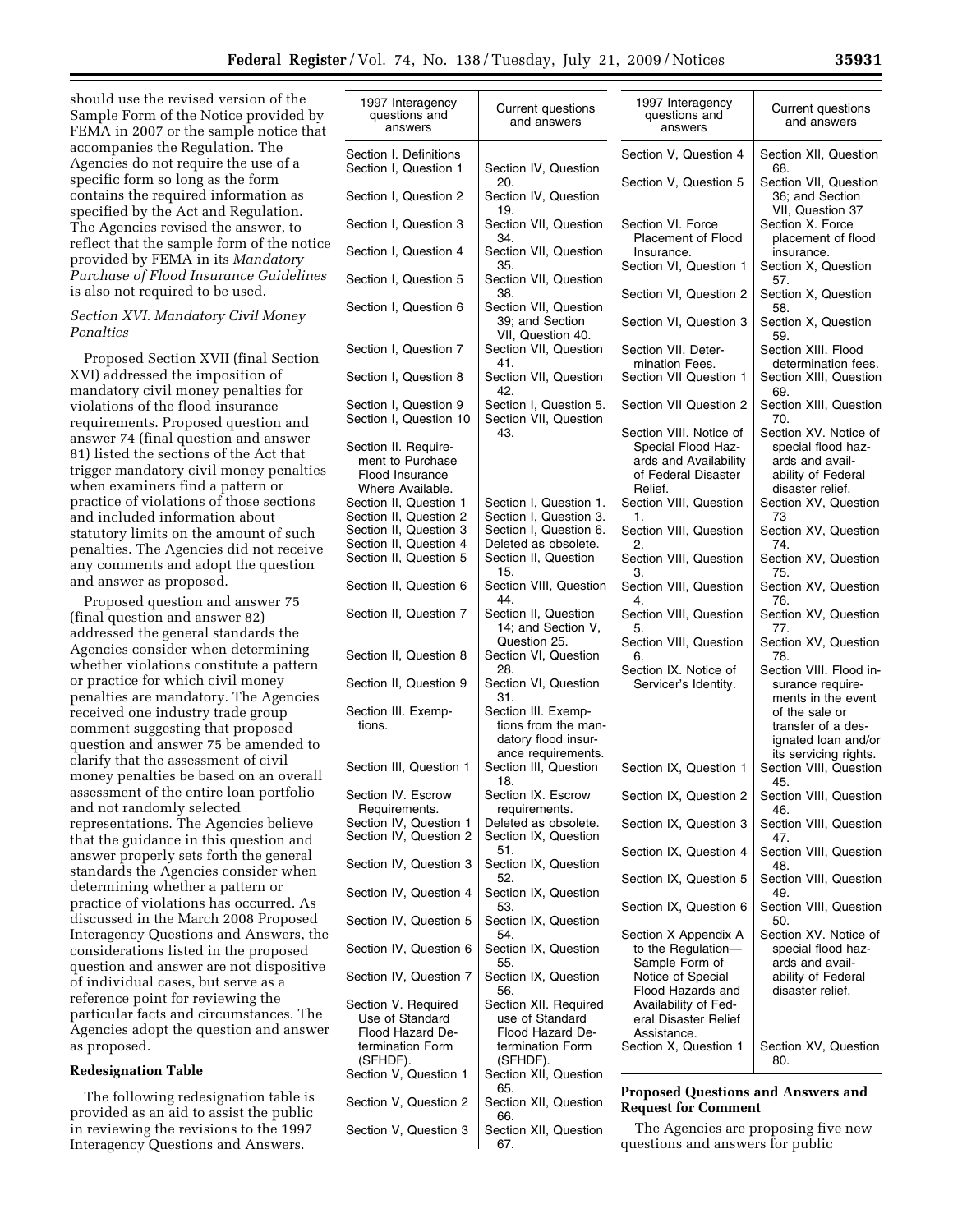comment upon consideration of various comments received on the March 2008 Proposed Interagency Questions and Answers. The new proposed questions and answers concern the determination of insurable value in calculating the maximum limit of coverage available for the particular type of property under the Act and force placement of required flood insurance. In anticipation of the possible adoption of these proposed questions and answers, the applicable question and answer numbers have been reserved and the remaining questions and answers have been renumbered accordingly.

*Insurable value.* The Agencies received numerous comments to proposed question and answer 7 stating that implementing insurable value was confusing and that the term needed clear and objective standards. Commenters asked for guidance on the terms ''overall value'' and ''repair or replacement cost'' as they relate to a lender's determination of the required amount of flood insurance for a designated loan. Commenters similarly asked the Agencies to define the term ''actual cash value.'' In response to these comments, the Agencies are proposing new questions and answers 9 and 10 for public comment to address how to calculate insurable value. Calculating insurable value is important because in addition to the maximum caps under the Act, the Regulation provides that ''flood insurance coverage under the Act is limited to the overall value of the property securing the designated loan minus the value of the land on which the property is located.'' The Agencies use the term ''insurable value'' in the proposed question and answer to mean the overall value minus the value of the land.

FEMA guidelines state that the full insurable value of a building is the same as 100 percent replacement cost value (RCV) of the insured building.9 Replacement cost value, according to FEMA's *Mandatory Purchase of Flood Insurance Guidelines,* is the cost to replace property with the same kind of material and construction without deduction for depreciation.10 As such, it is important to make clear that the RCV of a building is not its contributory value to the overall appraised value of the collateral and does not include any value for any land that is also part of collateral. When determining the RCV of a building, lenders (either by themselves or in consultation with the flood

insurance provider or other professionals) should consider the replacement cost value under a hazard insurance policy, an appraisal based on a cost-value before depreciation deductions (not a market-value) approach, and/or a construction cost calculation.

The statutory and regulatory requirement that flood insurance be obtained in the amount of the lesser of the principal balance of the designated loan or the maximum limit of coverage available for the particular type of building under the Act is separate from the amount of a recovery if the improved property is destroyed by flood. Insurable value is replacement cost value and would be the amount required for adequate insurance coverage assuming that amount does not exceed the principal balance of the designated loan or the maximum limit of coverage under the Act. Actual cash value, which would be determined by a claims adjuster at the time of loss, is the amount that will be paid by the NFIP for nonresidential properties and certain residential properties. To lessen the effect of a potential difference between the two values with certain nonresidential buildings, the Agencies, with FEMA's concurrence, are proposing new questions and answers 9 and 10.

It is important for lenders to recognize that insurable value is only relevant to the extent that it is lower than either the outstanding principal balance of the loan or the maximum amount of insurance available under the NFIP. Therefore, if the insurable value of a building is the lesser of the outstanding principal balance of the loan or the maximum amount of insurance allowable under the NFIP, then the building must be insured at its insurable value, which for single family, 2–4 family, other residential or nonresidential buildings, is equivalent to its RCV. The Agencies are proposing new question and answer 9 to provide more concrete guidance on insurable value.

## fl*9. What is the insurable value of a building?*

*Answer:* Per FEMA guidelines, the insurable value of a building is the same as 100 percent replacement cost value of the insured building. FEMA's Mandatory Purchase of Flood Insurance Guidelines defines replacement cost as ''The cost to replace property with the same kind of material and construction without deduction for depreciation.'' When determining replacement cost value of a building, lenders (either by themselves or in consultation with the

flood insurance provider or other professionals) should consider the replacement cost value used in a hazard insurance policy (recognizing that replacement cost for flood insurance will include the foundation), an appraisal based on a cost-value approach before depreciation deductions (not a market-value), and/or a construction cost calculation. $\blacktriangleleft$ 

In considering the comments submitted on the subject of insurable value, the Agencies recognized that there are situations when insuring some nonresidential buildings at RCV would result in the building being overinsured. The Agencies, in consultation with FEMA, are proposing two alternatives to determine replacement cost value for nonresidential buildings used for ranching, farming, or industrial purposes, which the borrower either would not replace if damaged or destroyed by a flood or would replace with a structure more closely aligned to the function the building is providing at the time of the flood. Industrial use, as opposed to the broader commercial use, is defined as those buildings not directly engaged in the retail and/or wholesale sale of the business's goods, such as warehouses or storage, manufacturing, or maintenance facilities.

The first alternative is the ''functional building cost value,'' which is the cost to repair or replace a building with commonly used, less costly construction materials and methods that are functionally equivalent to obsolete, antique, or custom construction materials and methods used in the original construction of the building. Borrowers and/or lenders can choose this alternative when the building being insured is important to the business operation and would be replaced if damaged or destroyed by a flood, but not to its original condition. The ''functional building cost value'' recognizes that insurance to the replacement cost is not needed as the borrower would not repair or replace the building back to its original form but to a condition that represents the function the building is providing to the business operation.

The second alternative is the ''demolition/removal cost value,'' which is the cost to demolish the remaining structure and remove the debris after a flood. Borrowers and/or lenders can choose this alternative when the building being insured is not important to the business operation and would not be repaired or replaced if damaged or destroyed by a flood. The ''demolition/ removal cost value'' recognizes that the building has limited-to-no-value and

<sup>9</sup>FEMA, Mandatory Purchase of Flood Insurance Guidelines, at 27.

<sup>10</sup>FEMA, Mandatory Purchase of Flood Insurance Guidelines, at GLS10.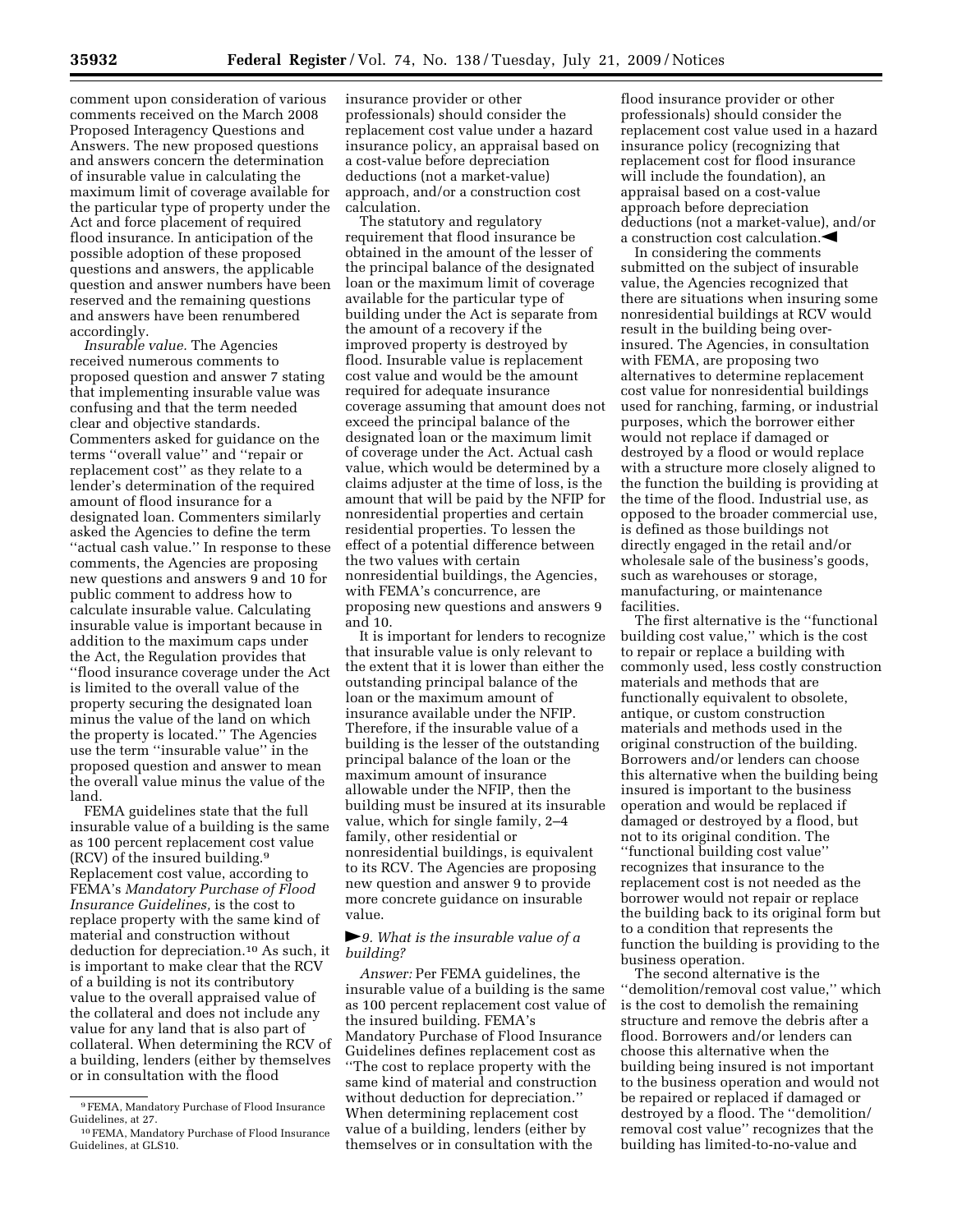that it does not provide an important enough function to necessitate that the business repair or replace it.

When a borrower or lender chooses one of these two replacement cost value alternatives they have determined that the building to be insured will not be insured to its full replacement cost value. Both the borrower and the lender should ensure that they consider the impact this may have on the ongoing nature of the business and the value of the collateral securing the loan. Full replacement cost is always the preferred insurance amount. These alternatives are available only for those situations where full replacement cost would result in a building used for farming, ranching, or industrial purposes being over-insured. The Agencies are proposing new question and answer 10 to address this issue.

## fl*10. Are there alternative approaches to determining the insurable value of a building?*

*Answer:* Yes, in the case of buildings used for ranching, farming, and industrial purposes, insurable value may also be determined by the functional building cost value or the demolition/removal cost value. The Agencies recognize that there are situations where insuring some nonresidential buildings to the replacement cost value will result in the building being over-insured. Therefore, borrowers and/or lenders have two alternative approaches to determine the insurable value for buildings used in ranching, farming, and for industrial purposes when the borrower would either not replace the building if damaged or destroyed by a flood or would replace the building with a structure more closely aligned with the function the building is presently providing. Industrial use, as opposed to the broader commercial use, means those buildings not directly engaged in the retail and/or wholesale sale of the business's goods, such as warehouses, storage, manufacturing, or maintenance facilities.

• The lender may calculate the insurable value as the ''functional building cost value,'' that is, the cost to replace a building with a lower-cost functional equivalent. The ''functional building cost value'' is the cost to repair or replace a building with commonly used, less costly construction materials and methods that are functionally equivalent to obsolete, antique, or custom construction materials and methods used in the original construction of the building. The determination of the appropriate ''functional building cost value'' amount

of insurance should be made by the lender and/or borrower. This alternative may be chosen when the building is important to the ongoing nature of the business and would be replaced if damaged or destroyed in a flood, but not to its original form. For example, a farming operation would replace an old dairy barn currently used for storage with a storage building of pole, or some other type of less costly construction found currently in storage buildings.

• The lender may calculate the insurable value as the ''demolition/ removal cost value,'' that is the cost to demolish the remaining structure and remove the debris. The ''demolition/ removal cost value'' may be used when a building is not important to the ongoing nature of the business and as such would not be replaced if damaged or destroyed by a flood. The amount of flood insurance should be calculated by the lender and/or borrower to be at least the cost of demolition and removal of the insured debris.

Regardless of what method the lender and/or borrower selects to determine insurable value (replacement cost value or one of the two alternatives), all terms and conditions of the Standard Flood Insurance Policy apply including its Loss Settlement provision. $\blacktriangleleft$ 

*Force placement.* In response to comments received regarding the force placement of flood insurance, the Agencies are proposing new questions and answers 60, 61, and 62, which would be added to Section X to address the following force-placement issues: whether a borrower may be charged for the cost of flood insurance coverage during the 45-day notice period, when the 45-day notice period should begin, and how soon a lender should take action after learning that improved real estate that secures a loan is uninsured or under-insured.

Several commenters requested clarification regarding timing issues related to the 45-day notice. One commenter requested clarification on whether the 45-day notice could be sent prior to the actual date of expiration of flood insurance coverage. The Act and Regulation require the lender, or its servicer, to send notice to the borrower upon making a determination that the improved real estate collateral's insurance coverage has expired or is less than the amount required for that particular property, such as upon receipt of the notice of cancellation or expiration from the insurance provider or as a result of an internal flood policy monitoring system. The borrower must obtain flood insurance within 45 days after notification by the lender;

however, the 45-day period cannot begin until the lender or servicer has sent notice to the borrower. Furthermore, the Act does not permit a lender or its servicer to send the 45-day notice to the borrower prior to the actual expiration date of the flood insurance policy.

Another commenter suggested that flood insurance be force placed through private insurers since this would allow flood insurance coverage to be immediately available instead of having to wait 45 days. Whether the lender plans to force place coverage through FEMA or private insurers, lenders must allow the borrower 45 days in which to obtain flood insurance. The Agencies are proposing new question and answer 60 to address these commenters' issues.

## **►***60. Can the 45-day notice period be accelerated by sending notice to the borrower prior to the actual date of expiration of flood insurance coverage?*

*Answer:* No. Although a lender or servicer may send a notice warning a borrower that flood insurance on the collateral is about to expire, the Act and Regulation do not allow a lender or its servicer to shorten the 45-day forceplacement notice period by sending notice to the borrower prior to the actual expiration date of the flood insurance policy. The Act provides that a lender or its servicer must notify a borrower if it determines that the improved real estate collateral's insurance coverage has expired or is less than the amount required for that particular property. 42 U.S.C. 4012a(e). A lender must send the notice upon making a determination that the flood insurance coverage is inadequate or has expired, such as upon receipt of the notice of cancellation or expiration from the insurance provider or as a result of an internal flood policy monitoring system. This notice must allow the borrower 45 days in which to obtain flood insurance. $\blacktriangleleft$ 

Three commenters asserted that it would be appropriate for the Agencies to allow a reasonable period to implement force placement after the end of the 45-day notice period. The Regulation provides that the lender or its servicer shall purchase insurance on the borrower's behalf if the borrower fails to obtain flood insurance within 45 days after notification. Given that the lender is already aware during the 45 day notice period that it may be required to force place insurance if there is no response from the borrower, any delay should be brief. Where there is a brief delay in force placing required insurance, the Agencies will expect the lender to provide a reasonable explanation for the delay. The Agencies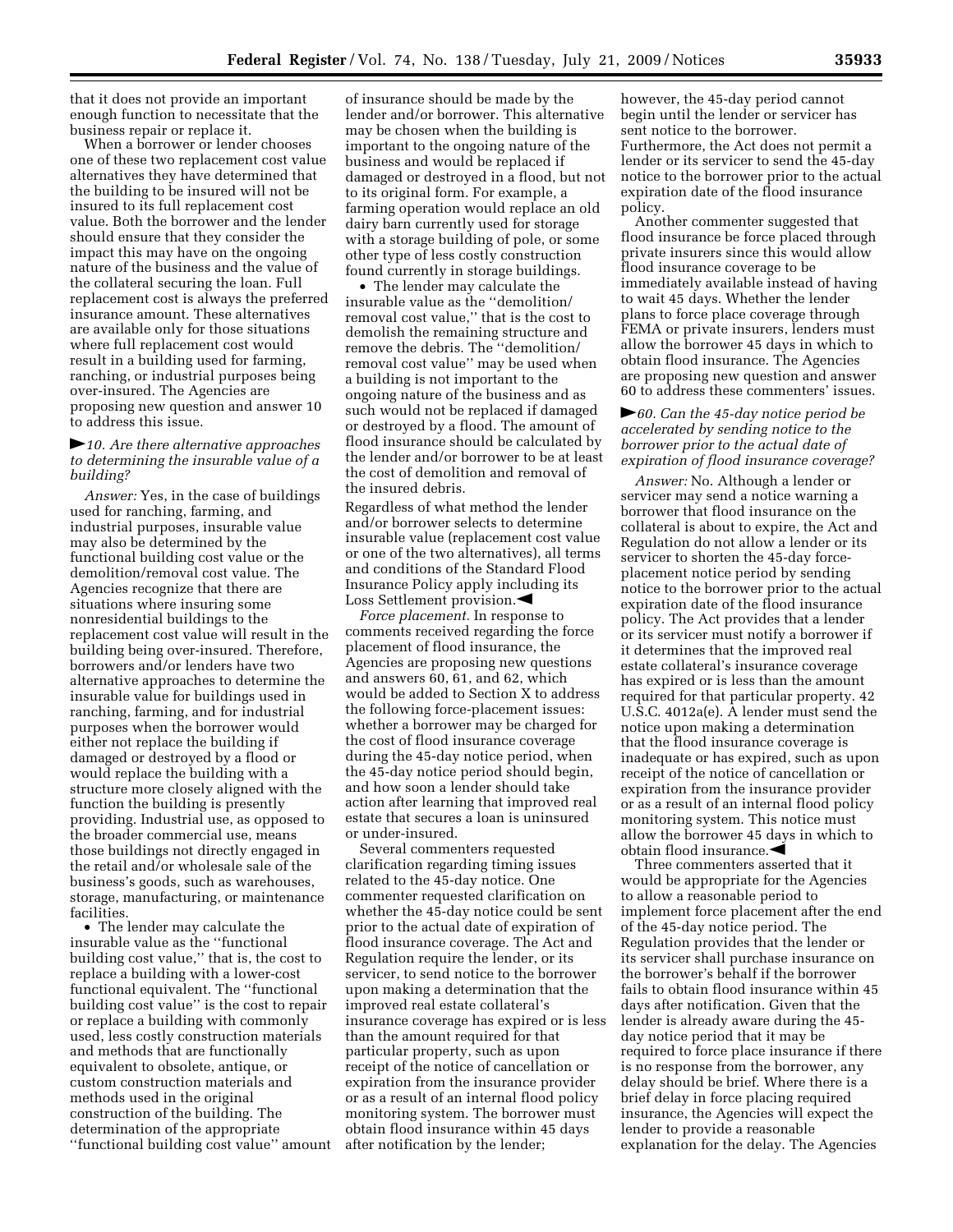are proposing new question and answer 61 to address these commenters' concern.

One commenter suggested that a lender's procurement of the flood insurance binder should be acceptable under the Act and Regulation to satisfy the force placement requirement. The Agencies believe that the insurance binder may provide a reasonable explanation for a delay in force placing the formal flood insurance policy. However, an insurance binder is proof only of temporary coverage for a limited period of time until the formal insurance policy is either accepted or denied. Lenders should have sufficient internal controls in place to ensure that if a formal policy is not issued, it should force place required insurance immediately.

## **►***61. When must the lender have flood insurance in place if the borrower has not obtained adequate insurance within the 45-day notice period?*

*Answer:* The Regulation provides that the lender or its servicer *shall* purchase insurance on the borrower's behalf if the borrower fails to obtain flood insurance within 45 days after notification. However, where there is a brief delay in force placing required insurance, the Agencies will expect the lender to provide a reasonable explanation for the  $del$ ay. $\blacktriangleleft$ 

Two commenters asked whether it is permissible to charge a borrower for the cost of insurance during all or a portion of the 45-day notice period. Regardless of whether the flood insurance coverage is obtained through FEMA or by private means, under the Act and Regulation, lenders may not impose the cost of coverage for that 45-day period at any time. The Agencies are proposing new question and answer 62 to address this comment.

## fl*62. Does a lender or its servicer have the authority to charge a borrower for the cost of insurance coverage during the 45-day notice period?*

*Answer:* No. There is no authority under the Act and Regulation to charge a borrower for a force-placed flood insurance policy until the 45-day notice period has expired. The ability to impose the costs of force placed flood insurance on a borrower commences 45 days after notification to the borrower of a lack of insurance or of inadequate insurance coverage. Therefore, lenders may not charge borrowers for coverage during the 45-day notice period. This holds true regardless of whether the force placed flood insurance is obtained through the NFIP or a private provider. $\blacktriangleleft$ 

#### **Public Comments**

The Agencies specifically invite public comment on the proposed new questions and answers. If financial institutions, bank examiners, community groups, or other interested parties have unanswered questions or comments about the Agencies' flood insurance regulation, they should submit them to the Agencies. The Agencies will consider including these questions and answers in future guidance.

## **Solicitation of Comments Regarding the Use of ''Plain Language''**

Section 722 of the Gramm-Leach-Bliley Act of 1999, 12 U.S.C. 4809, requires the Federal banking Agencies to use ''plain language'' in all proposed and final rules published after January 1, 2000. Although this document is not a proposed rule, comments are nevertheless invited on whether the proposed questions and answers are stated clearly and how they might be revised to be easier to read.

The text of the Interagency Questions and Answers follows:

## **Interagency Questions and Answers Regarding Flood Insurance**

The Interagency Questions and Answers are organized by topic. Each topic addresses a major area of the Act and Regulation. For ease of reference, the following terms are used throughout this document: ''Act'' refers to the National Flood Insurance Act of 1968 and the Flood Disaster Protection Act of 1973, as revised by the National Flood Insurance Reform Act of 1994 (codified at 42 U.S.C. 4001 *et seq.*). ''Regulation'' refers to each agency's current final rule.11 The OCC, Board, FDIC, OTS, NCUA, and FCA (collectively, ''the Agencies'') are providing answers to questions pertaining to the following topics:

- I. Determining When Certain Loans Are Designated Loans for Which Flood Insurance Is Required Under the Act and Regulation
- II. Determining the Appropriate Amount of Flood Insurance Required Under the Act and Regulation
- III. Exemptions From the Mandatory Flood Insurance Requirements
- IV. Flood Insurance Requirements for Construction Loans
- V. Flood Insurance Requirements for Nonresidential Buildings
- VI. Flood Insurance Requirements for Residential Condominiums
- VII. Flood Insurance Requirements for Home Equity Loans, Lines of Credit, Subordinate
- Liens, and Other Security Interests in Collateral Located in an SFHA
- VIII. Flood Insurance Requirements in the Event of the Sale or Transfer of a Designated Loan and/or Its Servicing
- Rights
- IX. Escrow Requirements
- X. Force Placement of Flood Insurance
- XI. Private Insurance Policies
- XII. Required Use of Standard Flood Hazard Determination Form (SFHDF)
- XIII. Flood Determination Fees
- XIV. Flood Zone Discrepancies
- XV. Notice of Special Flood Hazards and
- Availability of Federal Disaster Relief XVI. Mandatory Civil Money Penalties

# **I. Determining When Certain Loans Are Designated Loans for Which Flood Insurance Is Required Under the Act and Regulation**

*1. Does the Regulation apply to a loan where the building or mobile home securing such loan is located in a community that does not participate in the National Flood Insurance Program (NFIP)?* 

*Answer:* Yes. The Regulation does apply; however, a lender need not require borrowers to obtain flood insurance for a building or mobile home located in a community that does not participate in the NFIP, even if the building or mobile home securing the loan is located in a Special Flood Hazard Area (SFHA). Nonetheless, a lender, using the standard Special Flood Hazard Determination Form (SFHDF), must still determine whether the building or mobile home is located in an SFHA. If the building or mobile home is determined to be located in an SFHA, a lender is required to notify the borrower. In this case, a lender, generally, may make a conventional loan without requiring flood insurance, if it chooses to do so. However, a lender may not make a government-guaranteed or insured loan, such as a Small Business Administration, Veterans Administration, or Federal Housing Administration loan secured by a building or mobile home located in an SFHA in a community that does not participate in the NFIP. *See* 42 U.S.C. 4106(a). Also, a lender is responsible for exercising sound risk management practices to ensure that it does not make a loan secured by a building or mobile home located in an SFHA where no flood insurance is available, if doing so would be an unacceptable risk.

# *2. What is a lender's responsibility if a particular building or mobile home that secures a loan, due to a map change, is no longer located within an SFHA?*

*Answer:* The lender is no longer obligated to require mandatory flood insurance; however, the borrower can

<sup>11</sup>The Agencies' rules are codified at 12 CFR part 22 (OCC), 12 CFR part 208 (Board), 12 CFR part 339 (FDIC), 12 CFR part 572 (OTS), 12 CFR part 614 (FCA), and 12 CFR part 760 (NCUA).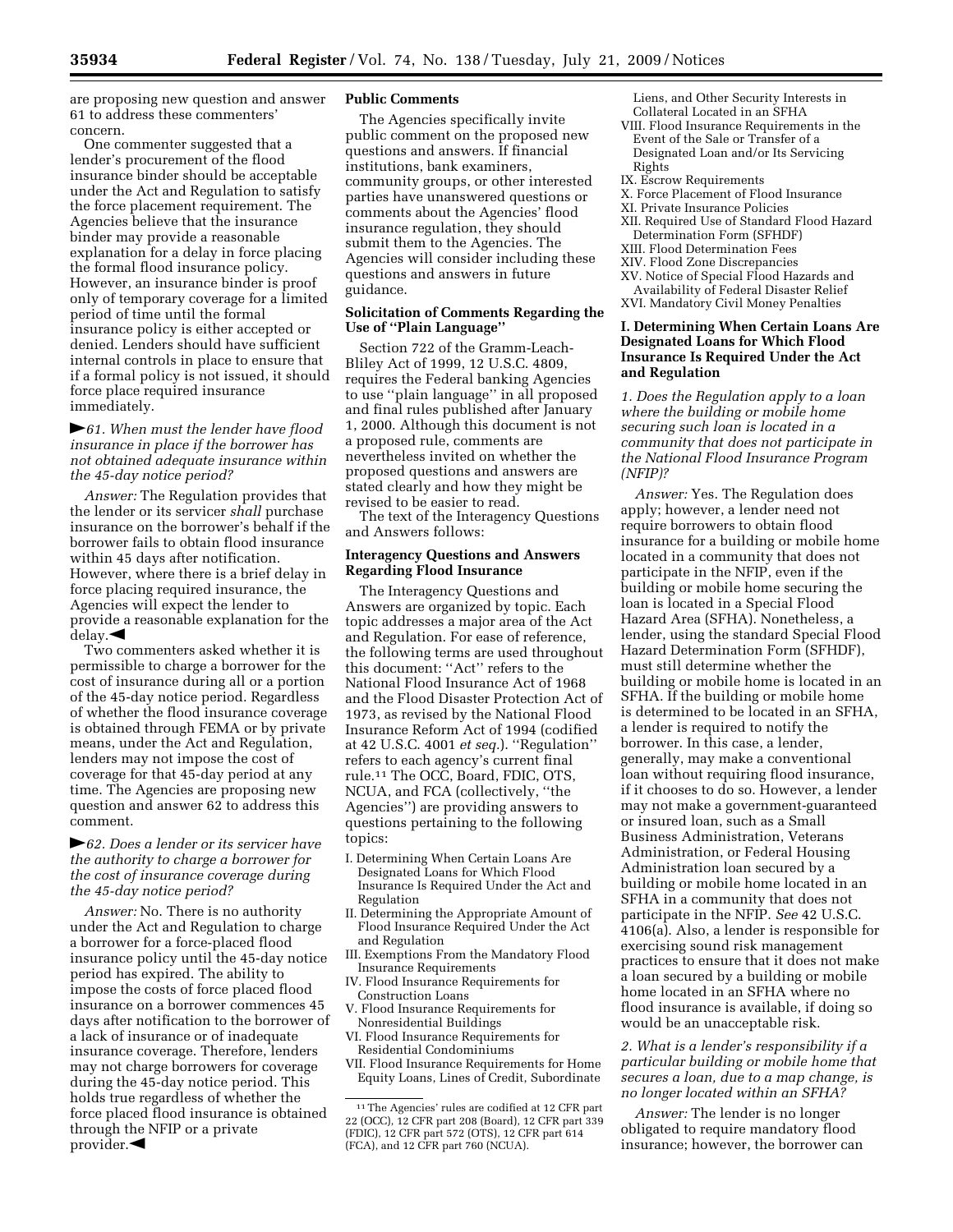elect to convert the existing NFIP policy to a Preferred Risk Policy. For risk management purposes, the lender may, by contract, continue to require flood insurance coverage.

## *3. Does a lender's purchase of a loan, secured by a building or mobile home located in an SFHA in which flood insurance is available under the Act, from another lender trigger any requirements under the Regulation?*

*Answer:* No. A lender's purchase of a loan, secured by a building or mobile home located in an SFHA in which flood insurance is available under the Act, alone, is not an event that triggers the Regulation's requirements, such as making a new flood determination or requiring a borrower to purchase flood insurance. Requirements under the Regulation, generally, are triggered when a lender makes, increases, extends, or renews a designated loan. A lender's purchase of a loan does not fall within any of those categories.

However, if a lender becomes aware at any point during the life of a designated loan that flood insurance is required, the lender must comply with the Regulation, including force placing insurance, if necessary. Depending upon the circumstances, safety and soundness considerations may sometimes necessitate such due diligence upon purchase of a loan as to put the lender on notice of lack of adequate flood insurance. If the purchasing lender subsequently extends, increases, or renews a designated loan, it must also comply with the Regulation.

## *4. How do the Agencies enforce the mandatory purchase requirements under the Act and Regulation when a lender participates in a loan syndication or participation?*

*Answer:* As with purchased loans, the acquisition by a lender of an interest in a loan either by participation or syndication after that loan has been made does not trigger the requirements of Act or Regulation, such as making a new flood determination or requiring a borrower to purchase flood insurance. Nonetheless, as with purchased loans, depending upon the circumstances, safety and soundness considerations may sometimes necessitate that the lender undertake due diligence to protect itself against the risk of flood or other types of loss.

Lenders who pool or contribute funds that will be simultaneously advanced to a borrower or borrowers as a loan secured by improved real estate would all be subject to the requirements of Act or Regulation. Federal flood insurance requirements would also apply to those

situations where such a group of lenders decides to extend, renew or increase a loan. Although the agreement among the lenders may assign compliance duties to a lead lender or agent, and include clauses in which the lead lender or agent indemnifies participating lenders against flood losses, each participating lender remains individually responsible for ensuring compliance with the Act and Regulation. Therefore, the Agencies will examine whether the regulated institution/participating lender has performed upfront due diligence to ensure both that the lead lender or agent has undertaken the necessary activities to ensure that the borrower obtains appropriate flood insurance and that the lead lender or agent has adequate controls to monitor the loan(s) on an ongoing basis for compliance with the flood insurance requirements. Further, the Agencies expect the participating lender to have adequate controls to monitor the activities of the lead lender or agent to ensure compliance with flood insurance requirements over the term of the loan.

## *5. Does the Regulation apply to loans that are being restructured or modified?*

*Answer:* It depends. If the loan otherwise meets the definition of a designated loan and if the lender increases the amount of the loan, or extends or renews the terms of the original loan, then the Regulation applies.

## *6. Are table funded loans treated as new loan originations?*

*Answer:* Yes. Table funding, as defined under HUD's Real Estate Settlement Procedure Act (RESPA) rule, 24 CFR 3500.2, is a settlement at which a loan is funded by a contemporaneous advance of loan funds and the assignment of the loan to the person advancing the funds. A loan made through a table funding process is treated as though the party advancing the funds has originated the loan. The funding party is required to comply with the Regulation. The table funding lender can meet the administrative requirements of the Regulation by requiring the party processing and underwriting the application to perform those functions on its behalf.

# *7. Is a lender required to perform a review of its, or of its servicer's, existing loan portfolio for compliance with the flood insurance requirements under the Act and Regulation?*

*Answer:* No. Apart from the requirements mandated when a loan is made, increased, extended, or renewed, a regulated lender need only review and take action on any part of its existing portfolio for safety and soundness purposes, or if it knows or has reason to know of the need for NFIP coverage. Regardless of the lack of such requirement in the Act and Regulation, however, sound risk management practices may lead a lender to conduct scheduled periodic reviews that track the need for flood insurance on a loan portfolio.

#### **II. Determining the Appropriate Amount of Flood Insurance Required Under the Act and Regulation**

*8. The Regulation states that the amount of flood insurance required ''must be at least equal to the lesser of the outstanding principal balance of the designated loan or the maximum limit of coverage available for the particular type of property under the Act.'' What is meant by the ''maximum limit of coverage available for the particular type of property under the Act''?* 

*Answer:* ''The maximum limit of coverage available for the particular type of property under the Act'' depends on the value of the secured collateral. First, under the NFIP, there are maximum caps on the amount of insurance available. For single-family and two-to-four family dwellings and other residential buildings located in a participating community under the regular program, the maximum cap is \$250,000. For nonresidential structures located in a participating community under the regular program, the maximum cap is \$500,000. (In participating communities that are under the emergency program phase, the caps are \$35,000 for single-family and two-to-four family dwellings and other residential structures, and \$100,000 for nonresidential structures).

In addition to the maximum caps under the NFIP, the Regulation also provides that ''flood insurance coverage under the Act is limited to the overall value of the property securing the designated loan minus the value of the land on which the property is located,'' which is commonly referred to as the ''insurable value'' of a structure. The NFIP does not insure land; therefore, land values should not be included in the calculation.

An NFIP policy will not cover an amount exceeding the ''insurable value'' of the structure. In determining coverage amounts for flood insurance, lenders often follow the same practice used to establish other hazard insurance coverage amounts. However, unlike the insurable valuation used to underwrite most other hazard insurance policies, the insurable value of improved real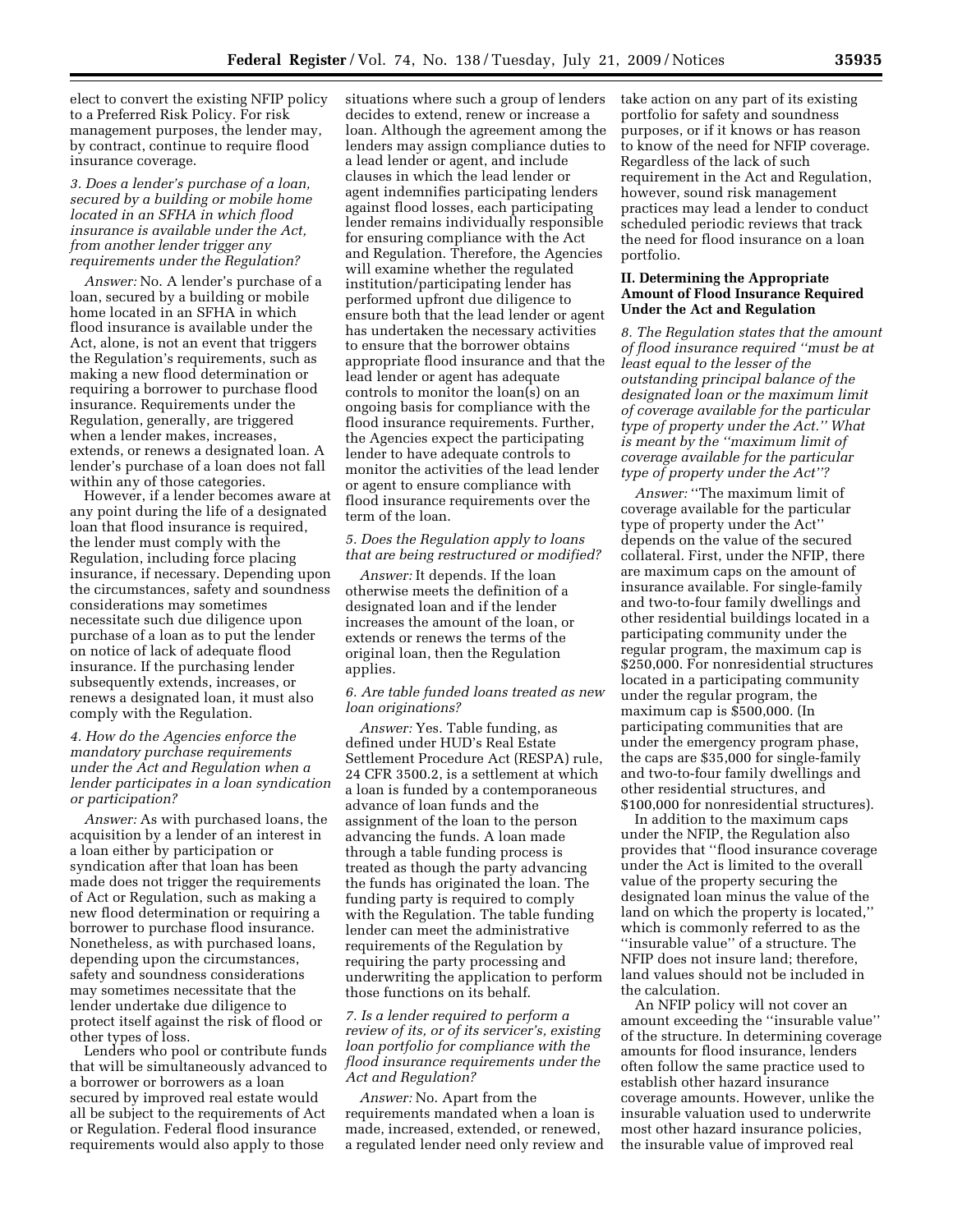estate for flood insurance purposes also includes the repair or replacement cost of the foundation and supporting structures. It is very important to calculate the correct insurable value of the property; otherwise, the lender might inadvertently require the borrower to purchase too much or too little flood insurance coverage. For example, if the lender fails to exclude the value of the land when determining the insurable value of the improved real estate, the borrower will be asked to purchase coverage that exceeds the amount the NFIP will pay in the event of a loss. (Please note, however, when taking a security interest in improved real estate where the value of the land, excluding the value of the improvements, is sufficient collateral for the debt, the lender must nonetheless require flood insurance to cover the value of the structure if it is located in a participating community's SFHA).

#### *9. What is insurable value?*

#### *Answer: [Reserved]*

*10. Are there any alternatives to the definition of insurable value?* 

#### *Answer: [Reserved]*

*11. What are examples of residential buildings?* 

*Answer:* Residential buildings include one-to-four family dwellings; apartment or other residential buildings containing more than four dwelling units; condominiums and cooperatives in which at least 75 percent of the square footage is residential; hotels or motels where the normal occupancy of a guest is six months or more; and rooming houses that have more than four roomers. A residential building may have incidental nonresidential use, such as an office or studio, as long as the total area of such incidental occupancy is limited to less than 25 percent of the square footage of the building, or 50 percent for single-family dwellings.

*12. What are examples of nonresidential buildings?* 

*Answer:* Nonresidential buildings include those used for small businesses, churches, schools, farm activities (including grain bins and silos), pool houses, clubhouses, recreation, mercantile structures, agricultural and industrial structures, warehouses, hotels and motels with normal room rentals for less than six months' duration, nursing homes, and mixed-use buildings with less than 75 percent residential square footage.

*13. How much insurance is required on a building located in an SFHA in a participating community?* 

*Answer:* The amount of insurance required by the Act and Regulation is the lesser of:

• The outstanding principal balance of the loan(s); or

• The maximum amount of insurance available under the NFIP, which is the lesser of:

 $\circ$  The maximum limit available for the type of structure; or

 $\circ$  The "insurable value" of the structure.

*Example:* (Calculating insurance required on a nonresidential building):

Loan security includes one equipment shed located in an SFHA in a participating community under the regular program.

• Outstanding loan principal is \$300,000. • Maximum amount of insurance available under the NFIP:

 $\circ$  Maximum limit available for type of structure is \$500,000 per building (nonresidential building).

 $\circ$  Insurable value of the equipment shed is \$30,000.

The minimum amount of insurance required by the Regulation for the equipment shed is \$30,000.

*14. Is flood insurance required for each building when the real estate security contains more than one building located in an SFHA in a participating community? If so, how much coverage is required?* 

*Answer:* Yes. The lender must determine the amount of insurance required on each building and add these individual amounts together. The total amount of required flood insurance is the lesser of:

• The outstanding principal balance of the loan(s); or

• The maximum amount of insurance available under the NFIP, which is the lesser of:

 $\circ$  The maximum limit available for the type of structures; or

 $\circ$  The "insurable value" of the structures.

The amount of total required flood insurance can be allocated among the secured buildings in varying amounts, but all buildings in an SFHA must have some coverage.

*Example:* Lender makes a loan in the principal amount of \$150,000 secured by five nonresidential buildings, only three of which are located in SFHAs within participating communities.

• Outstanding loan principal is \$150,000. • Maximum amount of insurance available under the NFIP.

 $\circ$  Maximum limit available for the type of structure is \$500,000 per building (nonresidential buildings); or

 $\circ$  Insurable value (for each nonresidential building for which insurance is required, which is \$100,000, or \$300,000 total).

Amount of insurance required for the three buildings is \$150,000. This amount of required flood insurance could be allocated among the three buildings in varying amounts, so long as each is covered by flood insurance.

*15. If the insurable value of a building or mobile home, located in an SFHA in which flood insurance is available under the Act, securing a designated loan is less than the outstanding principal balance of the loan, must a lender require the borrower to obtain flood insurance up to the balance of the loan?* 

*Answer:* No. The Regulation provides that the amount of flood insurance must be at least equal to the lesser of the outstanding principal balance of the designated loan or the maximum limit of coverage available for a particular type of property under the Act. The Regulation also provides that flood insurance coverage under the Act is limited to the overall value of the property securing the designated loan minus the value of the land on which the building or mobile home is located. Since the NFIP policy does not cover land value, lenders should determine the amount of insurance necessary based on the insurable value of the improvements.

*16. Can a lender require more flood insurance than the minimum required by the Regulation?* 

*Answer:* Yes. Lenders are permitted to require more flood insurance coverage than required by the Regulation. The borrower or lender may have to seek such coverage outside the NFIP. Each lender has the responsibility to tailor its own flood insurance policies and procedures to suit its business needs and protect its ongoing interest in the collateral. However, lenders should avoid creating situations where a building is ''over-insured.''

## *17. Can a lender allow the borrower to use the maximum deductible to reduce the cost of flood insurance?*

*Answer:* Yes. However, it is not a sound business practice for a lender to allow the borrower to use the maximum deductible amount in every situation. A lender should determine the reasonableness of the deductible on a case-by-case basis, taking into account the risk that such a deductible would pose to the borrower and lender. A lender may not allow the borrower to use a deductible amount equal to the insurable value of the property to avoid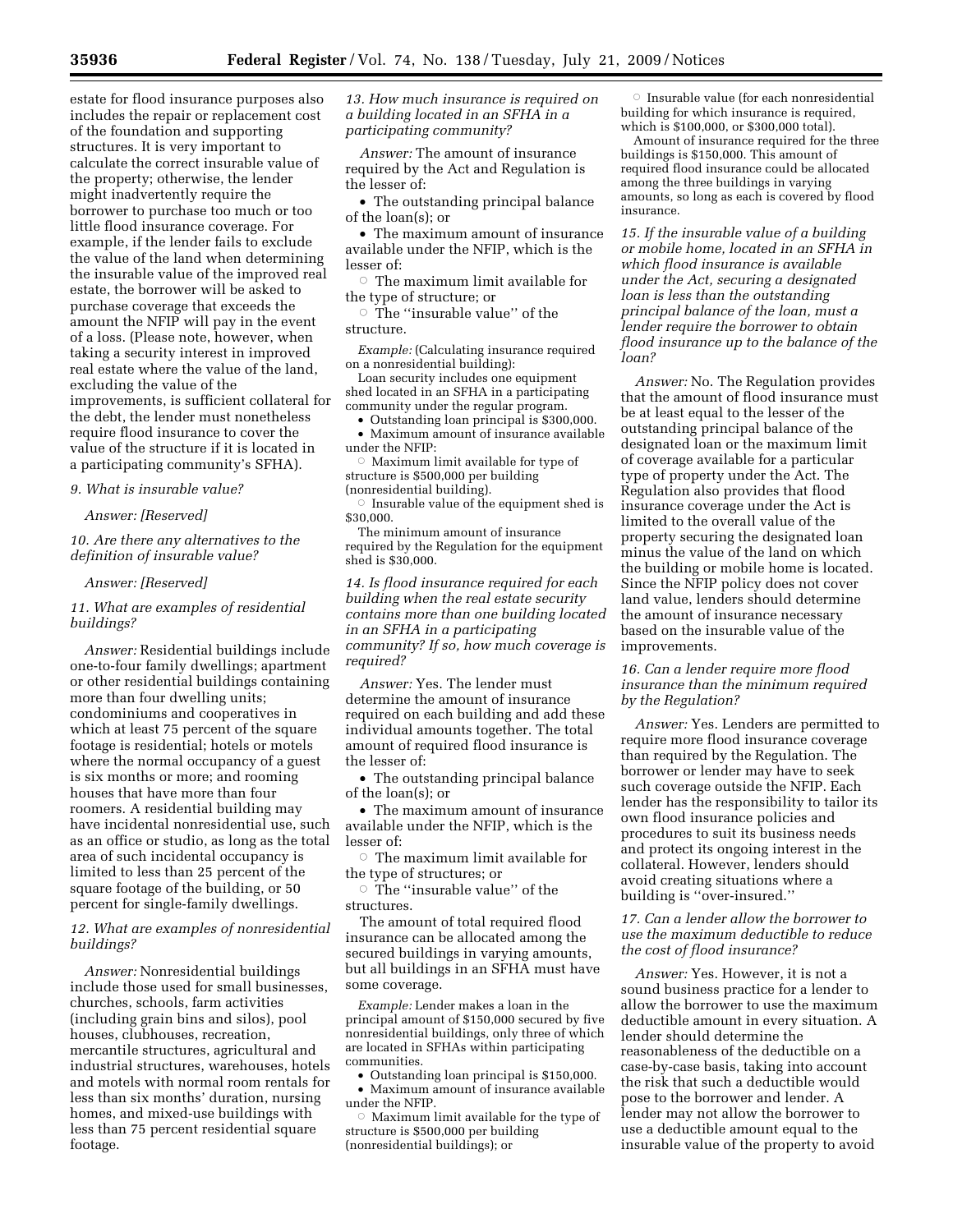the mandatory purchase requirement for flood insurance.

## **III. Exemptions From the Mandatory Flood Insurance Requirements**

#### *18. What are the exemptions from coverage?*

*Answer:* There are only two exemptions from the purchase requirements. The first applies to Stateowned property covered under a policy of self-insurance satisfactory to the Director of FEMA. The second applies if both the original principal balance of the loan is \$5,000 or less, and the original repayment term is one year or less.

## **IV. Flood Insurance Requirements for Construction Loans**

*19. Is a loan secured only by land that is located in an SFHA in which flood insurance is available under the Act and that will be developed into buildable lot(s) a designated loan that requires flood insurance?* 

*Answer:* No. A designated loan is defined as a loan secured by a building or mobile home that is located or to be located in an SFHA in which flood insurance is available under the Act. Any loan secured only by land that is located in an SFHA in which flood insurance is available is not a designated loan since it is not secured by a building or mobile home.

## *20. Is a loan secured or to be secured by a building in the course of construction that is located or to be located in an SFHA in which flood insurance is available under the Act a designated loan?*

*Answer:* Yes. Therefore, a lender must always make a flood determination prior to loan origination to determine whether a building to be constructed that is security for the loan is located or will be located in an SFHA in which flood insurance is available under the Act. If so, then the loan is a designated loan and the lender must provide the requisite notice to the borrower prior to loan origination that mandatory flood insurance is required. The lender must then comply with the mandatory purchase requirement under the Act and Regulation.

# *21. Is a building in the course of construction that is located in an SFHA in which flood insurance is available under the Act eligible for coverage under an NFIP policy?*

*Answer:* Yes. FEMA's *Flood Insurance Manual*, under general rules, states: Buildings in the course of

construction that have yet to be walled

and roofed are eligible for coverage except when construction has been halted for more than 90 days and/or if the lowest floor used for rating purposes is below the Base Flood Elevation (BFE). Materials or supplies intended for use in such construction, alteration, or repair are not insurable unless they are contained within an enclosed building on the premises or adjacent to the premises.

FEMA, *Flood Insurance Manual* at p. GR 4 (FEMA's *Flood Insurance Manual*  is updated every six months). The definition section of the *Flood Insurance Manual* defines ''start of construction'' in the case of new construction as ''either the first placement of permanent construction of a building on site, such as the pouring of a slab or footing, the installation of piles, the construction of columns, or any work beyond the stage of excavation; or the placement of a manufactured (mobile) home on a foundation.'' FEMA, *Flood Insurance Manual*, at p. DEF 9. While an NFIP policy may be purchased prior to the start of construction, as a practical matter, coverage under an NFIP policy is not effective until actual construction commences or when materials or supplies intended for use in such construction, alteration, or repair are contained in an enclosed building on the premises or adjacent to the premises.

*22. When must a lender require the purchase of flood insurance for a loan secured by a building in the course of construction that is located in an SFHA in which flood insurance is available?* 

*Answer:* Under the Act, as implemented by the Regulation, a lender may not make, increase, extend, or renew any loan secured by a building or a mobile home, located or to be located in an SFHA in which flood insurance is available, unless the property is covered by adequate flood insurance for the term of the loan. One way for lenders to comply with the mandatory purchase requirement for a loan secured by a building in the course of construction that is located in an SFHA is to require borrowers to have a flood insurance policy in place at the time of loan origination.

Alternatively, a lender may allow a borrower to defer the purchase of flood insurance until either a foundation slab has been poured and/or an elevation certificate has been issued or, if the building to be constructed will have its lowest floor below the Base Flood Elevation, when the building is walled

and roofed.12 However, the lender must require the borrower to have flood insurance in place before the lender disburses funds to pay for building construction (except as necessary to pour the slab or perform preliminary site work, such as laying utilities, clearing brush, or the purchase and/or delivery of building materials) on the property securing the loan. If the lender elects this approach and does not require flood insurance to be obtained at loan origination, then it must have adequate internal controls in place at origination to ensure that the borrower obtains flood insurance no later than when the foundation slab has been poured and/or an elevation certificate has been issued.

# *23. Does the 30-day waiting period apply when the purchase of the flood insurance policy is deferred in connection with a construction loan?*

*Answer:* No. The NFIP will rely on an insurance agent's representation on the application for flood insurance that the purchase of insurance has been properly deferred unless there is a loss during the first 30 days of the policy period. In that case, the NFIP will require documentation of the loan transaction, such as settlement papers, before adjusting the loss.

# **V. Flood Insurance Requirements for Nonresidential Buildings**

*24. Some borrowers have buildings with limited utility or value and, in many cases, the borrower would not replace them if lost in a flood. Is a lender required to mandate flood insurance for such buildings?* 

*Answer:* Yes. Under the Regulation, lenders must require flood insurance on real estate improvements when those improvements are part of the property securing the loan and are located in an SFHA and in a participating community.

The lender may consider ''carving out'' buildings from the security it takes on the loan. However, the lender should fully analyze the risks of this option. In particular, a lender should consider whether it would be able to market the property securing its loan in the event of foreclosure. Additionally, the lender should consider any local zoning issues or other issues that would affect its collateral.

<sup>12</sup>FEMA, *Mandatory Purchase of Flood Insurance Guidelines*, at 30.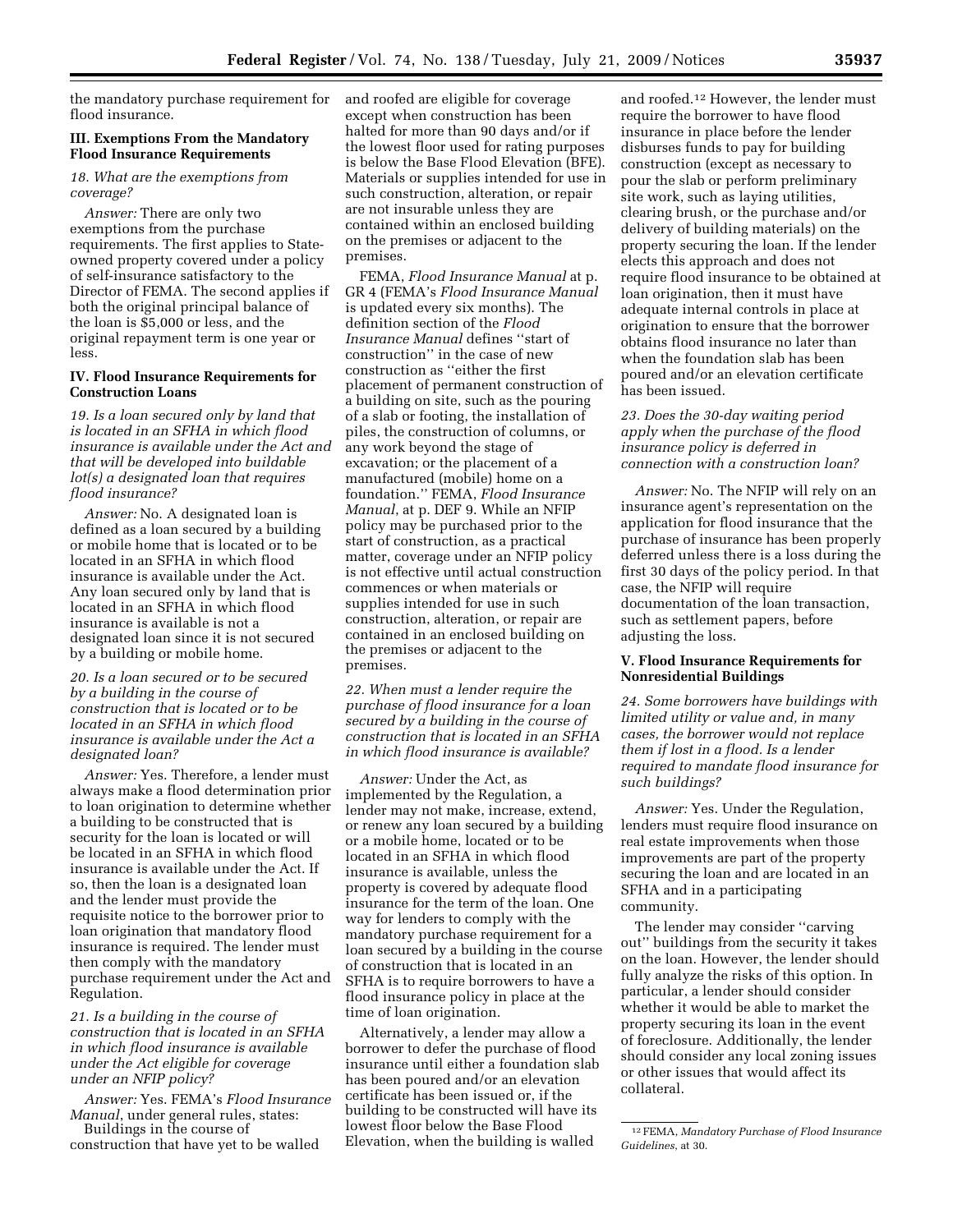*25. What are a lender's requirements under the Regulation for a loan secured by multiple buildings located throughout a large geographic area where some of the buildings are located in an SFHA in which flood insurance is available and other buildings are not? What if the buildings are located in several jurisdictions or counties where some of the communities participate in the NFIP and others do not?* 

*Answer:* A lender is required to make a determination as to whether the improved real property securing the loan is in an SFHA. If secured improved real estate is located in an SFHA, but not in a participating community, no flood insurance is required, although a lender can require the purchase of flood insurance (from a private insurer) as a matter of safety and soundness. Conversely, where secured improved real estate is located in a participating community but not in an SFHA, no insurance is required. A lender must provide appropriate notice and require the purchase of flood insurance for designated loans located in an SFHA in a participating community.

#### **VI. Flood Insurance Requirements for Residential Condominiums**

*26. Are residential condominiums, including multi-story condominium complexes, subject to the statutory and regulatory requirements for flood insurance?* 

*Answer:* Yes. The mandatory flood insurance purchase requirements under the Act and Regulation apply to loans secured by individual residential condominium units, including those located in multi-story condominium complexes, located in an SFHA in which flood insurance is available under the Act. The mandatory purchase requirements also apply to loans secured by other condominium property, such as loans to a developer for construction of the condominium or loans to a condominium association.

# *27. What is an NFIP Residential Condominium Building Association Policy (RCBAP)?*

*Answer:* The RCBAP is a master policy for residential condominiums issued by FEMA. A residential condominium building is defined as having 75 percent or more of the building's floor area in residential use. It may be purchased only by condominium owners associations. The RCBAP covers both the common and individually owned building elements within the units, improvements within the units, and contents owned in common (if contents coverage is

purchased). The maximum amount of building coverage that can be purchased under an RCBAP is either 100 percent of the replacement cost value of the building, including amounts to repair or replace the foundation and its supporting structures, or the total number of units in the condominium building times \$250,000, whichever is less. RCBAP coverage is available only for residential condominium buildings in Regular Program communities.

*28. What is the amount of flood insurance coverage that a lender must require with respect to residential condominium units, including those located in multi-story condominium complexes, to comply with the mandatory purchase requirements under the Act and the Regulation?* 

*Answer:* To comply with the Regulation, the lender must ensure that the minimum amount of flood insurance covering the condominium unit is the lesser of:

• The outstanding principal balance of the loan(s); or

• The maximum amount of insurance available under the NFIP, which is the lesser of:

 $\circ$  The maximum limit available for the residential condominium unit; or

 $\circ\,$  The ''insurable value'' allocated to the residential condominium unit, which is the replacement cost value of the condominium building divided by the number of units.

Effective October 1, 2007, FEMA required agents to provide on the declaration page of the RCBAP the replacement cost value of the condominium building and the number of units. Lenders may rely on the replacement cost value and number of units on the RCBAP declaration page in determining insurable value unless they have reason to believe that such amounts clearly conflict with other available information. If there is a conflict, the lender should notify the borrower of the facts that cause the lender to believe there is a conflict. If the lender believes that the borrower is underinsured, it should require the purchase of a Dwelling Policy for supplemental coverage.

Assuming that the outstanding principal balance of the loan is greater than the maximum amount of coverage available under the NFIP, the lender must require a borrower whose loan is secured by a residential condominium unit to either:

• Ensure the condominium owners association has purchased an NFIP Residential Condominium Building Association Policy (RCBAP) covering either 100 percent of the insurable value

(replacement cost) of the building, including amounts to repair or replace the foundation and its supporting structures, or the total number of units in the condominium building times \$250,000, whichever is less; or

• Obtain a dwelling policy if there is no RCBAP, as explained in question and answer 29, or if the RCBAP coverage is less than 100 percent of the replacement cost value of the building or the total number of units in the condominium building times \$250,000, whichever is less, as explained in question and answer 30.

*Example:* Lender makes a loan in the principal amount of \$300,000 secured by a condominium unit in a 50-unit condominium building, which is located in an SFHA within a participating community, with a replacement cost of \$15 million and insured by an RCBAP with \$12.5 million of coverage.

• Outstanding principal balance of loan is \$300,000.

• Maximum amount of coverage available under the NFIP, which is the lesser of:

 $\circ$ Maximum limit available for the residential condominium unit is \$250,000; or  $\circ\,$  Insurable value of the unit based on 100

percent of the building's replacement cost value (\$15 million  $\div 50 = $300,000$ ).

The lender does not need to require additional flood insurance since the RCBAP's \$250,000 per unit coverage (\$12.5 million ÷ 50 = \$250,000) satisfies the Regulation's mandatory flood insurance requirement. (This is the lesser of the outstanding principal balance (\$300,000), the maximum coverage available under the NFIP (\$250,000), or the insurable value (\$300,000)).

The guidance in this question and answer will apply to any loan that is made, increased, extended, or renewed after the effective date of this revised guidance. This revised guidance will not apply to any loans made prior to the effective date of this guidance until a trigger event occurs (that is, the loan is refinanced, extended, increased, or renewed) in connection with the loan. Absent a new trigger event, loans made prior to the effective date of this new guidance will be considered compliant if they complied with the Agencies' previous guidance, which stated that an RCBAP that provided 80 percent RCV coverage was sufficient.

# *29. What action must a lender take if there is no RCBAP coverage?*

*Answer:* If there is no RCBAP, either because the condominium association will not obtain a policy or because individual unit owners are responsible for obtaining their own insurance, then the lender must require the individual unit owner/borrower to obtain a dwelling policy in an amount sufficient to meet the requirements outlined in Question 28.

A dwelling policy is available for condominium unit owners' purchase when there is no or inadequate RCBAP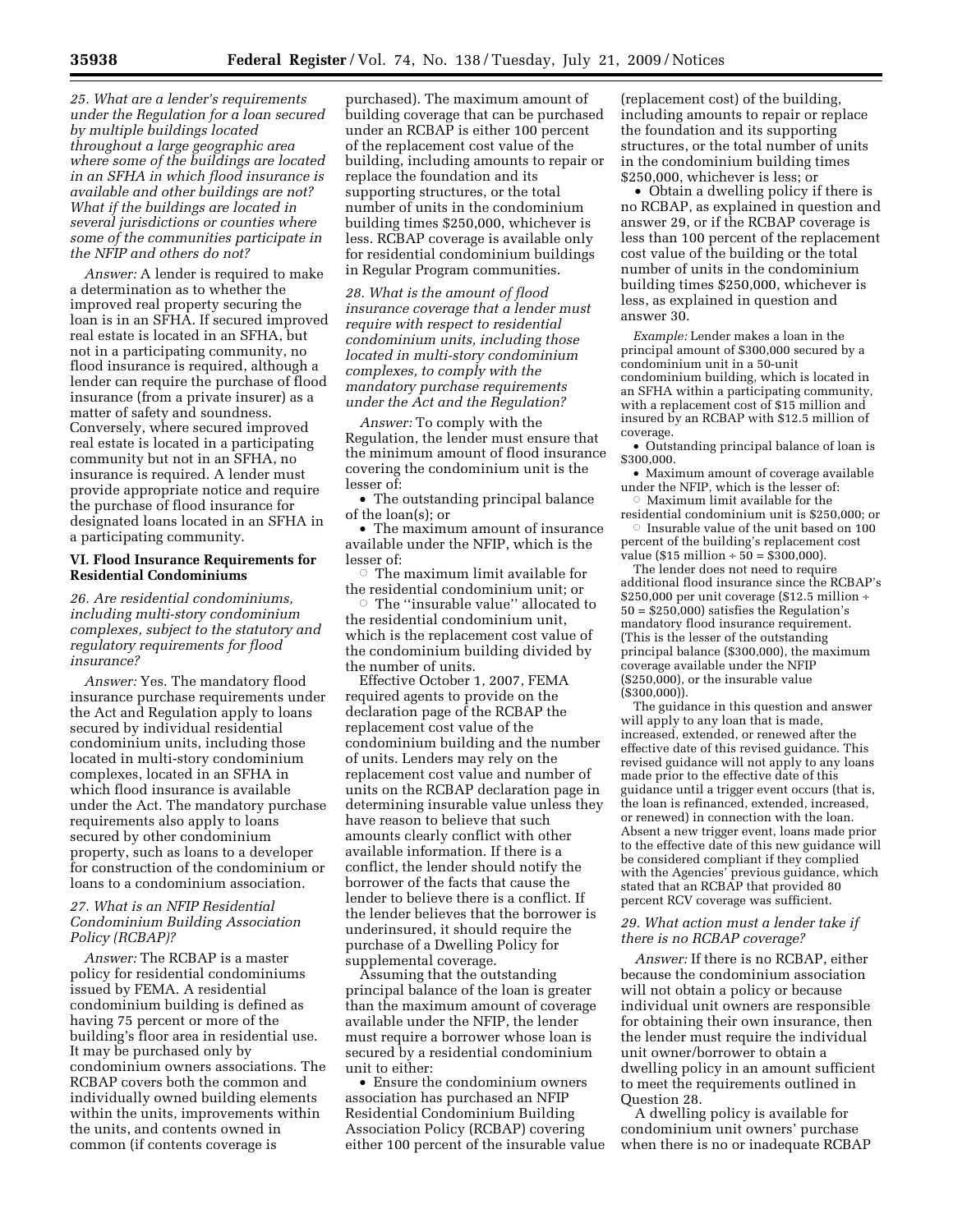coverage. When coverage by an RCBAP is inadequate, the dwelling policy may provide individual unit owners with supplemental building coverage to the RCBAP. The RCBAP and the dwelling policy are coordinated such that the dwelling policy purchased by the unit owner responds to shortfalls on building coverage pertaining either to improvements owned by the insured unit owner or to assessments. However, the dwelling policy does not extend the RCBAP limits, nor does it enable the condominium association to fill in gaps in coverage.

*Example:* The lender makes a loan in the principal amount of \$175,000 secured by a condominium unit in a 50-unit condominium building, which is located in an SFHA within a participating community, with a replacement cost value of \$10 million; however, there is no RCBAP.

• Outstanding principal balance of loan is \$175,000.

• Maximum amount of coverage available under the NFIP, which is the lesser of:

 $\circ$  Maximum limit available for the residential condominium unit is \$250,000; or  $\circ~$  Insurable value of the unit based on 100 percent of the building's replacement cost

value (\$10 million  $\div$  50 = \$200,000). The lender must require the individual unit owner/borrower to purchase a flood insurance dwelling policy in the amount of at least \$175,000, since there is no RCBAP, to satisfy the Regulation's mandatory flood insurance requirement. (This is the lesser of the outstanding principal balance (\$175,000), the maximum coverage available under the NFIP (\$250,000), or the insurable value (\$200,000).)

*30. What action must a lender take if the RCBAP coverage is insufficient to meet the Regulation's mandatory purchase requirements for a loan secured by an individual residential condominium unit?* 

*Answer:* If the lender determines that flood insurance coverage purchased under the RCBAP is insufficient to meet the Regulation's mandatory purchase requirements, then the lender should request that the individual unit owner/ borrower ask the condominium association to obtain additional coverage that would be sufficient to meet the Regulation's requirements (*see*  question and answer 28). If the condominium association does not obtain sufficient coverage, then the lender must require the individual unit owner/borrower to purchase a dwelling policy in an amount sufficient to meet the Regulation's flood insurance requirements. The amount of coverage under the dwelling policy required to be purchased by the individual unit owner would be the difference between the RCBAP's coverage allocated to that unit and the Regulation's mandatory flood

insurance requirements (*see* question and answer 29).

*Example:* Lender makes a loan in the principal amount of \$300,000 secured by a condominium unit in a 50-unit condominium building, which is located in an SFHA within a participating community, with a replacement cost value of \$10 million; however, the RCBAP is at 80 percent of replacement cost value (\$8 million or \$160,000 per unit).

• Outstanding principal balance of loan is \$300,000.

• Maximum amount of coverage available under the NFIP, which is the lesser of:  $\circ$  Maximum limit available for the

residential condominium unit is \$250,000; or  $\circ$  Insurable value of the unit based on 100

percent of the building's replacement value  $($10 \text{ million} \div 50 = $200,000).$ The lender must require the individual unit owner/borrower to purchase a flood insurance dwelling policy in the amount of \$40,000 to satisfy the Regulation's mandatory flood insurance requirement of \$200,000. (This is the lesser of the outstanding principal balance (\$300,000), the maximum coverage available under the NFIP (\$250,000), or the insurable value (\$200,000).) The RCBAP fulfills only \$160,000 of the Regulation's flood insurance requirement.

While the individual unit owner's purchase of a separate dwelling policy that provides for adequate flood insurance coverage under the Regulation will satisfy the Regulation's mandatory flood insurance requirements, the lender and the individual unit owner/borrower may still be exposed to additional risk of loss. Lenders are encouraged to apprise borrowers of this risk. The dwelling policy provides individual unit owners with supplemental building coverage to the RCBAP. The policies are coordinated such that the dwelling policy purchased by the unit owner responds to shortfalls on building coverage pertaining either to improvements owned by the insured unit owner or to assessments. However, the dwelling policy does not extend the RCBAP limits, nor does it enable the condominium association to fill in gaps in coverage.

The risk arises because the individual unit owner's dwelling policy may contain claim limitations that prevent the dwelling policy from covering the individual unit owner's share of the coinsurance penalty, which is triggered when the amount of insurance under the RCBAP is less than 80 percent of the building's replacement cost value at the time of loss. In addition, following a major flood loss, the insured unit owner may have to rely upon the condominium association's and other unit owners' financial ability to make the necessary repairs to common

elements in the building, such as electricity, heating, plumbing, and elevators. It is incumbent on the lender to understand these limitations.

*31. What must a lender do when a loan secured by a residential condominium unit is in a complex whose condominium association allows its existing RCBAP to lapse?* 

*Answer:* If a lender determines at any time during the term of a designated loan that the loan is not covered by flood insurance or is covered by such insurance in an amount less than that required under the Act and the Regulation, the lender must notify the individual unit owner/borrower of the requirement to maintain flood insurance coverage sufficient to meet the Regulation's mandatory requirements. The lender should encourage the individual unit owner/borrower to work with the condominium association to acquire a new RCBAP in an amount sufficient to meet the Regulation's mandatory flood insurance requirement (*see* question and answer 28). Failing that, the lender must require the individual unit owner/borrower to obtain a flood insurance dwelling policy in an amount sufficient to meet the Regulation's mandatory flood insurance requirement (*see* questions and answers 29 and 30). If the borrower/unit owner or the condominium association fails to purchase flood insurance sufficient to meet the Regulation's mandatory requirements within 45 days of the lender's notification to the individual unit owner/borrower of inadequate insurance coverage, the lender must force place the necessary flood insurance.

## *32. How does the RCBAP's co-insurance penalty apply in the case of residential condominiums, including those located in multi-story condominium complexes?*

*Answer:* In the event the RCBAP's coverage on a condominium building at the time of loss is less than 80 percent of either the building's replacement cost or the maximum amount of insurance available for that building under the NFIP (whichever is less), then the loss payment, which is subject to a coinsurance penalty, is determined as follows (subject to all other relevant conditions in this policy, including those pertaining to valuation, adjustment, settlement, and payment of loss):

A. Divide the actual amount of flood insurance carried on the condominium building at the time of loss by 80 percent of either its replacement cost or the maximum amount of insurance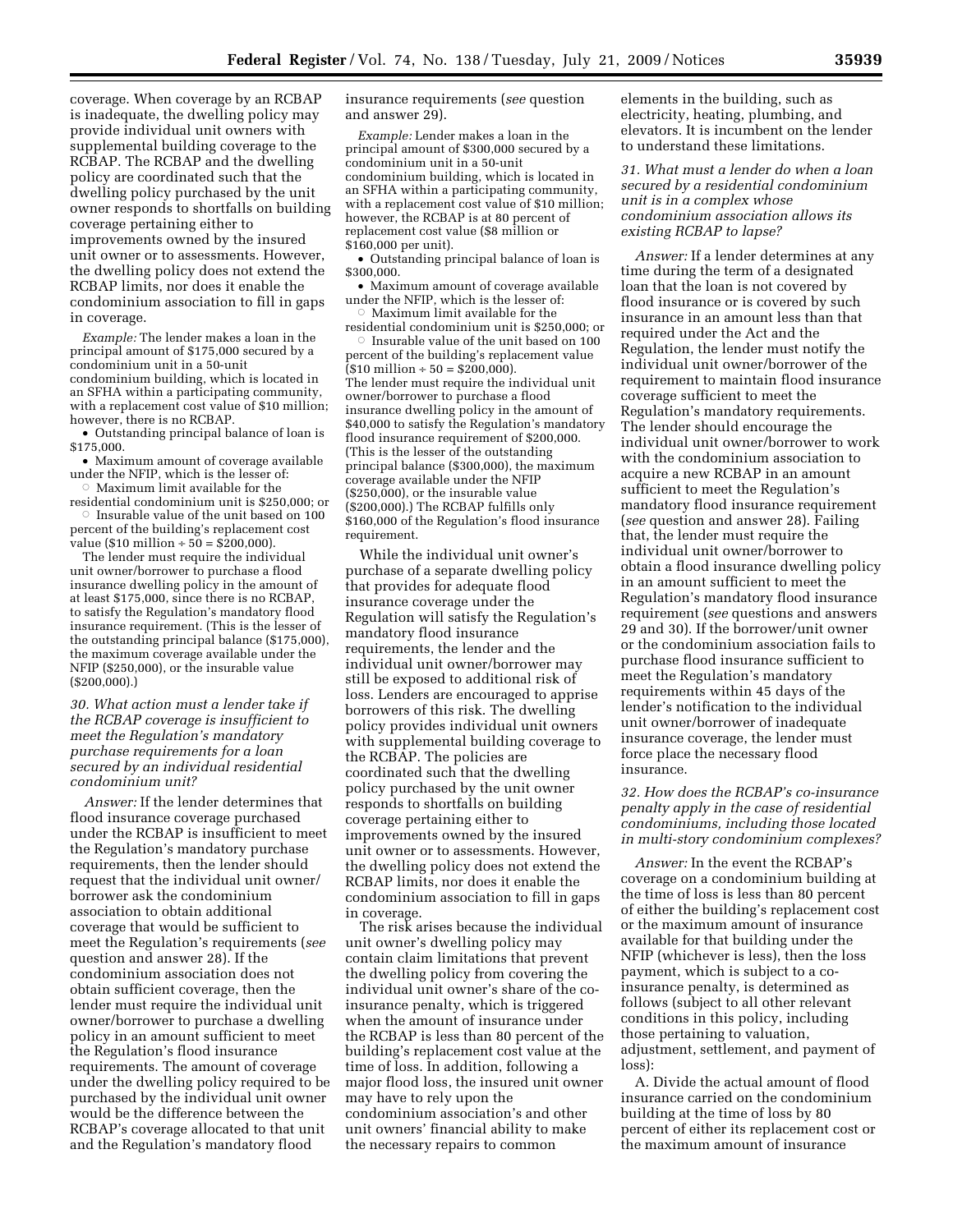available for the building under the NFIP, whichever is less.

B. Multiply the amount of loss, before application of the deductible, by the figure determined in A above.

C. Subtract the deductible from the figure determined in B above.

The policy will pay the amount

determined in C above, or the amount of insurance carried, whichever is less.

*Example 1:* (Inadequate insurance amount to avoid penalty).

*Replacement value of the building:*  \$250,000.

*80% of replacement value of the building:*  \$200,000.

*Actual amount of insurance carried:*  \$180,000.

*Amount of the loss:* \$150,000. *Deductible:* \$ 500.

*Step A:* 180,000 ÷ 200,000 = .90

(90% of what should be carried to avoid coinsurance penalty)

*Step B:*  $150,000 \times .90 = 135,000$ 

 $Step C: 135,000 - 500 = 134,500$ The policy will pay no more than

\$134,500. The remaining \$15,500 is not covered due to the co-insurance penalty (\$15,000) and application of the deductible (\$500). Unit owners' dwelling policies will not cover any assessment that may be imposed to cover the costs of repair that are not covered by the RCBAP.

*Example 2:* (Adequate insurance amount to avoid penalty).

*Replacement value of the building:*  \$250,000.

*80% of replacement value of the building:*  \$200,000.

*Actual amount of insurance carried:*  \$200,000.

*Amount of the loss:* \$150,000. *Deductible:* \$ 500.

*Step A:* 200,000 ÷ 200,000 = 1.00

(100% of what should be carried to avoid coinsurance penalty)

*Step B:* 150,000 × 1.00 = 150,000

 $Step C: 150,000 - 500 = 149,500$ In this example there is no co-insurance penalty, because the actual amount of insurance carried meets the 80 percent requirement to avoid the co-insurance penalty. The policy will pay no more than \$149,500 (\$150,000 amount of loss minus the \$500 deductible). This example also assumes a \$150,000 outstanding principal loan balance.

*33. What are the major factors involved with the individual unit owner's dwelling policy's coverage limitations with respect to the condominium association's RCBAP coverage?* 

*Answer:* The following examples demonstrate how the unit owner's dwelling policy may cover in certain loss situations:

*Example 1:* (RCBAP insured to at least 80 percent of building replacement cost).

• If the unit owner purchases building coverage under the dwelling policy and if there is an RCBAP covering at least 80 percent of the building replacement cost

value, the loss assessment coverage under the dwelling policy will pay that part of a loss that exceeds 80 percent of the association's building replacement cost allocated to that unit.

• The loss assessment coverage under the dwelling policy will not cover the association's policy deductible purchased by the condominium association.

• If building elements within units have also been damaged, the dwelling policy pays to repair building elements after the RCBAP limits that apply to the unit have been exhausted. Coverage combinations cannot exceed the total limit of \$250,000 per unit.

*Example 2:* (RCBAP insured to less than 80 percent of building replacement cost).

• If the unit owner purchases building coverage under the dwelling policy and there is an RCBAP that was insured to less than 80 percent of the building replacement cost value at the time of loss, the loss assessment coverage cannot be used to reimburse the association for its co-insurance penalty.

• Loss assessment is available only to cover the building damages in excess of the 80-percent required amount at the time of loss. Thus, the covered damages to the condominium association building must be greater than 80 percent of the building replacement cost value at the time of loss before the loss assessment coverage under the dwelling policy becomes available. Under the dwelling policy, covered repairs to the unit, if applicable, would have priority in payment over loss assessments against the unit owner.

*Example 3:* (No RCBAP),

• If the unit owner purchases building coverage under the dwelling policy and there is no RCBAP, the dwelling policy covers assessments against unit owners for damages to common areas up to the dwelling policy limit.

• However, if there is damage to the building elements of the unit as well, the combined payment of unit building damages, which would apply first, and the loss assessment may not exceed the building coverage limit under the dwelling policy.

## **VII. Flood Insurance Requirements for Home Equity Loans, Lines of Credit, Subordinate Liens, and Other Security Interests in Collateral Located in an SFHA**

*34. Is a home equity loan considered a designated loan that requires flood insurance?* 

*Answer:* Yes. A home equity loan is a designated loan, regardless of the lien priority, if the loan is secured by a building or a mobile home located in an SFHA in which flood insurance is available under the Act.

*35. Does a draw against an approved line of credit secured by a building or mobile home, which is located in an SFHA in which flood insurance is available under the Act, require a flood determination under the Regulation?* 

*Answer:* No. While a line of credit secured by a building or mobile home located in an SFHA in which flood insurance is available under the Act is a designated loan and, therefore, requires a flood determination before the loan is made, draws against an approved line do not require further determinations. However, a request made for an *increase* in an approved line of credit may require a new determination, depending upon whether a previous determination was done. (*See*  response to question 68 in Section XIII. Required use of Standard Flood Hazard Determination Form.)

*36. When a lender makes, increases, extends or renews a second mortgage secured by a building or mobile home located in an SFHA, how much flood insurance must the lender require?* 

*Answer:* The lender must ensure that adequate flood insurance is in place or require that additional flood insurance coverage be added to the flood insurance policy in the amount of the lesser of either the combined total outstanding principal balance of the first and second loan, the maximum amount available under the Act (currently \$250,000 for a residential building and \$500,000 for a nonresidential building), or the insurable value of the building or mobile home. The junior lienholder should also ensure that the borrower adds the junior lienholder's name as mortgagee/loss payee to the existing flood insurance policy. Given the provisions of NFIP policies, a lender cannot comply with the Act and Regulation by requiring the purchase of an NFIP flood insurance policy only in the amount of the outstanding principal balance of the second mortgage without regard to the amount of flood insurance coverage on a first mortgage.

A junior lienholder should work with the senior lienholder, the borrower, or with both of these parties, to determine how much flood insurance is needed to cover improved real estate collateral. A junior lienholder should obtain the borrower's consent in the loan agreement or otherwise for the junior lienholder to obtain information on balance and existing flood insurance coverage on senior lien loans from the senior lienholder.

Junior lienholders also have the option of pulling a borrower's credit report and using the information from that document to establish how much flood insurance is necessary upon increasing, extending or renewing a junior lien, thus protecting the interests of the junior lienholder, the senior lienholders, and the borrower. In the limited situation where a junior lienholder or its servicer is unable to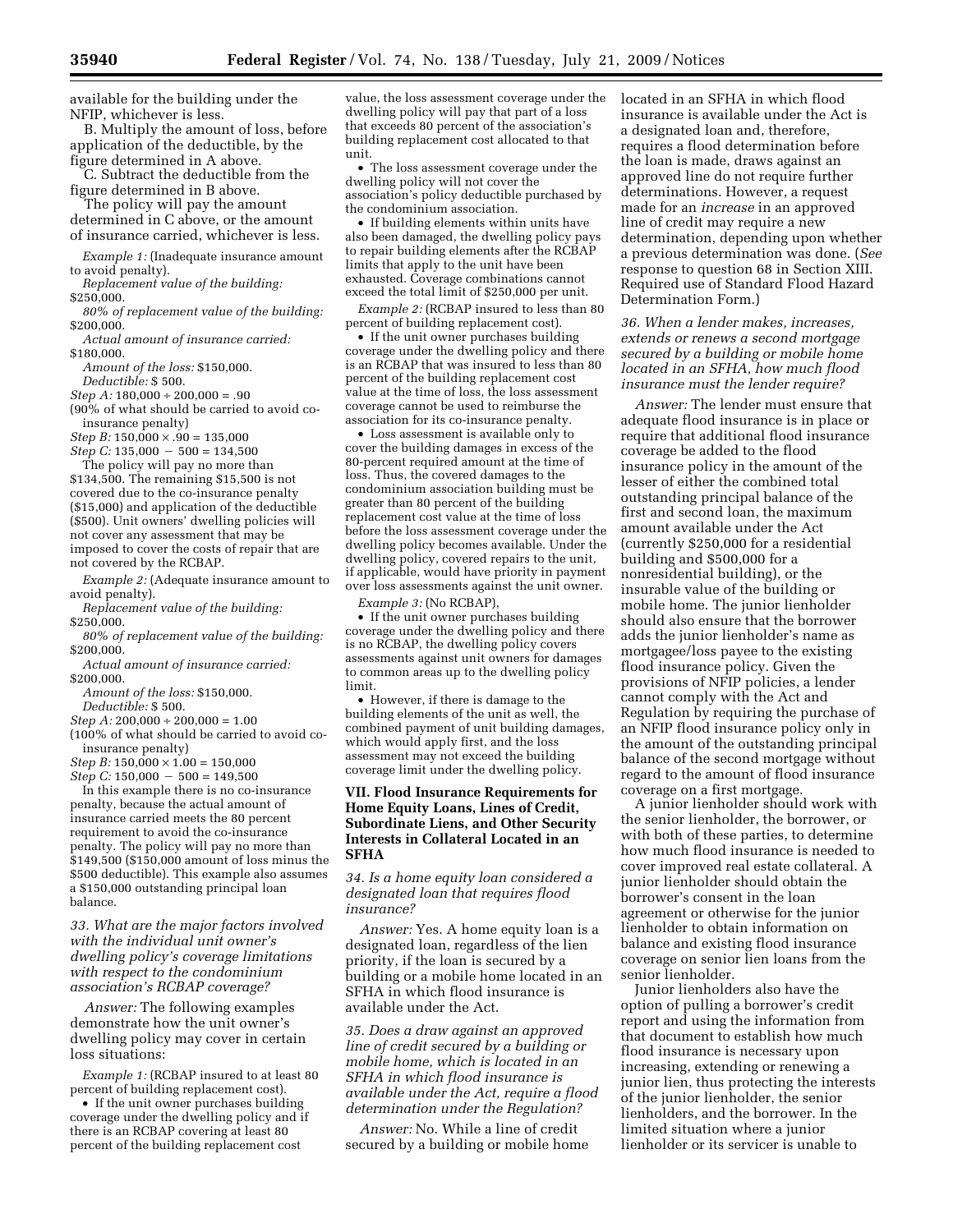obtain the necessary information about the amount of flood insurance in place on the outstanding balance of a senior lien (for example, in the context of a loan renewal), the lender may presume that the amount of insurance coverage relating to the senior lien in place at the time the junior lien was first established (provided that the amount of flood insurance relating to the senior lien was adequate at the time) continues to be sufficient.

*Example 1:* Lender A makes a first mortgage with a principal balance of \$100,000, but improperly requires only \$75,000 of flood insurance coverage, which the borrower satisfied by obtaining an NFIP policy. Lender B issues a second mortgage with a principal balance of \$50,000. The insurable value of the residential building securing the loans is \$200,000. Lender B must ensure that flood insurance in the amount of \$150,000 is purchased and maintained. If Lender B were to require additional flood insurance only in an amount equal to the principal balance of the second mortgage (\$50,000), its interest in the secured property would not be fully protected in the event of a flood loss because Lender A would have prior claim on \$100,000 of the loss payment towards its principal balance of \$100,000, while Lender B would receive only \$25,000 of the loss payment toward its principal balance of \$50,000.

*Example 2:* Lender A, who is not directly covered by the Act or Regulation, makes a first mortgage with a principal balance of \$100,000 and does not require flood insurance. Lender B, who is directly covered by the Act and Regulation, issues a second mortgage with a principal balance of \$50,000. The insurable value of the residential building securing the loans is \$200,000. Lender B must ensure that flood insurance in the amount of \$150,000 is purchased and maintained. If Lender B were to require flood insurance only in an amount equal to the principal balance of the second mortgage (\$50,000) through an NFIP policy, then its interest in the secured property would not be protected in the event of a flood loss because Lender A would have prior claim on the entire \$50,000 loss payment towards its principal balance of \$100,000.

*Example 3:* Lender A made a first mortgage with a principal balance of \$100,000 on improved real estate with a fair market value of \$150,000. The insurable value of the residential building on the improved real estate is \$90,000; however, Lender A improperly required only \$70,000 of flood insurance coverage, which the borrower satisfied by purchasing an NFIP policy. Lender B later takes a second mortgage on the property with a principal balance of \$10,000. Lender B must ensure that flood insurance in the amount of \$90,000 (the insurable value) is purchased and maintained on the secured property to comply with the Act and Regulation. If Lender B were to require flood insurance only in an amount equal to the principal balance of the second mortgage (\$10,000), its interest in the secured property would not be protected in the event of a flood

loss because Lender A would have prior claim on the entire \$70,000 loss payment towards the insurable value of \$90,000.

*37. If a borrower requesting a loan secured by a junior lien provides evidence that flood insurance coverage is in place, does the lender have to make a new determination? Does the lender have to adjust the insurance coverage?* 

*Answer:* It depends. Assuming the requirements in Section 528 of the Act (42 U.S.C. 4104b) are met and the same lender made the first mortgage, then a new determination may not be necessary, when the existing determination is not more than seven years old, there have been no map changes, and the determination was recorded on an SFHDF. If, however, a lender other than the one that made the first mortgage loan is making the junior lien loan, a new determination would be required because this lender would be deemed to be ''making'' a new loan. In either situation, the lender will need to determine whether the amount of insurance in force is sufficient to cover the lesser of the combined outstanding principal balance of all loans (including the junior lien loan), the insurable value, or the maximum amount of coverage available on the improved real estate. This will hold true whether the subordinate lien loan is a home equity loan or some other type of junior lien loan.

*38. If the loan request is to finance inventory stored in a building located within an SFHA, but the building is not security for the loan, is flood insurance required?* 

*Answer:* No. The Act and the Regulation provide that a lender shall not make, increase, extend, or renew a designated loan, that is a loan secured by a building or mobile home located or to be located in an SFHA, ''unless the building or mobile home and any personal property securing such loan'' is covered by flood insurance for the term of the loan. In this example, the collateral is not the type that could secure a designated loan because it does not include a building or mobile home; rather, the collateral is the inventory alone.

*39. Is flood insurance required if a building and its contents both secure a loan, and the building is located in an SFHA in which flood insurance is available?* 

*Answer:* Yes. Flood insurance is required for the building located in the SFHA and any contents stored in that building.

*Example:* Lender A makes a loan for \$200,000 that is secured by a warehouse with an insurable value of \$150,000 and inventory in the warehouse worth \$100,000. The Act and Regulation require that flood insurance coverage be obtained for the lesser of the outstanding principal balance of the loan or the maximum amount of flood insurance that is available under the NFIP. The maximum amount of insurance that is available for both building and contents is \$500,000 for each category. In this situation, Federal flood insurance requirements could be satisfied by placing \$150,000 worth of flood insurance coverage on the warehouse, thus insuring it to its insurable value, and \$50,000 worth of contents flood insurance coverage on the inventory, thus providing total coverage in the amount of the outstanding principal balance of the loan. Note that this holds true even though the inventory is worth \$200,000.

*40. If a loan is secured by Building A, which is located in an SFHA, and contents, which are located in Building B, is flood insurance required on the contents securing a loan?* 

*Answer:* No. If collateral securing the loan is stored in Building B, which does not secure the loan, then flood insurance is not required on those contents whether or not Building B is located in an SFHA.

*41. Does the Regulation apply where the lender takes a security interest in a building or mobile home located in an SFHA only as an ''abundance of caution''?* 

*Answer:* Yes. The Act and Regulation look to the collateral securing the loan. If the lender takes a security interest in improved real estate located in an SFHA, then flood insurance is required.

*42. If a borrower offers a note on a single-family dwelling as collateral for a loan but the lender does not take a security interest in the dwelling itself, is this a designated loan that requires flood insurance?* 

*Answer:* No. A designated loan is a loan secured by a building or mobile home. In this example, the lender did not take a security interest in the building; therefore, the loan is not a designated loan.

*43. If a lender makes a loan that is not secured by real estate, but is made on the condition of a personal guarantee by a third party who gives the lender a security interest in improved real estate owned by the third party that is located in an SFHA in which flood insurance is available, is it a designated loan that requires flood insurance?* 

*Answer:* Yes. The making of a loan on condition of a personal guarantee by a third party and further secured by improved real estate, which is located in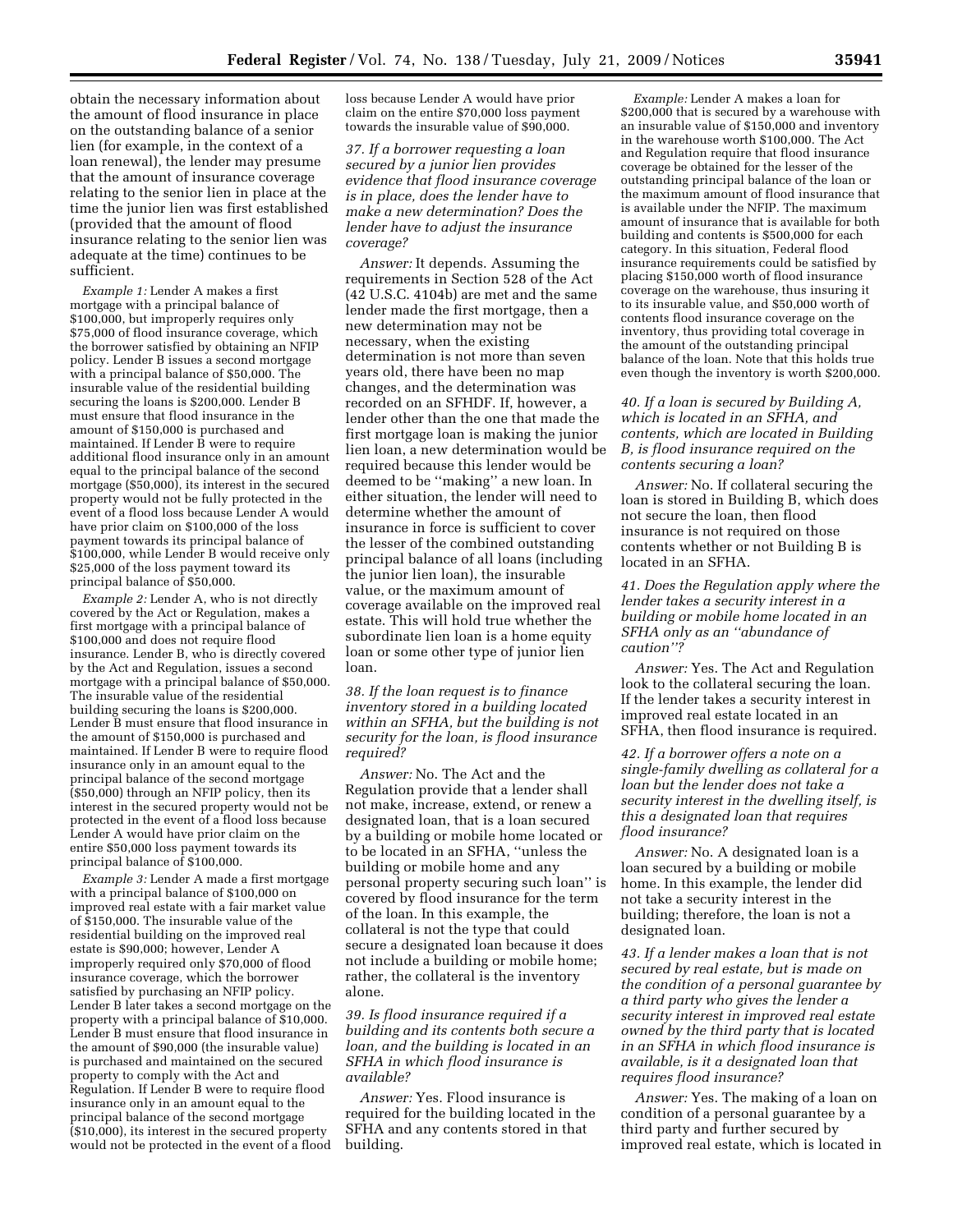an SFHA, owned by that third party is so closely tied to the making of the loan that it is considered a designated loan that requires flood insurance.

# **VIII. Flood Insurance Requirements in the Event of the Sale or Transfer of a Designated Loan and/or Its Servicing Rights**

*44. How do the flood insurance requirements under the Regulation apply to regulated lenders under the following scenarios involving loan servicing?* 

*Scenario 1:* A regulated lender originates a designated loan secured by a building or mobile home located in an SFHA in which flood insurance is available under the Act. The regulated lender makes the initial flood determination, provides the borrower with appropriate notice, and flood insurance is obtained. The regulated lender initially services the loan; however, the regulated lender subsequently sells both the loan and the servicing rights to a nonregulated party. What are the regulated lender's requirements under the Regulation? What are the regulated lender's requirements under the Regulation if it only transfers or sells the servicing rights, but retains ownership of the loan?

*Answer:* The regulated lender must comply with all requirements of the Regulation, including making the initial flood determination, providing appropriate notice to the borrower, and ensuring that the proper amount of insurance is obtained. In the event the regulated lender sells or transfers the loan and servicing rights, the regulated lender must provide notice of the identity of the new servicer to FEMA or its designee. Once the regulated lender has sold the loan and the servicing rights, the lender has no further obligation regarding flood insurance on the loan.

If the regulated lender retains ownership of the loan and only transfers or sells the servicing rights to a nonregulated party, the regulated lender must notify FEMA or its designee of the identity of the new servicer. The servicing contract should require the servicer to comply with all the requirements that are imposed on the regulated lender as owner of the loan, including escrow of insurance premiums and force placement of insurance, if necessary.

Generally, the Regulation does not impose obligations on a loan servicer independent from the obligations it imposes on the owner of a loan. Loan servicers are covered by the escrow,

force placement, and flood hazard determination fee provisions of the Act and Regulation primarily so that they may perform the administrative tasks for the regulated lender, without fear of liability to the borrower for the imposition of unauthorized charges. It is the Agencies' longstanding position, as described in the preamble to the Regulation that the obligation of a loan servicer to fulfill administrative duties with respect to the flood insurance requirements arises from the contractual relationship between the loan servicer and the regulated lender or from other commonly accepted standards for performance of servicing obligations. The regulated lender remains ultimately liable for fulfillment of those responsibilities, and must take adequate steps to ensure that the loan servicer will maintain compliance with the flood insurance requirements.

*Scenario 2:* A nonregulated lender originates a designated loan, secured by a building or mobile home located in an SFHA in which flood insurance is available under the Act. The nonregulated lender does not make an initial flood determination or notify the borrower of the need to obtain insurance. The nonregulated lender sells the loan and servicing rights to a regulated lender. What are the regulated lender's requirements under the Regulation? What are the regulated lender's requirements if it only purchases the servicing rights?

*Answer:* A regulated lender's purchase of a loan and servicing rights, secured by a building or mobile home located in an SFHA in which flood insurance is available under the Act, is not an event that triggers any requirements under the Regulation, such as making a new flood determination or requiring a borrower to purchase flood insurance. The Regulation's requirements are triggered when a regulated lender makes, increases, extends, or renews a designated loan. A regulated lender's purchase of a loan does not fall within any of those categories. However, if a regulated lender becomes aware at any point during the life of a designated loan that flood insurance is required, then the regulated lender must comply with the Regulation, including force placing insurance, if necessary. Depending upon the circumstances, safety and soundness considerations may sometimes necessitate that the lender undertake sufficient due diligence upon purchase of a loan as to put the lender on notice of lack of adequate flood insurance. If the purchasing lender subsequently extends, increases, or renews a

designated loan, it must also comply with the Act and Regulation.

Where a regulated lender purchases only the servicing rights to a loan originated by a nonregulated lender, the regulated lender is obligated only to follow the terms of its servicing contract with the owner of the loan. In the event the regulated lender subsequently sells or transfers the servicing rights on that loan, the regulated lender must notify FEMA or its designee of the identity of the new servicer, if required to do so by the servicing contract with the owner of the loan.

# *45. When a regulated lender makes a designated loan and will be servicing that loan, what are the requirements for notifying the Director of FEMA or the Director's designee?*

*Answer:* FEMA stated in a June 4, 1996, letter that the Director's designee is the insurance company issuing the flood insurance policy. The borrower's purchase of a policy (or the regulated lender's force placement of a policy) will constitute notice to FEMA when the regulated lender is servicing that loan.

In the event the servicing is subsequently transferred to a new servicer, the regulated lender must provide notice to the insurance company of the identity of the new servicer no later than 60 days after the effective date of such a change.

## *46. Would a RESPA Notice of Transfer sent to the Director of FEMA (or the Director's designee) satisfy the regulatory provisions of the Act?*

*Answer:* Yes. The delivery of a copy of the Notice of Transfer or any other form of notice is sufficient if the sender includes, on or with the notice, the following information that FEMA has indicated is needed by its designee:

- Borrower's full name;
- Flood insurance policy number;
- Property address (including city and State);
- Name of lender or servicer making notification;
- Name and address of new servicer; and

• Name and telephone number of contact person at new servicer.

#### *47. Can delivery of the notice be made electronically, including batch transmissions?*

*Answer:* Yes. The Regulation specifically permits transmission by electronic means. A timely batch transmission of the notice would also be permissible, if it is acceptable to the Director's designee.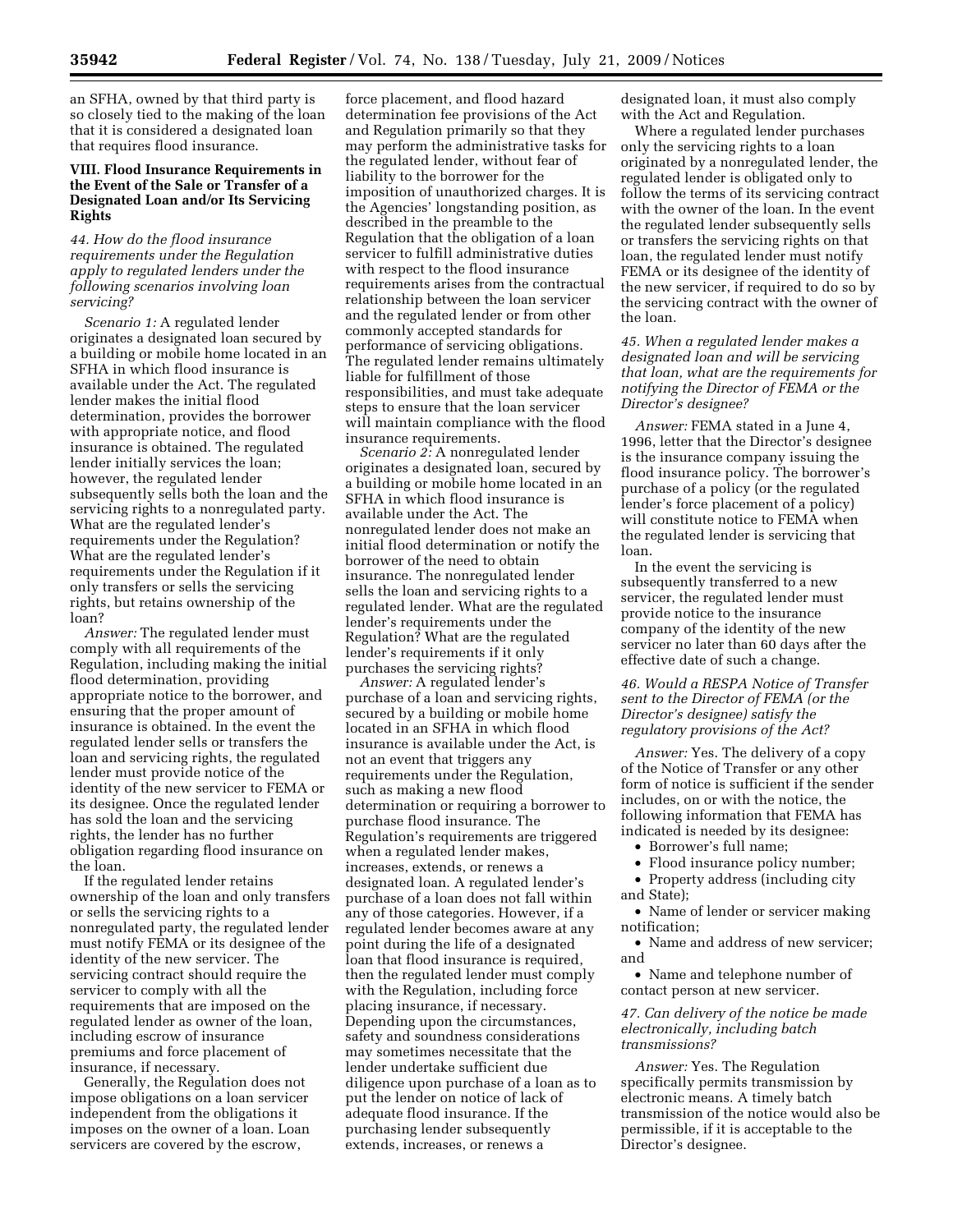*48. If the loan and its servicing rights are sold by the regulated lender, is the regulated lender required to provide notice to the Director or the Director's designee?* 

*Answer:* Yes. Failure to provide such notice would defeat the purpose of the notice requirement because FEMA would have no record of the identity of either the owner or servicer of the loan.

## *49. Is a regulated lender required to provide notice when the servicer, not the regulated lender, sells or transfers the servicing rights to another servicer?*

*Answer:* No. After servicing rights are sold or transferred, subsequent notification obligations are the responsibility of the new servicer. The obligation of the regulated lender to notify the Director or the Director's designee of the identity of the servicer transfers to the new servicer. The duty to notify the Director or the Director's designee of any subsequent sale or transfer of the servicing rights and responsibilities belongs to that servicer. For example, a financial institution makes and services the loan. It then sells the loan in the secondary market and also sells the servicing rights to a mortgage company. The financial institution notifies the Director's designee of the identity of the new servicer and the other information requested by FEMA so that flood insurance transactions can be properly administered by the Director's designee. If the mortgage company later sells the servicing rights to another firm, the mortgage company, not the financial institution, is responsible for notifying the Director's designee of the identity of the new servicer.

# *50. In the event of a merger or acquisition of one lending institution with another, what are the responsibilities of the parties for notifying the Director's designee?*

*Answer:* If an institution is acquired by or merges with another institution, the duty to provide notice for the loans being serviced by the acquired institution will fall to the successor institution in the event that notification is not provided by the acquired institution prior to the effective date of the acquisition or merger.

#### **IX. Escrow Requirements**

*51. Are multi-family buildings or mixeduse properties included in the definition of ''residential improved real estate'' under the Regulation for which escrows are required?* 

*Answer:* "Residential improved real estate'' is defined under the Regulation

as ''real estate upon which a home or other residential building is located or to be located.'' A loan secured by residential improved real estate located or to be located in an SFHA in which flood insurance is available is a designated loan. Lenders are required to escrow flood insurance premiums and fees for mandatory flood insurance for such loans if the lender requires the escrow of taxes, hazard insurance premiums or any other charges for loans secured by residential improved real estate. A lender is not required to escrow flood insurance premiums and fees for a particular loan if it does not require escrowing of any other charges for that loan.

*Multi-family buildings.* For the purposes of the Act and the Regulation, the definition of residential improved real estate does not make a distinction between whether a building is single- or multi-family, or whether a building is owner- or renter-occupied. Singlefamily dwellings (including mobile homes), two-to-four family dwellings, and multi-family properties containing five or more residential units are covered under the Act's escrow provisions. If the building securing the loan meets the Regulation's definition of residential improved real estate and the lender requires the escrow of any other charges such as taxes or hazard insurance premiums, then the lender is required to also escrow premiums and fees for flood insurance.

*Mixed-use properties.* The lender should look to the primary use of a building to determine whether it meets the definition of ''residential improved real estate.'' (*See* questions and answers 11 and 12 for guidance on residential and nonresidential buildings.) If the primary use of a mixed-use property is for residential purposes, the Regulation's escrow requirements apply.

## *52. When must escrow accounts be established for flood insurance purposes?*

*Answer:* If a lender requires the escrow of taxes, insurance premiums, fees, or any other charges for a loan secured by *residential* improved real estate or a mobile home, the lender must also require the escrow of all flood insurance premiums and fees. When administering loans secured by one-tofour family dwellings, lenders should look to the definition of ''Federally related mortgage loan'' contained in the Real Estate Settlement Procedures Act (RESPA) to see whether a particular loan is subject to the escrow requirements in Section 10 of RESPA. (This includes individual units of condominiums. Individual units of

cooperatives, although covered by Section 10 of RESPA, are not insurable under the NFIP and are not covered by the Regulation.) Loans on multi-family dwellings with five or more units are not covered by RESPA requirements. Pursuant to the Regulation, however, lenders must escrow premiums and fees for any required flood insurance if the lender requires escrows for other purposes, such as hazard insurance or taxes.

## *53. Do voluntary escrow accounts established at the request of the borrower trigger a requirement for the lender to escrow premiums for required flood insurance?*

*Answer:* No. If escrow accounts for other purposes are established at the voluntary request of the borrower, the lender is not required to establish escrow accounts for flood insurance premiums. Examiners should review the loan policies of the lender and the underlying legal obligation between the parties to the loan to determine whether the accounts are, in fact, voluntary. For example, when a lender's loan policies require borrowers to establish escrow accounts for other purposes and the contractual obligation permits the lender to establish escrow accounts for those other purposes, the lender will have the burden of demonstrating that an existing escrow was made pursuant to a voluntary request by the borrower.

## *54. Will premiums paid for credit life insurance, disability insurance, or similar insurance programs be viewed as escrow accounts requiring the escrow of flood insurance premiums?*

*Answer:* No. Premiums paid for these types of insurance policies will not trigger the escrow requirement for flood insurance premiums.

# *55. Will escrow-type accounts for commercial loans, secured by multifamily residential buildings, trigger the escrow requirement for flood insurance premiums?*

*Answer:* It depends. Escrow-type accounts established in connection with the underlying agreement between the buyer and seller, or that relate to the commercial venture itself, such as ''interest reserve accounts,'' ''compensating balance accounts,'' ''marketing accounts,'' and similar accounts are not the type of accounts that constitute escrow accounts for the purpose of the Regulation. However, escrow accounts established for the protection of the property, such as escrows for hazard insurance premiums or local real estate taxes, are the types of escrow accounts that trigger the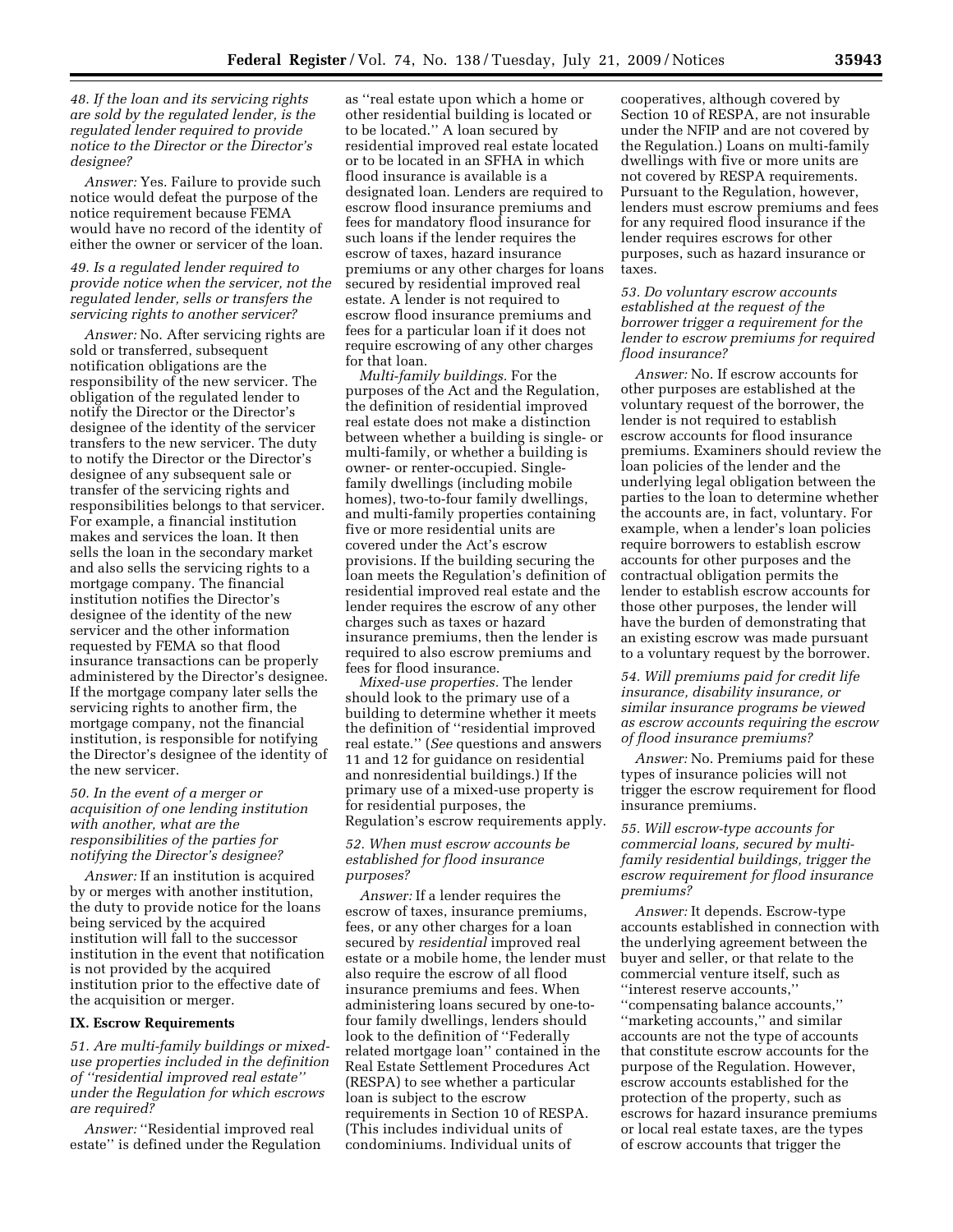requirement to escrow flood insurance premiums.

## *56. Which requirements for escrow accounts apply to properties adequately covered by RCBAPs?*

*Answer:* RCBAPs (Residential Condominium Building Association Policies) are policies purchased by the condominium association on behalf of itself and the individual unit owners in the condominium. A portion of the periodic dues paid to the association by the condominium owners applies to the premiums on the policy. When a lender makes, increases, renews, or extends a loan secured by a condominium unit that is adequately covered by an RCBAP and dues to the condominium association apply to the RCBAP premiums, an escrow account is not required. However, if the RCBAP coverage is inadequate and the unit is also covered by a dwelling form policy, premiums for the dwelling form policy would need to be escrowed if the lender requires escrow for other purposes, such as hazard insurance or taxes. Lenders should exercise due diligence with respect to continuing compliance with the insurance requirements on the part of the condominium association.

# **X. Force Placement of Flood Insurance**

*57. What is the requirement for the force placement of flood insurance under the Act and Regulation?* 

*Answer:* The Act and Regulation require a lender to force place flood insurance, if all of the following circumstances occur:

• The lender determines at any time during the life of the loan that the property securing the loan is located in an SFHA;

• Flood insurance under the Act is available for improved property securing the loan;

• The lender determines that flood insurance coverage is inadequate or does not exist; and

• After required notice, the borrower fails to purchase the appropriate amount of coverage.

The Act and Regulation require the lender, or its servicer, to send notice to the borrower upon making a determination that the improved real estate collateral's insurance coverage has expired or is less than the amount required for that particular property, such as upon receipt of the notice of cancellation or expiration from the insurance provider. The notice to the borrower must also state that if the borrower does not obtain the insurance within the 45-day period, the lender will purchase the insurance on behalf of the borrower and may charge the borrower for the cost of premiums and fees to obtain the coverage. The Act does not permit a lender or its servicer to send the required 45-day notice to the borrower prior to making a determination that flood insurance coverage is inadequate. If adequate insurance is not obtained by the borrower within the 45-day notice period, then the lender must purchase insurance on the borrower's behalf. Standard Fannie Mae/Freddie Mac documents permit the servicer or lender to add those charges to the principal amount of the loan.

FEMA developed the Mortgage Portfolio Protection Program (MPPP) to assist lenders in connection with force placement procedures. FEMA published these procedures in the **Federal Register**  on August 29, 1995 (60 FR 44881). Appendix A of FEMA's September 2007 *Mandatory Purchase of Flood Insurance Guidelines* sets out the MPPP Guidelines and Requirements, including force placement procedures and examples of notification letters to be used in connection with the MPPP.

## *58. Can a servicer force place on behalf of a lender?*

*Answer:* Yes. Assuming the statutory prerequisites for force placement are met, and subject to the servicing contract between the lender and the servicer, the Act clearly authorizes servicers to force place flood insurance on behalf of the lender, following the procedures set forth in the Regulation.

*59. When force placement occurs, what is the amount of insurance required to be placed?* 

*Answer:* The amount of flood insurance coverage required is the same regardless of how the insurance is placed. (*See* Section II. Determining the appropriate amount of flood insurance required under the Act and Regulation and also Section VII. Flood Insurance Requirements for Home Equity Loans, Lines of Credit, Subordinate Liens, and Other Security Interests in Collateral Located in an SFHA.)

*60. Can the 45-day notice period be accelerated by sending notice to the borrower prior to the actual date of expiration of flood insurance coverage?* 

#### *Answer: [Reserved]*

*61. Is a reasonable period of time allowed after the end of the 45-day notice period for a lender or its servicer to implement force placement?* 

*Answer:* [*Reserved*]

*62. Does a lender or its servicer have the authority to charge a borrower for the cost of insurance coverage during the 45-day notice period?* 

*Answer: [Reserved]* 

## **XI. Private Insurance Policies**

*63. May a lender rely on a private insurance policy to meet its obligation to ensure that its designated loans are covered by an adequate amount of flood insurance?* 

*Answer:* It depends. A private insurance policy may be an adequate substitute for NFIP insurance if it meets the criteria set forth by FEMA in its *Mandatory Purchase of Flood Insurance Guidelines.* Similarly, a private insurance policy may be used to supplement NFIP insurance for designated loans where the property is underinsured if it meets the criteria set forth by FEMA in its *Mandatory Purchase of Flood Insurance Guidelines.*  FEMA states that, to the extent that a private policy differs from the NFIP Standard Flood Insurance Policy, the differences should be carefully examined before the policy is accepted as sufficient protection under the law. FEMA also states that the suitability of private policies need only be considered when the mandatory purchase requirement applies.

*64. When may a lender rely on a private insurance policy that does not meet the criteria set forth by FEMA?* 

*Answer:* A lender may rely on a private insurance policy that does not meet the criteria set forth by FEMA only in limited circumstances. For example, when a flood insurance policy has expired and the borrower has failed to renew coverage, private insurance policies that do not meet the criteria set forth by FEMA, such as private insurance policies providing portfoliowide blanket coverage, may be useful protection for the lender for a gap in coverage in the period of time before a force placed policy takes effect. However, the lender must still force place adequate coverage in a timely manner, as required, and may not rely on a private insurance policy that does not meet the criteria set forth by FEMA on an ongoing basis.

## **XII. Required Use of Standard Flood Hazard Determination Form (SFHDF)**

#### *65. Does the SFHDF replace the borrower notification form?*

*Answer:* No. The SFHDF is used by the lender to determine whether the building or mobile home offered as collateral security for a loan is or will be located in an SFHA in which flood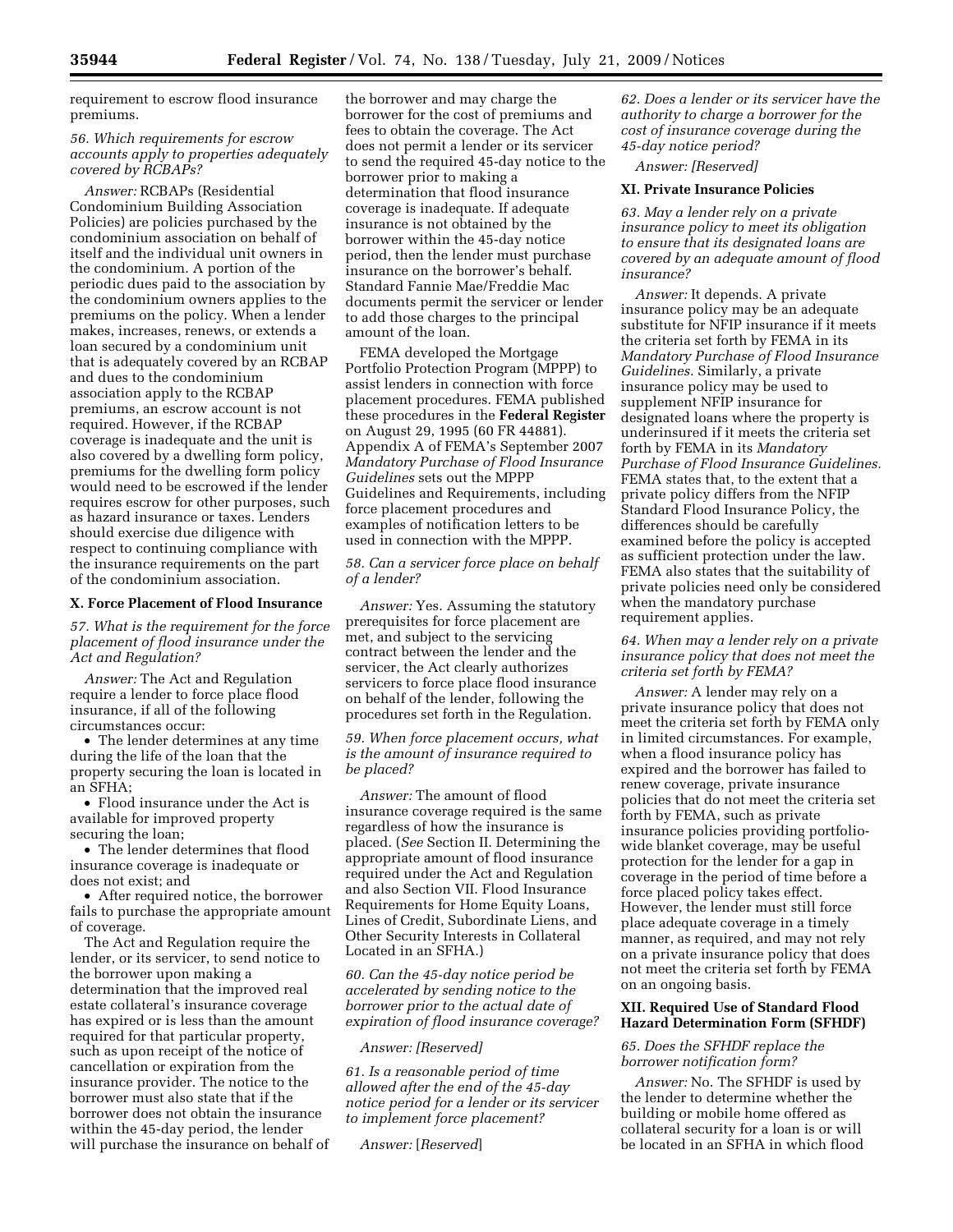insurance is available under the Act. The notification form, on the other hand, is used to notify the borrower(s) that the building or mobile home is or will be located in an SFHA and to inform them about flood insurance requirements and the availability of Federal disaster relief assistance.

# *66. May a lender provide the SFHDF to the borrower?*

*Answer:* Yes. While not a statutory requirement, a lender may provide a copy of the flood determination to the borrower so the borrower can provide it to the insurance agent in order to minimize flood zone discrepancies between the lender's determination and the borrower's policy. A lender would also need to make the determination available to the borrower in case of a special flood hazard determination review, which must be requested jointly by the lender and the borrower. In the event a lender provides the SFHDF to the borrower, the signature of the borrower is not required to acknowledge receipt of the form.

#### *67. May the SFHDF be used in electronic format?*

*Answer:* Yes. In the final rule adopting the SFHDF, FEMA stated: ''If an electronic format is used, the format and exact layout of the Standard Flood Hazard Determination Form is not required, but the fields and elements listed on the form are required. Any electronic format used by lenders must contain all mandatory fields indicated on the form.'' It should be noted, however, that the lender must be able to reproduce the form upon receiving a document request by its Federal supervisory agency.

# *68. May a lender rely on a previous determination for a refinancing or assumption of a loan or multiple loans to the same borrower secured by the same property?*

*Answer:* It depends. Section 528 of the Act, 42 U.S.C. 4104b(e), permits a lender to rely on a previous flood determination using the SFHDF when it is increasing, extending, renewing, or purchasing a loan secured by a building or a mobile home. Under the Act, the ''making'' of a loan is not listed as a permissible event that permits a lender to rely on a previous determination. When the loan involves a refinancing or assumption by the same lender who obtained the original flood determination on the same property, the lender may rely on the previous determination only if the original determination was made not more than seven years before the date of the

transaction, the basis for the determination was set forth on the SFHDF, and there were no map revisions or updates affecting the security property since the original determination was made. A loan refinancing or assumption made by a lender different from the one who obtained the original determination constitutes a new loan, thereby requiring a new determination. Further, if the same lender makes multiple loans to the same borrower secured by the same improved real estate, the lender may rely on its previous determination if the original determination was made not more than seven years before the date of the transaction, the basis for the determination was set forth on the SFHDF, and there were no map revisions or updates affecting the security property since the original determination was made.

#### **XIII. Flood Determination Fees**

*69. When can lenders or servicers charge the borrower a fee for making a determination?* 

*Answer:* There are four instances under the Act and Regulation when the borrower can be charged a specific fee for a flood determination:

• When the determination is made in connection with the making, increasing, extending, or renewing of a loan that is initiated by the borrower;

• When the determination is prompted by a revision or updating by FEMA of floodplain areas or flood-risk zones;

• When the determination is prompted by FEMA's publication of notices or compendia that affect the area in which the security property is located; or

• When the determination results in force placement of insurance.

Loan or other contractual documents between the parties may also permit the imposition of fees.

# *70. May charges made for life-of-loan reviews by flood determination firms be passed along to the borrower?*

*Answer:* Yes. In addition to the initial determination at the time a loan is made, increased, renewed, or extended, many flood determination firms provide a service to the lender to review and report changes in the flood status of a dwelling for the entire term of the loan. The fee charged for the service at loan closing is a composite one for conducting both the original and subsequent reviews. Charging a fee for the original determination is clearly within the permissible purpose envisioned by the Act. The Agencies

agree that a determination fee may include, among other things, reasonable fees for a lender, servicer, or third party to monitor the flood hazard status of property securing a loan in order to make determinations on an ongoing basis.

However, the life-of-loan fee is based on the authority to charge a determination fee and, therefore, the monitoring fee may be charged only if the events specified in the answer to Question 69 occur. Further, a lender may not charge a composite determination and life-of-loan fee if the loan does not close, because the life-ofloan fee would be an unearned fee in violation of the Real Estate Settlement Procedures Act.

#### **XIV. Flood Zone Discrepancies**

*71. What should a lender do when there is a discrepancy between the flood hazard zone designation on the flood determination form and the flood insurance policy?* 

A lender should only be concerned about a discrepancy on the Standard Flood Hazard Determination Form (the SFHDF) and the one on the flood insurance policy if the discrepancy is between a high-risk zone (A or V) and a low- or moderate-risk zone (B, C, D, or X). In other words, a lender need not be concerned about subcategory differences between flood zones on these two documents. Once in possession of a copy of the flood insurance policy, a lender should systematically compare the flood zone designation on the policy with the zone shown on the SFHDF. If the flood insurance policy shows a lower risk zone than the SFHDF, then lender should investigate. As noted in FEMA's *Mandatory Purchase of Flood Insurance Guidelines,* Federal law sets the ultimate responsibility to place flood insurance on the lender, with limited reliance permitted on third parties to the extent that the information that those third parties provide is guaranteed.

A lender should first determine whether the difference results from the application of the NFIP's ''Grandfather Rule.'' This rule provides for the continued use of a rating on an insured property when the initial flood insurance policy was issued prior to changes in the hazard rating for the particular flood zone where the property is located. The Grandfather Rule allows policyholders who have maintained continuous coverage and/or who have built in compliance with the Flood Insurance Rate Map to continue to benefit from the prior, more favorable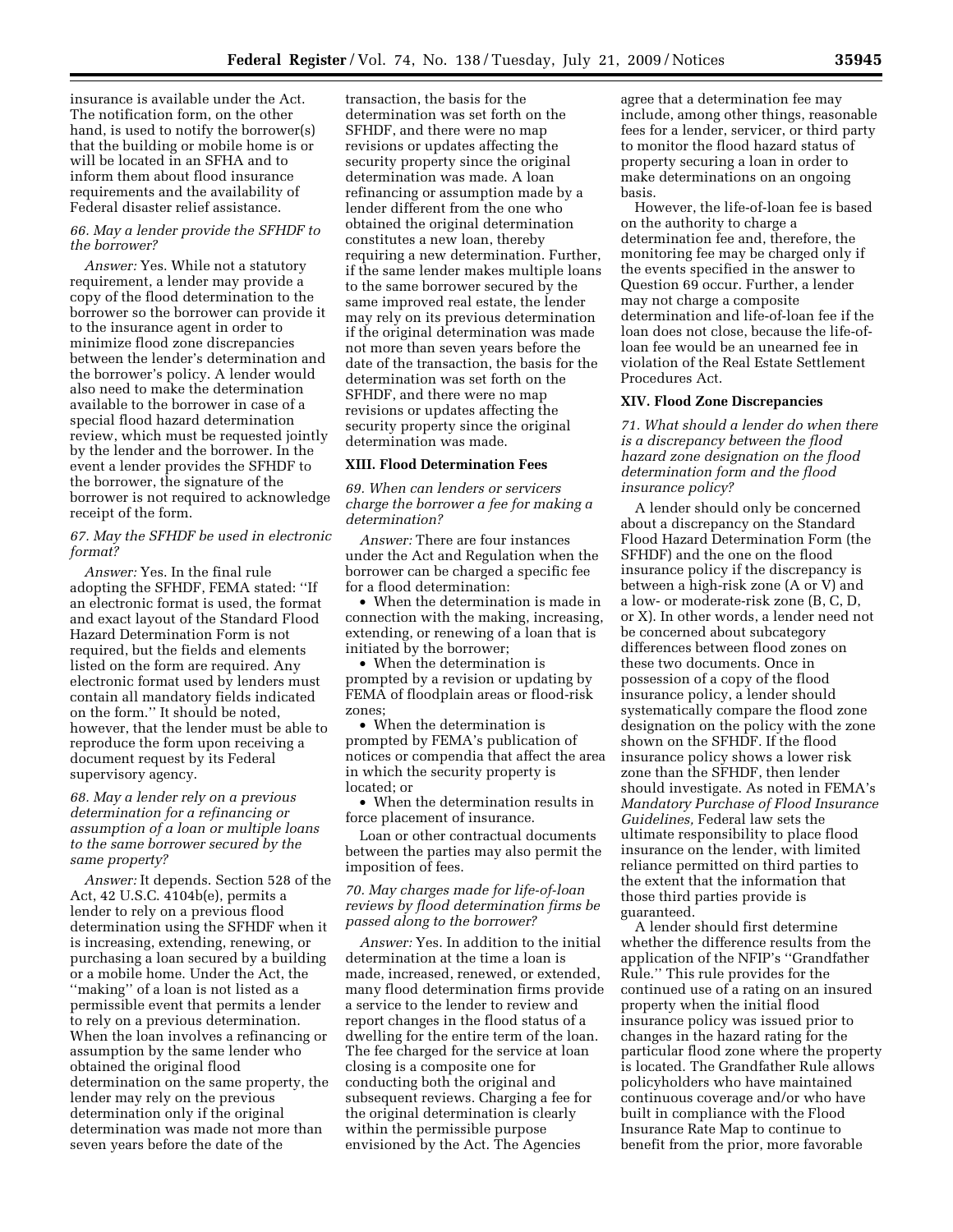rating for particular pieces of improved property. A discrepancy resulting from application of the NFIP's Grandfather Rule is reasonable and acceptable, but the lender should substantiate these findings.

A lender should also determine whether a difference in flood zone designations is the result of a mistake. To do so, a lender should facilitate communication between itself or the third-party service provider that performed the flood hazard determination for the lender. If it appears that the discrepancy is the result of a mistake, a lender should recheck its determination. If there still appears to be a discrepancy after this step has been taken, a lender and borrower may jointly request that FEMA review the determination to confirm or review the accuracy of the original determination performed by a lender or on the lender's behalf. However, FEMA will only conduct this review if the request is submitted within 45 days of the date the lender notified the borrower that a building or manufactured home is in an SFHA and flood insurance is required.

If, despite these efforts, the discrepancy is not resolved, or in the course of attempting to resolve a discrepancy, a borrower or an insurance company or its agent is uncooperative in assisting a lender in this attempt, the lender should notify the insurance agent about the insurer's duty pursuant to FEMA's letter of April 16, 2008 (W– 08021), to write a flood insurance policy that covers the most hazardous flood zone. When providing this notification, the lender should include its zone information and it should also notify the insurance company itself. The lender should substantiate these communications in its loan file.

*72. Can a lender be found in violation of the requirements of the Regulation if, despite the lender's diligence in making the flood hazard determination, notifying the borrower of the risk of flood and the need to obtain flood insurance, and requiring mandatory flood insurance, there is a discrepancy between the flood hazard zone designation on the flood determination form and the flood insurance policy?* 

*Answer:* As noted in question and answer 71 above, lenders should have a process in place to identify and resolve flood zone discrepancies. A lender is in the best position to coordinate between the various parties involved in a mortgage loan transaction to resolve any flood zone discrepancy. If a lender is able to substantiate in its loan file a *bona fide* effort to resolve a discrepancy,

either by finding a legitimate reason for such discrepancy or by attempting to resolve the discrepancy, for example, by contacting FEMA to review the determination, no violation will be cited. If a pattern or practice of unresolved discrepancies is found in a lender's loan portfolio due to a lack of effort on the lender's part to resolve such discrepancies, the Agencies may cite the lender for a violation of the mandatory purchase requirements.

## **XV. Notice of Special Flood Hazards and Availability of Federal Disaster Relief**

*73. Does the notice have to be provided to each borrower for a real estate related loan?* 

*Answer:* No. In a transaction involving multiple borrowers, the lender need only provide the notice to any one of the borrowers in the transaction. Lenders may provide multiple notices if they choose. The lender and borrower(s) typically designate the borrower to whom the notice will be provided. The notice must be provided to a borrower when the lender determines that the property securing the loan is or will be located in an SFHA.

*74. Lenders making loans on mobile homes may not always know where the home is to be located until just prior to, or sometimes after, the time of loan closing. How is the notice requirement applied in these situations?* 

*Answer:* When it is not reasonably feasible to give notice before the completion of the transaction, the notice requirement can be met by lenders in mobile home loan transactions if notice is provided to the borrower as soon as practicable after determination that the mobile home will be located in an SFHA. Whenever time constraints can be anticipated, regulated lenders should use their best efforts to provide adequate notice of flood hazards to borrowers at the earliest possible time. In the case of loan transactions secured by mobile homes not located on a permanent foundation, the Agencies note that such ''home only'' transactions are excluded from the definition of mobile home and the notice requirements would not apply to these transactions.

However, as indicated in the preamble to the Regulation, the Agencies encourage a lender to advise the borrower that if the mobile home is later located on a permanent foundation in an SFHA, flood insurance will be required. If the lender, when notified of the location of the mobile home subsequent to the loan closing, determines that it has been placed on a

permanent foundation and is located in an SFHA in which flood insurance is available under the Act, flood insurance coverage becomes mandatory and appropriate notice must be given to the borrower under those provisions. If the borrower fails to purchase flood insurance coverage within 45 days after notification, the lender must force place the insurance.

## *75. When is the lender required to provide notice to the servicer of a loan that flood insurance is required?*

*Answer:* Because the servicer of a loan is often not identified prior to the closing of a loan, the Regulation requires that notice be provided no later than the time the lender transmits other loan data, such as information concerning hazard insurance and taxes, to the servicer.

## *76. What will constitute appropriate form of notice to the servicer?*

*Answer:* Delivery to the servicer of a copy of the notice given to the borrower is appropriate notice. The Regulation also provides that the notice can be made either electronically or by a written copy.

## *77. In the case of a servicer affiliated with the lender, is it necessary to provide the notice?*

*Answer:* Yes. The Act requires the lender to notify the servicer of special flood hazards and the Regulation reflects this requirement. Neither contains an exception for affiliates.

# *78. How long does the lender have to maintain the record of receipt by the borrower of the notice?*

*Answer:* The record of receipt provided by the borrower must be maintained for the time that the lender owns the loan. Lenders may keep the record in the form that best suits the lender's business practices. Lenders may retain the record electronically, but they must be able to retrieve the record within a reasonable time pursuant to a document request from their Federal supervisory agency.

## *79. Can a lender rely on a previous notice if it is less than seven years old, and it is the same property, same borrower, and same lender?*

*Answer:* No. The preamble to the Regulation states that subsequent transactions by the same lender with respect to the same property will be treated as a renewal and will require no new determination. However, neither the Regulation nor the preamble addresses waiving the requirement to provide the notice to the borrower.